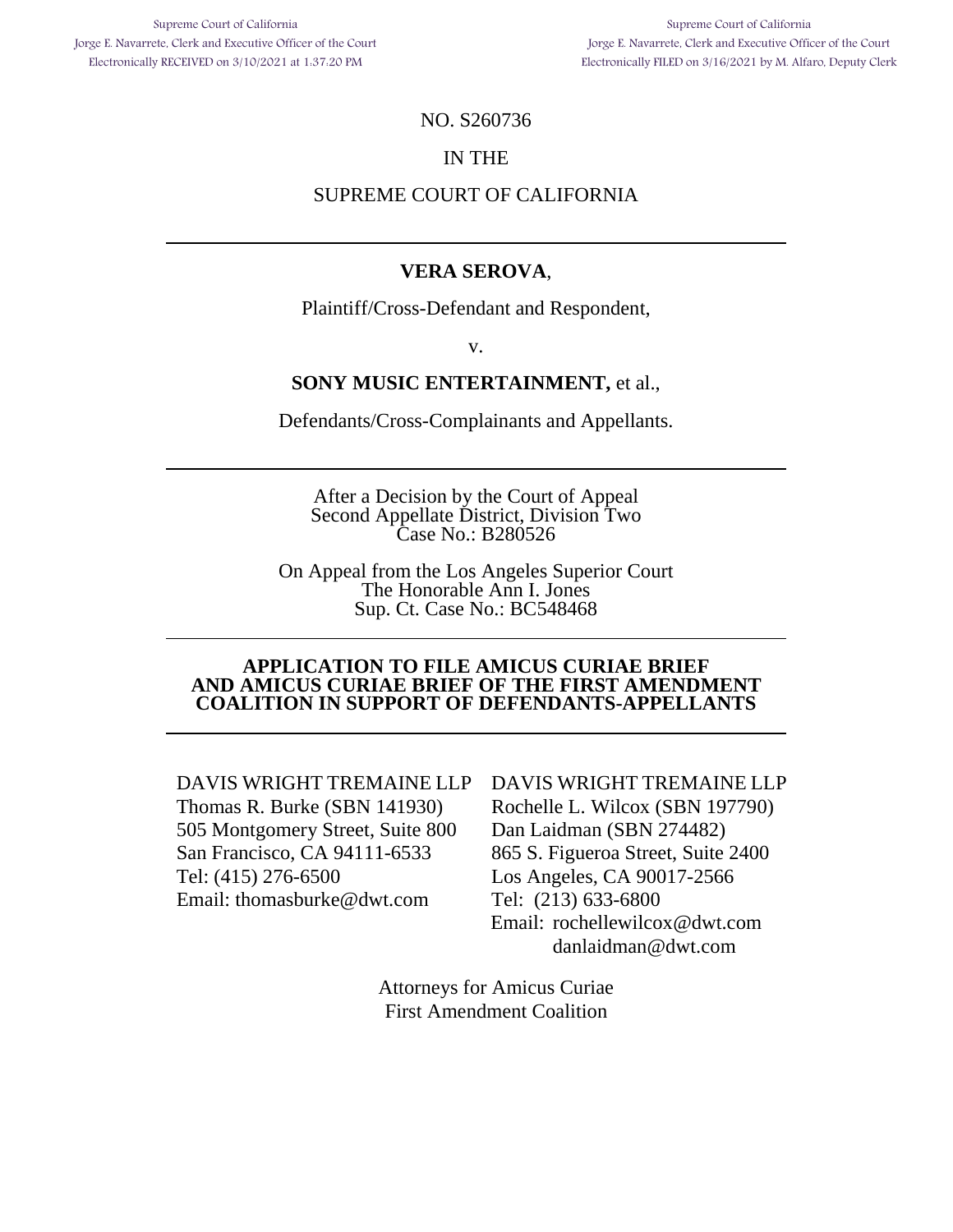#### TABLE OF CONTENTS **TABLE OF CONTENTS**

| I.   |                                                                                                                         |                                                                                                                                                  |  |
|------|-------------------------------------------------------------------------------------------------------------------------|--------------------------------------------------------------------------------------------------------------------------------------------------|--|
| II.  | THE COURT OF APPEAL PROPERLY APPLIED THE<br>FIRST PRONG OF THE ANTI-SLAPP STATUTE  12                                   |                                                                                                                                                  |  |
|      | A.                                                                                                                      | Media Companies Are Among The Primary Speakers<br>The Anti-SLAPP Statute Is Intended To Protect.  13                                             |  |
|      | <b>B.</b>                                                                                                               | Alleged Falsity Is Not Relevant At The Prong One                                                                                                 |  |
|      | C.                                                                                                                      | The Anti-SLAPP Statute Applies To Consumer                                                                                                       |  |
| III. | PROMOTIONAL STATEMENTS THAT DIRECTLY<br><b>REFLECT THE CONTENT OF A</b><br><b>CONSTITUTIONALLY-PROTECTED EXPRESSIVE</b> |                                                                                                                                                  |  |
|      | A.                                                                                                                      | A Long Line Of Cases Has Applied The First<br>Amendment To The Kind Of "Commercial" Content                                                      |  |
|      | <b>B.</b>                                                                                                               | Amici's Attempt To Carve Out First Amendment<br>Protection For The Source Of A Work Would Deny<br>Constitutional Protection To A Wide Variety Of |  |
|      | C.                                                                                                                      | The Interpretation Defendants Advocate Fits<br>Comfortably Within Existing Commercial Speech                                                     |  |
| IV.  |                                                                                                                         |                                                                                                                                                  |  |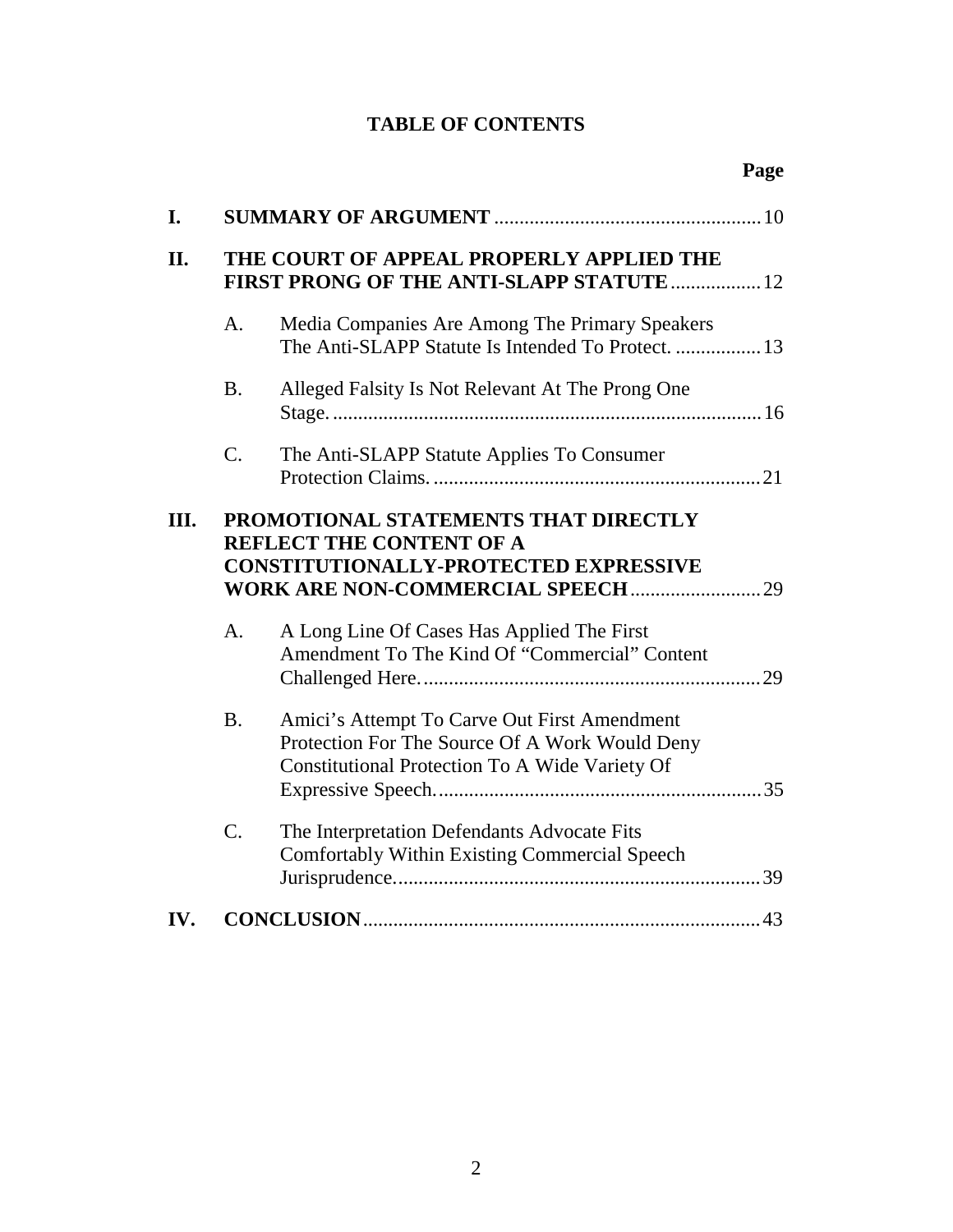## TABLE OF AUTHORITIES<br>
Page(s)

| <b>CASES</b>                                          |
|-------------------------------------------------------|
| Arenas v. Shed Media U.S. Inc.,                       |
| Argentieri v. Zuckerberg,                             |
| Balzaga v. Fox News Network, LLC,                     |
| Baral v. Schnitt,                                     |
| Barry v. State Bar,                                   |
| Bates v. State Bar,                                   |
| Bernardo v. Planned Parenthood Federation of America, |
| <b>Blatty v. New York Times Co.,</b>                  |
| <u>Braun v. Chronicle Publ'g Co.</u> ,                |
| Briggs v. Eden Council for Hope & Opportunity,        |
| Brodeur v. Atlas Entertainment, Inc.,                 |
| Campanelli v. Regents,                                |
| Carney v. Santa Cruz Women Against Rape,              |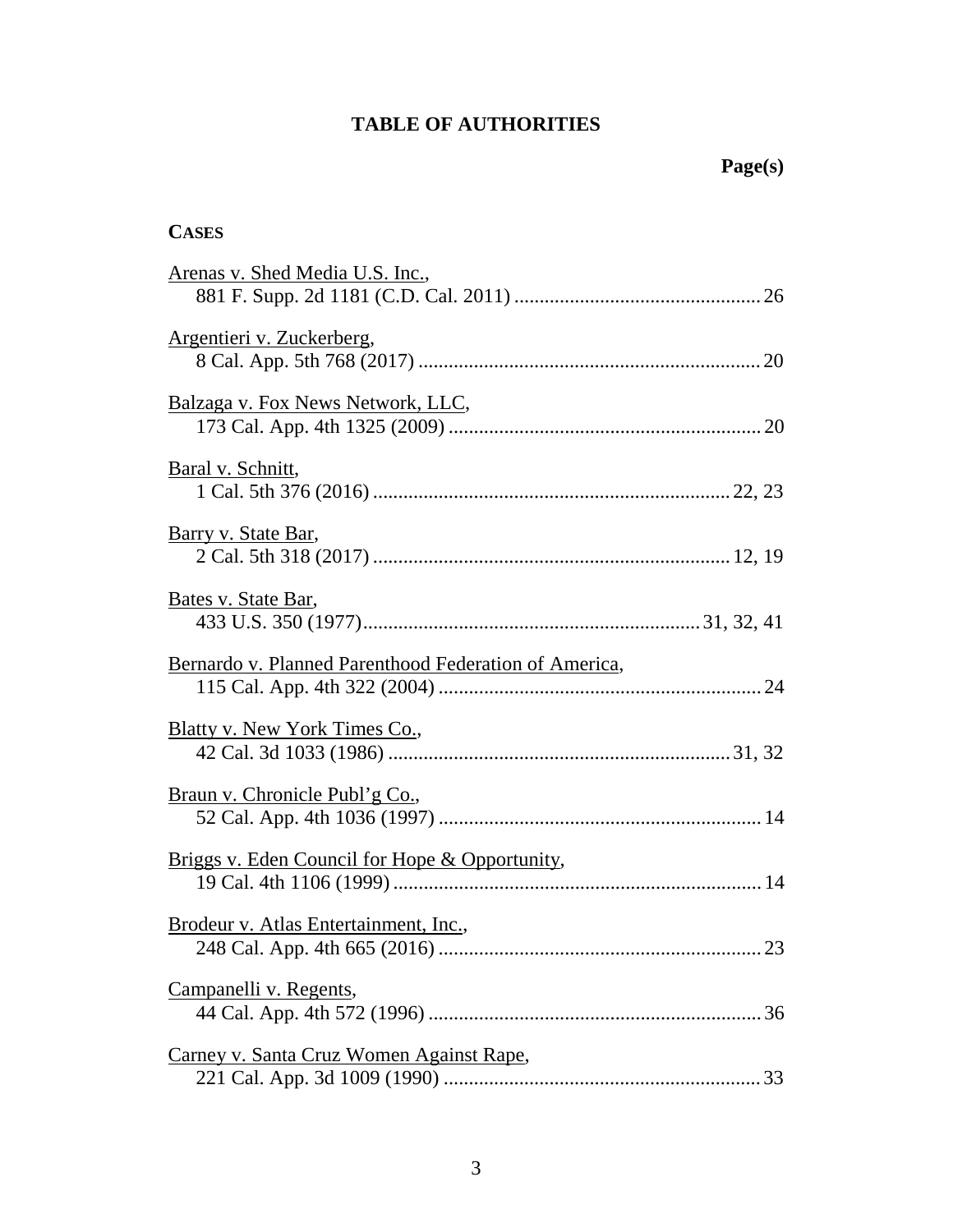| Cel-Tech Comms. v. Los Angeles Cellular Telephone Co., |
|--------------------------------------------------------|
| Central Valley Hospitalists v. Dignity Health,         |
| Charles v. City of Los Angeles,                        |
| Cher v. Forum Int'l,                                   |
| City of Montebello v. Vasquez,                         |
| Collier v. Harris,                                     |
| Comedy III Prods., Inc. v. Gary Saderup, Inc.,         |
| Croce v. New York Times Co.,                           |
| De Havilland v. FX Networks, LLC,                      |
| Dex Media West, Inc. v. City of Seattle,               |
| Doe v. Gangland Productions, Inc.,                     |
| DuPont Merck v. Superior Court,                        |
| Equilon Enterprises v. Consumer Cause, Inc.,           |
| FilmOn.com Inc. v. DoubleVerify Inc.,                  |
| Fox Searchlight Pictures, Inc. v. Paladino,            |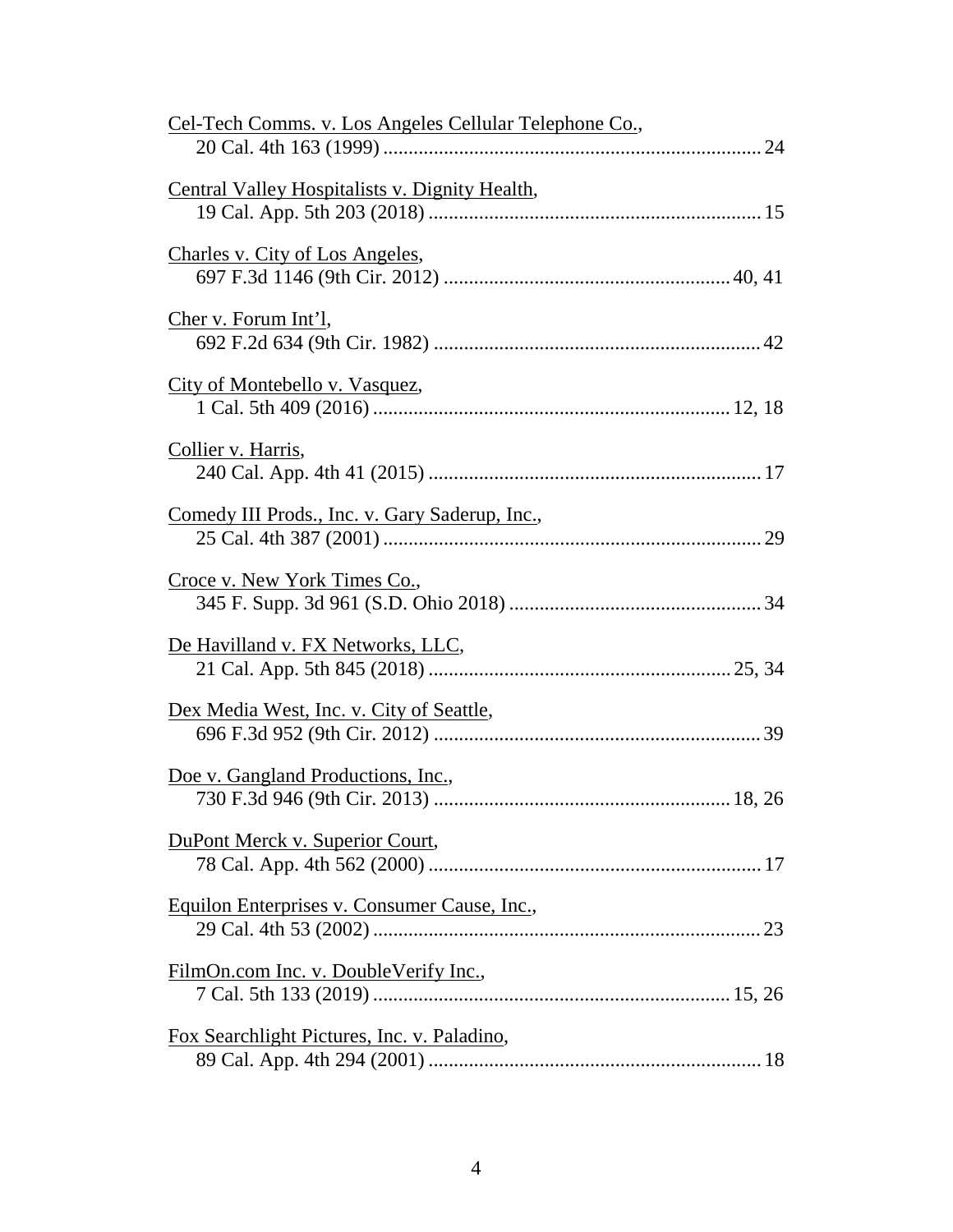| Guglielmi v. Spelling-Goldberg Prods.,                      |
|-------------------------------------------------------------|
| Hoang v. Tran,                                              |
| Huntingdon Life Sciences v. Stop Huntingdon Animal Cruelty, |
| Hustler Magazine, Inc. v. Falwell,                          |
| <b>Ingels v. Westwood One Broadcasting Servs.,</b>          |
| <u>John Doe 2 v. Superior Court,</u>                        |
| Kashian v. Harriman,                                        |
| <u>Keimer v. Buena Vista Books,</u>                         |
| Kronemyer v. IMDB,                                          |
| Lacoff v. Buena Vista Publ'g, Inc.,                         |
| Lyle v. Warner Bros. Tele. Prods.,                          |
| M.G. v. Time Warner,                                        |
| Maloney v. T3Media, Inc.,                                   |
| Mink v. Knox,                                               |
| Mireskandari v. Associated Newspaper Ltd et al.,            |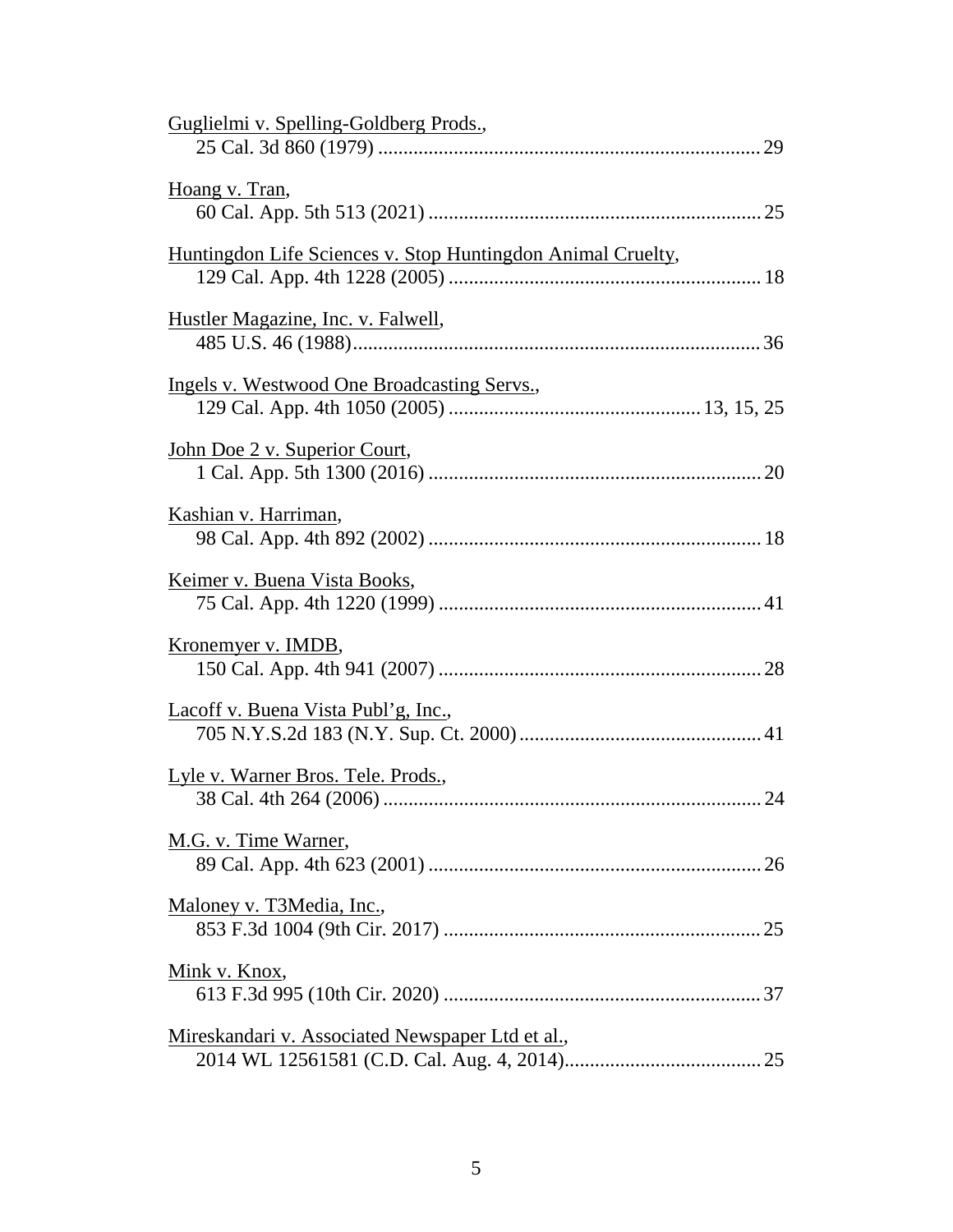| Montana v. San Jose Mercury News,                                |
|------------------------------------------------------------------|
| Navellier v. Sletten,                                            |
| New.Net, Inc. v. Lavasoft,                                       |
| Park v. Board of Trustees,                                       |
| Paterno v. Superior Court,                                       |
| Price v. Operating Engineers Local Union No. 3,                  |
| <u>Pring v. Penthouse Intern., Ltd.,</u>                         |
| <u>Riley v. Nat'l Fed. of the Blind of North Carolina, Inc.,</u> |
| San Francisco Bay Guardian, Inc. v. Superior Court,              |
| Serova v. Sony Music Entertainment,                              |
| Solano v. Playgirl, Inc.,                                        |
| <b>Stewart v. Rolling Stone LLC,</b>                             |
| Symmonds v. Mahoney,                                             |
| Tamkin v. CBS,                                                   |
| Taus v. Loftus,                                                  |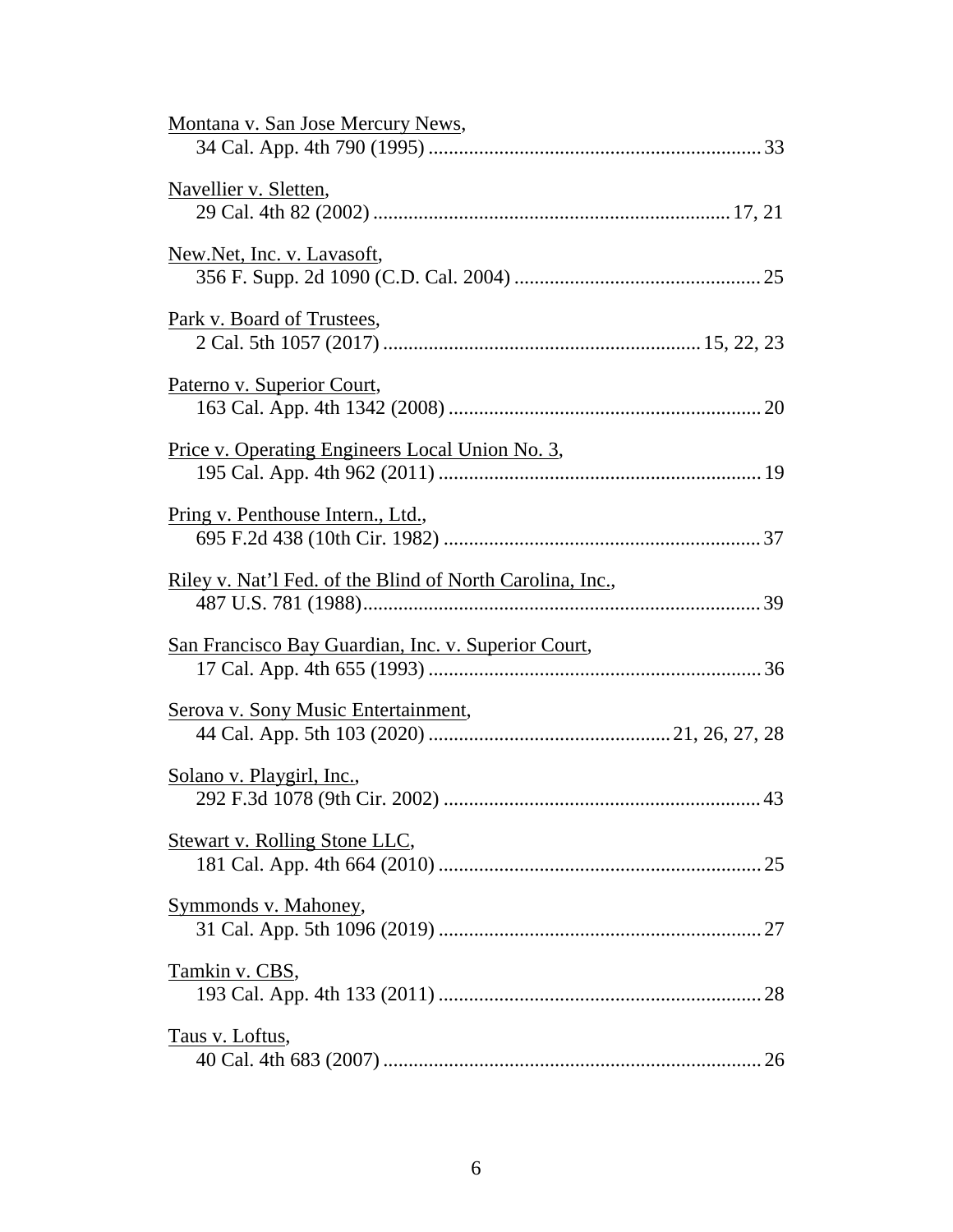| Terry v. Davis Cmty. Church,                    |
|-------------------------------------------------|
|                                                 |
| Vess v. Ciba-Geigy Corp. USA,                   |
|                                                 |
| White v. City of Sparks,                        |
|                                                 |
| William O'Neil & Co., Inc. v. Validea.com Inc., |
|                                                 |
| Wilson v. CNN,                                  |
|                                                 |
| Winter v. DC Comics,                            |
|                                                 |
| Zhao v. Wong,                                   |
|                                                 |
| <b>STATUTES</b>                                 |
|                                                 |
|                                                 |
|                                                 |
|                                                 |
| <b>RULES</b>                                    |
|                                                 |
|                                                 |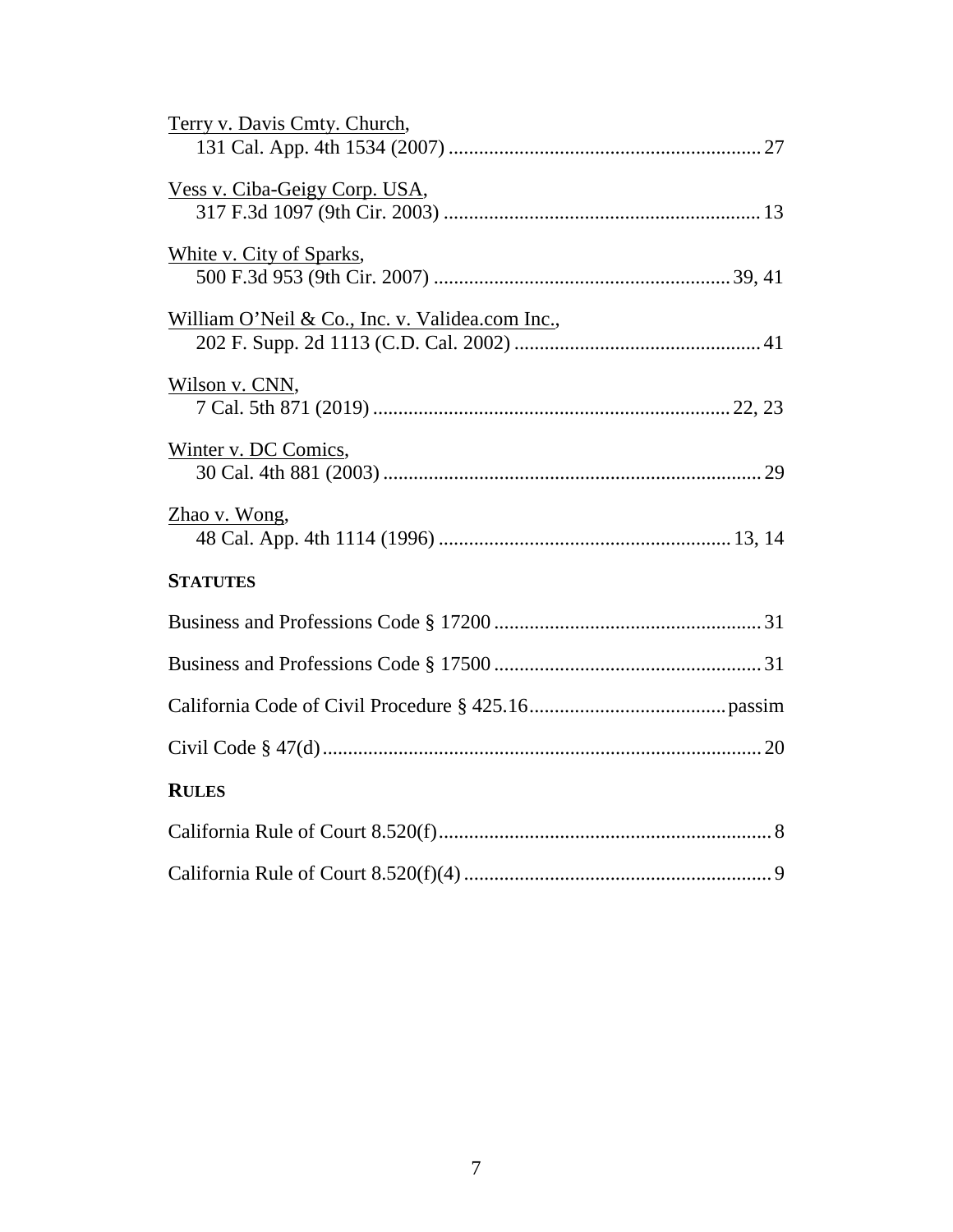### TO THE HONORABLE TANI G. CANTIL-SAKAUYE, CHIEF JUSTICE<br>OF THE STATE OF CALIFORNIA, AND TO THE ASSOCIATE<br>JUSTICES OF THE CALIFORNIA SUPREME COURT:<br>The First Amendment Coalition ("FAC") respectfully submits this OF THE STATE OF CALIFORNIA, AND TO THE ASSOCIATE JUSTICES OF THE CALIFORNIA SUPREME COURT:

The First Amendment Coalition ("FAC") respectfully submits this Amicus Curiae Brief in Support of Defendants-Appellants Sony Music Amicus Curiae Brief in Support of Defendants-Appellants Sony Music Entertainment, John Branca, as co-executor of the Estate of Michael J. Entertainment, John Branca, as co-executor of the Estate of Michael J. Jackson, and MJJ Productions, Inc. ("Defendants"). Jackson, and MJJ Productions, Inc. ("Defendants").

This appeal raises important questions about the application of California Code of Civil Procedure § 425.16 (the "anti-SLAPP" statute), and the distinction between commercial and non-commercial speech. FAC respectfully encourages this Court to affirm the Court of Appeal's holding, and to decline the invitation by Plaintiff and her Amici to create new and to decline the invitation by Plaintiff and her Amici to create new<br>limitations on the scope of the anti-SLAPP statute and on protections for the promotion of constitutionally-protected expressive works. the promotion of constitutionally-protected expressive works. This appeal raises important questions about the application of<br>California Code of Civil Procedure § 425.16 (the "anti-SLAPP" statute),<br>and the distinction between commercial and non-commercial speech. FAC<br>respectfully enc

#### APPLICATION TO SUBMIT AMICUS CURIAE BRIEF **APPLICATION TO SUBMIT AMICUS CURIAE BRIEF**

Pursuant to California Rule of Court 8.520(f), FAC respectfully requests this Court's permission to submit the attached Amicus Curiae Brief. FAC is a non-profit, public interest organization committed to freedom of speech, more open and accountable government, and public participation in civic affairs. Founded in 1988, FAC's activities include legislative oversight of bills in California affecting access to government and free speech, free legal consultations on First Amendment issues, Pursuant to California Rule of Court 8.520(f), FAC respectfully<br>requests this Court's permission to submit the attached Amicus Curiae<br>Brief. FAC is a non-profit, public interest organization committed to<br>freedom of speech,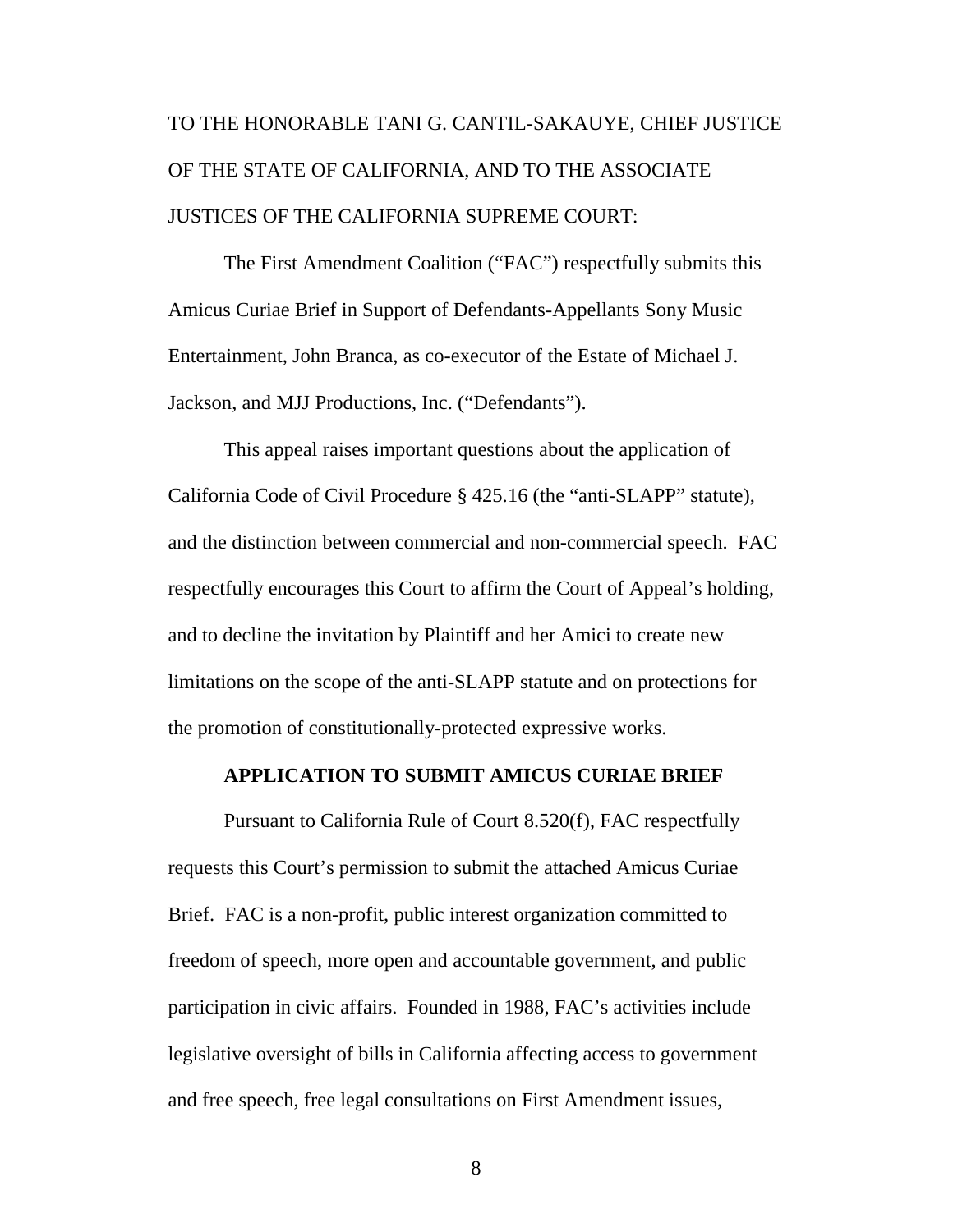educational programs, and public advocacy, including extensive litigation<br>and appellate work. FAC's members are news organizations, law firms,<br>libraries, civic organizations, academics, freelance journalists, bloggers,<br>com and appellate work. FAC's members are news organizations, law firms, libraries, civic organizations, academics, freelance journalists, bloggers, community activists, and ordinary citizens.

FAC has decades of experience litigating the scope and proper FAC has decades of experience litigating the scope and proper interpretation of the anti-SLAPP statute. Journalists, activists, artists, and interpretation of the anti-SLAPP statute. Journalists, activists, artists, and entertainers throughout the state rely on the law to deter and defeat meritless claims arising from speech, which otherwise can impose daunting litigation costs regardless of a case's outcome. FAC has a strong interest in ensuring that the anti-SLAPP statute remains a robust tool that can serve this purpose, and it can offer this Court valuable perspective on the statute. this purpose, and it can offer this Court valuable perspective on the statute. meritless claims arising from speech, which otherwise can impose daunting<br>litigation costs regardless of a case's outcome. FAC has a strong interest in<br>ensuring that the anti-SLAPP statute remains a robust tool that can se

This appeal also could affect how courts delineate commercial and non-commercial speech in a variety of different contexts, beyond the This appeal also could affect how courts delineate commercial and<br>non-commercial speech in a variety of different contexts, beyond the<br>immediate facts of this case. FAC's experience with First Amendment litigation, and its familiarity with the concerns of its members who publish litigation, and its familiarity with the concerns of its members who publish and promote expressive works on matters of public interest, makes it well-and promote expressive works on matters of public interest, makes it wellpositioned to address these broader implications. Therefore FAC respectfully requests that the Court grant its Application and consider this Amicus Brief.' positioned to address these broader implications. Therefore FAC<br>respectfully requests that the Court grant its Application and consider this<br>Amicus Brief.<sup>1</sup>

<sup>&</sup>lt;sup>1</sup> Pursuant to California Rule of Court 8.520(f)(4), FAC advises the Court that no party or counsel for a party in the pending appeal authored the proposed amicus brief in whole or in part, or made a monetary contribution intended to fund the preparation or submission of the brief. No person or <sup>1</sup> Pursuant to California Rule of Court 8.520(f)(4), FAC advises the Court that no party or counsel for a party in the pending appeal authored the proposed amicus brief in whole or in part, or made a monetary contributio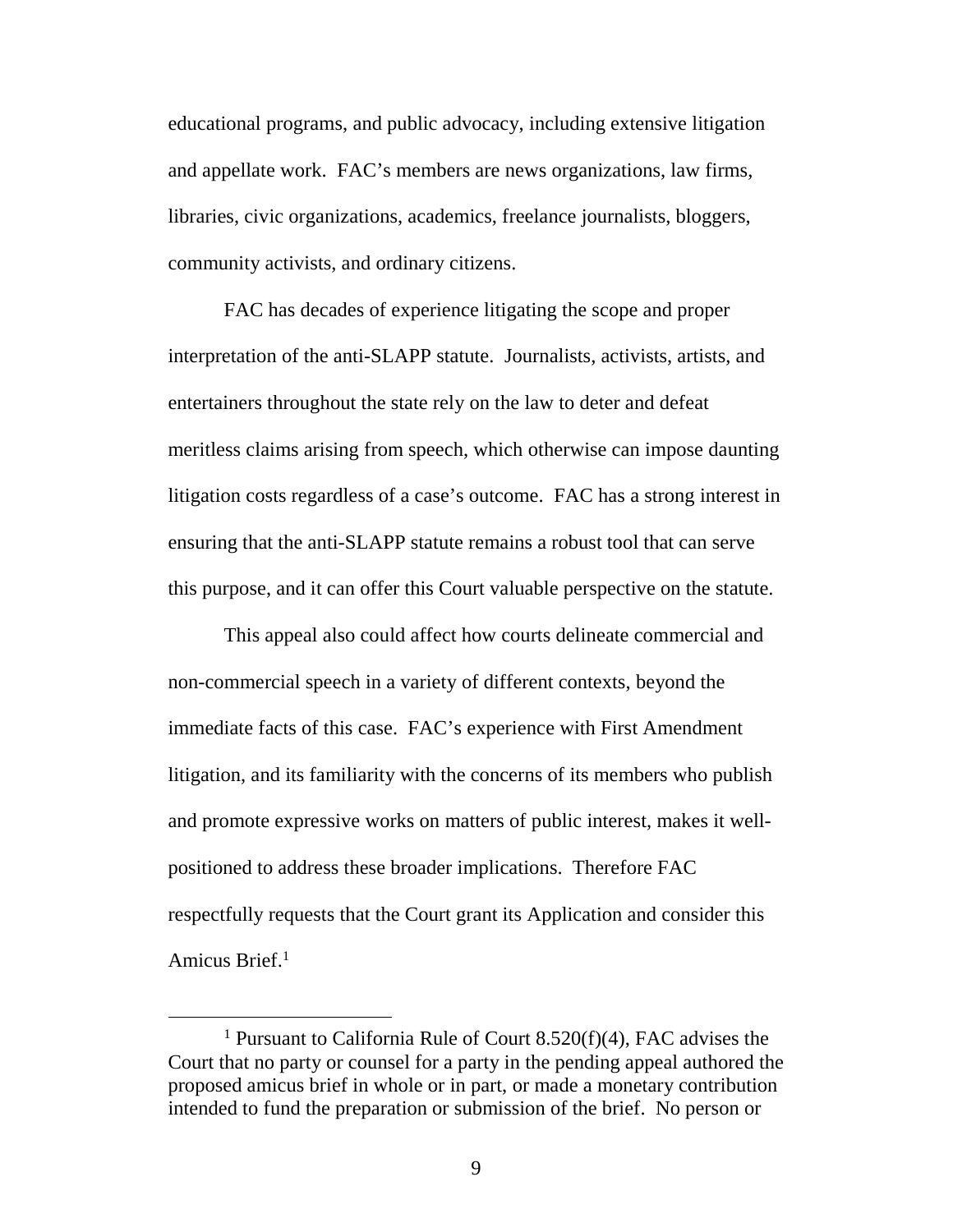#### AMICUS CURIAE BRIEF **AMICUS CURIAE BRIEF**

#### I. SUMMARY OF ARGUMENT **I. SUMMARY OF ARGUMENT**

Plaintiff and her Amici aim their rhetoric at powerful corporations, but they ask this Court to curtail free speech protections in ways that would affect all artists, entertainers, and journalists in this state, large and small. This appeal presents the Court with an opportunity to reinforce wellestablished anti-SLAPP and commercial speech principles in a clear and helpful manner, without acceding to the requests of Plaintiff and her Amici to narrow speech protections in a way that will do harm to the kind of expressive speech the anti-SLAPP statute was adopted to protect. The Court of Appeal reached the correct outcome, guided by familiar First Amendment principles, and its decision does not pose any danger to the enforcement of consumer protection laws. Plaintiff and her Amici aim their rhetoric at powerful corporations,<br>but they ask this Court to curtail free speech protections in ways that would<br>affect all artists, entertainers, and journalists in this state, large and established anti-SLAPP and commercial speech principles in a clear and<br>helpful manner, without acceding to the requests of Plaintiff and her Amici<br>to narrow speech protections in a way that will do harm to the kind of<br>expr

As an initial matter, the Court of Appeal properly applied the anti-SLAPP statute, which must be construed broadly to protect speech. See Section II. The request by Plaintiff's Amici for the Court to "narrow the Section II. The request by Plaintiff's Amici for the Court to "narrow the breadth" of the law contravenes the broad construction mandate and breadth" of the law contravenes the broad construction mandate and consistent rulings by this Court, and is based on a series of fundamental misconceptions about how Section 425.16 works. Id. The anti-SLAPP consistent rulings by this Court, and is based on a series of fundamental<br>misconceptions about how Section 425.16 works. <u>Id.</u> The anti-SLAPP<br>entity made a monetary contribution intended to fund the preparation or<br>submissi

entity made a monetary contribution intended to fund the preparation or submission of the brief, other than the amicus curiae, its members, or its counsel in the pending appeal. counsel in the pending appeal.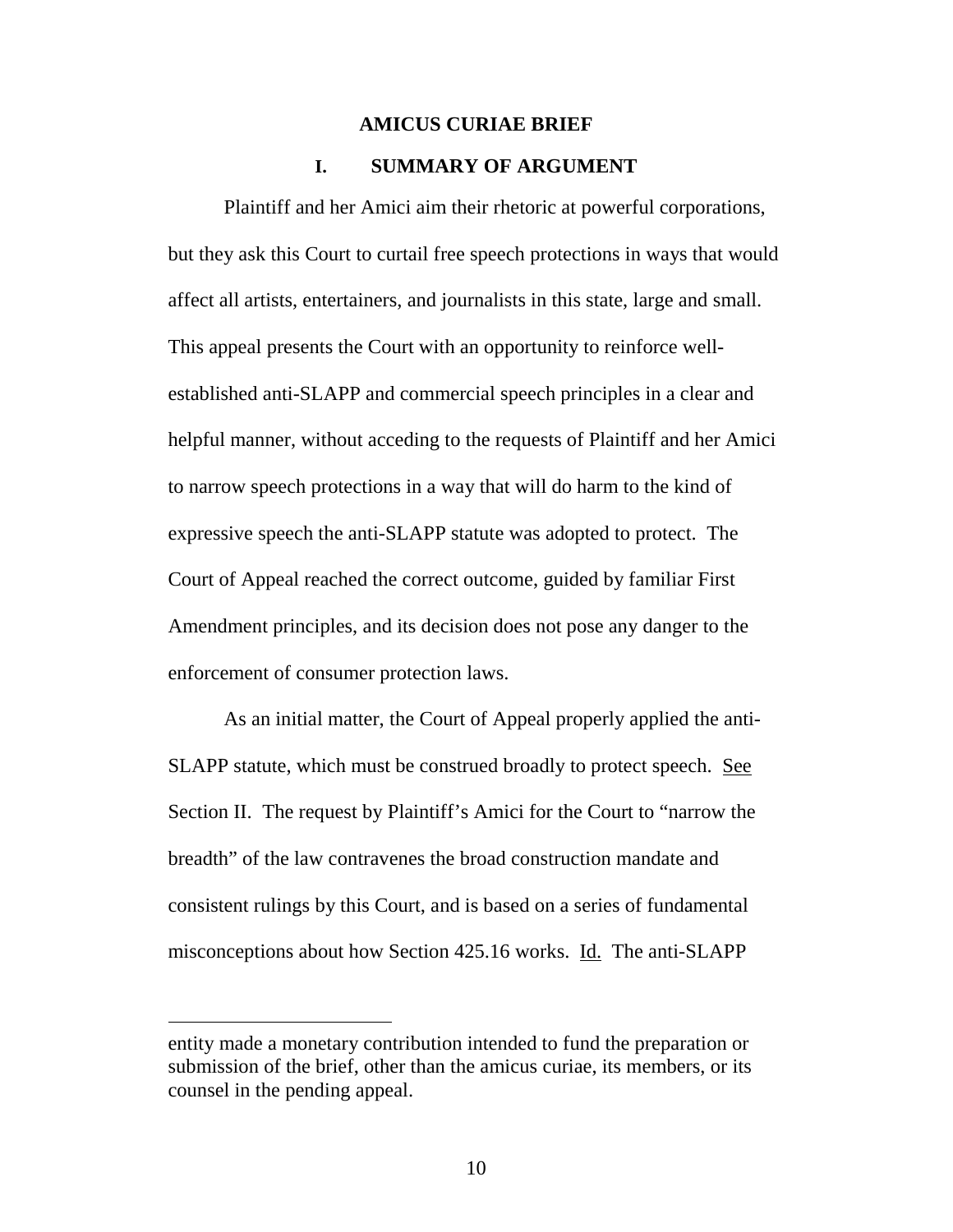statute necessarily applies to any cause of action that arises from public interest speech, no matter how it is labeled. Moreover, the Legislature already has considered the same warnings about "corporate abuse" of the anti-SLAPP statute, and responded with an amendment that expressly preserved the ability of media defendants to move to strike claims arising preserved the ability of media defendants to move to strike claims arising from advertisements for expressive works. Id. statute necessarily applies to any cause of action that arises from public<br>interest speech, no matter how it is labeled. Moreover, the Legislature<br>already has considered the same warnings about "corporate abuse" of the<br>ant

With respect to the merits, this Court and the U.S. Supreme Court With respect to the merits, this Court and the U.S. Supreme Court have emphasized that whether speech is commercial or non-commercial<br>depends on the particular content and context of the speech, and that<br>different commercial settings warrant different approaches. See Section III. depends on the particular content and context of the speech, and that different commercial settings warrant different approaches. See Section III. Nonetheless, Plaintiff and her Amici advocate a rigid rule that would deem all allegedly false or misleading promotional statements commercial, regardless of the context. But content-based claims like the one in this case that target statements in advertisements about the content of expressive works of art, entertainment, or journalism raise unique First Amendment concerns, and they are subject to the same First Amendment demands and limitations as claims based on the underlying expressive content. Id. Nonetheless, Plaintiff and her Amici advocate a rigid rule that would deem<br>all allegedly false or misleading promotional statements commercial,<br>regardless of the context. But content-based claims like the one in this case<br> works of art, entertainment, or journalism raise unique First Amendment<br>concerns, and they are subject to the same First Amendment demands and<br>limitations as claims based on the underlying expressive content. <u>Id.</u><br>For the

For the reasons discussed below, FAC respectfully urges this Court to affirm the Court of Appeal's decision, and decline the request to limit the<br>scope of the anti-SLAPP statute. The Court also can provide guidance that scope of the anti-SLAPP statute. The Court also can provide guidance that balances free speech and consumer protection interests by clarifying that, when deciding content-based claims, advertising speech is non-commercial balances free speech and consumer protection interests by clarifying that, when deciding content-based claims, advertising speech is non-commercial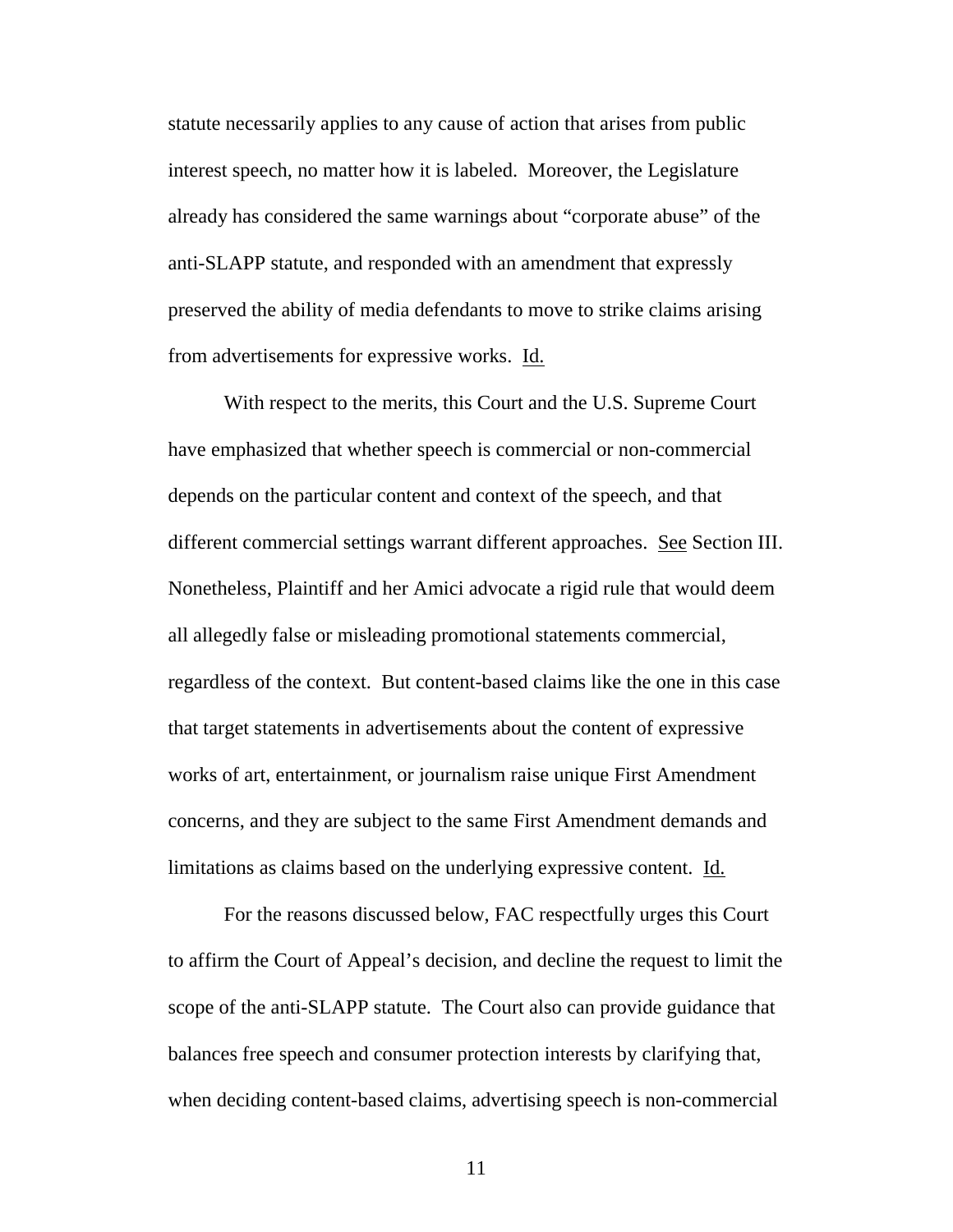where, as here, the challenged statement directly reflects the content of the where, as here, the challenged statement directly reflects the content of the expressive work being promoted. expressive work being promoted.

#### **II. THE COURT OF APPEAL PROPERLY APPLIED THE FIRST PRONG OF THE ANTI-SLAPP STATUTE** FIRST PRONG OF THE ANTI-SLAPP STATUTE

The Legislature amended the anti-SLAPP statute in 1997 to The Legislature amended the anti-SLAPP statute in 1997 to expressly provide that the law "shall be construed broadly." C.C.P. expressly provide that the law "shall be construed broadly." C.C.P. § 425.16(a). This Court repeatedly has recognized the "Legislature's § 425.16(a). This Court repeatedly has recognized the "Legislature's directive that the anti-SLAPP statute is to be `construed broadly' so as to directive that the anti-SLAPP statute is to be 'construed broadly' so as to 'encourage continued participation in matters of public significance.'"  $\underline{E.g.}$ ,<br>City of Montebello v. Vasquez, 1 Cal. 5th 409, 421 (2016). Conversely,<br>this Court has "repeatedly emphasized that the exemptions" to the City of Montebello v. Vasquez, 1 Cal. 5th 409, 421 (2016). Conversely, this Court has "repeatedly emphasized that the exemptions" to the anti-SLAPP statute "are to be narrowly construed." Id. at 419-20 (quotations omitted). See also Barry v. State Bar, 2 Cal. 5th 318, 321 (2017) ("[t]he statute instructs that its provisions are to be 'construed broadly'"). SLAPP statute "are to be narrowly construed." <u>Id.</u> at 419-20 (quotations<br>omitted). <u>See also Barry v. State Bar</u>, 2 Cal. 5th 318, 321 (2017) ("[t]he<br>statute instructs that its provisions are to be 'construed broadly'").<br>N

Nevertheless, Plaintiff's Amici expressly ask the Court to "narrow the breadth of the anti-SLAPP statute." Consumer Attorneys Of California the breadth of the anti-SLAPP statute." Consumer Attorneys Of California Amicus Brief ("CAOC Br.") at 6, 29. This would contravene the Legislature's clear mandate that the statute be broadly construed. Amici's criticisms are based on a number of misconceptions about Section 425.16, and they do not provide any grounds for limiting the law's scope. Amicus Brief ("CAOC Br.") at 6, 29. This would contravene the<br>Legislature's clear mandate that the statute be broadly construed. Amici's<br>criticisms are based on a number of misconceptions about Section 425.16,<br>and they do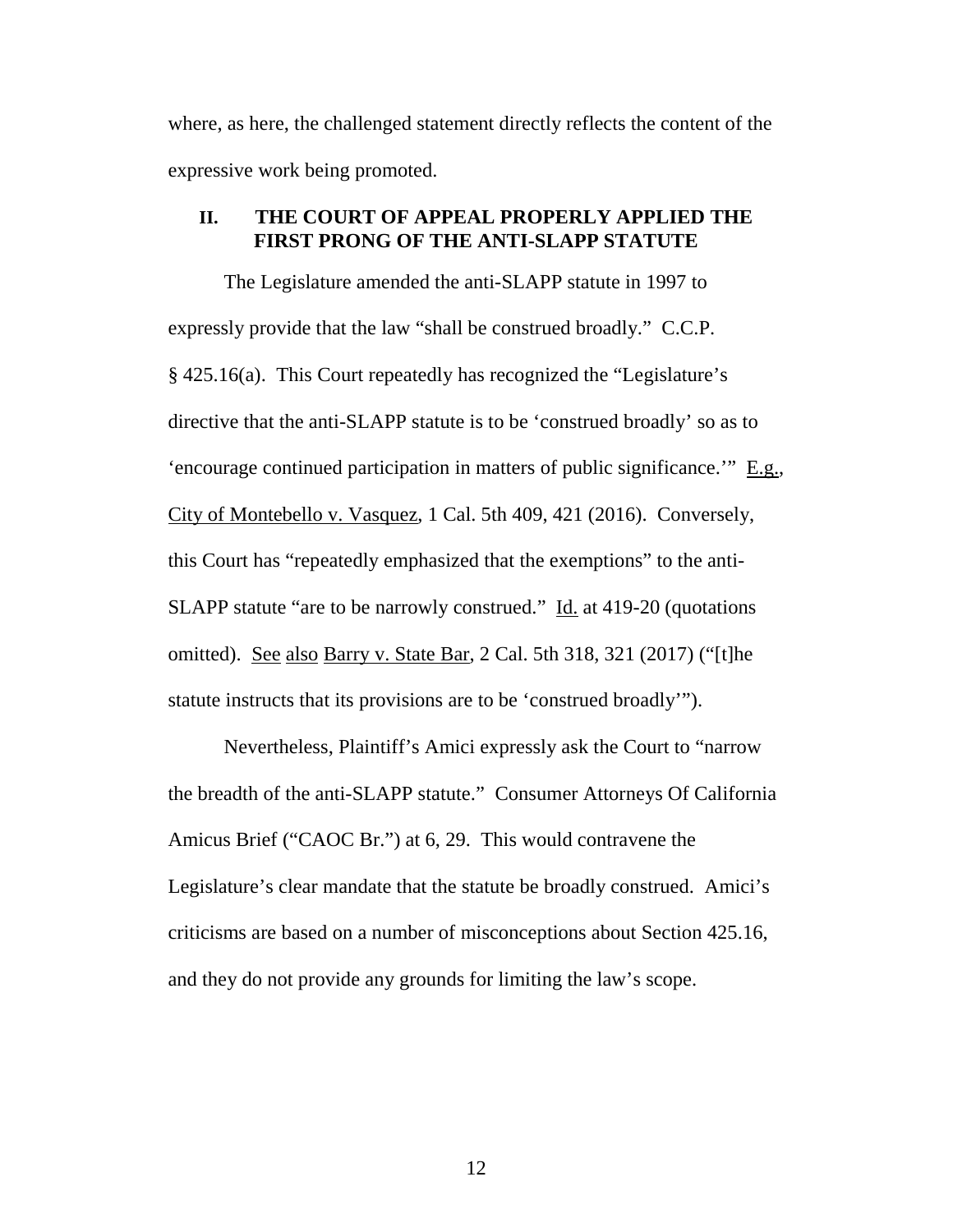#### A. Media Companies Are Among The Primary Speakers The **A. Media Companies Are Among The Primary Speakers The Anti-SLAPP Statute Is Intended To Protect.**  Anti-SLAPP Statute Is Intended To Protect.

Amici use David vs. Goliath rhetoric to suggest that the anti-SLAPP Amici use David vs. Goliath rhetoric to suggest that the anti-SLAPP<br>statute was only intended to protect individuals and nonprofits, and that there is something inherently abusive about the use of the anti-SLAPP statute in cases like this one, which they contend thus requires new limits statute in cases like this one, which they contend thus requires new limits on the use of the law by corporations.  $E.g., CAOC Br.$  at 5-6, 25; CCLEJ Br. at 2, 26-27. But a defendant's size and financial resources are irrelevant Br. at 2, 26-27. But a defendant's size and financial resources are irrelevant to whether they may use the anti-SLAPP statute. <u>Vess v. Ciba-Geigy Corp.</u><br>USA, 317 F.3d 1097, 1199 (9th Cir. 2003) ("California and federal courts<br>have repeatedly permitted defendants to move to strike under the anti-USA, 317 F.3d 1097, 1199 (9th Cir. 2003) ("California and federal courts have repeatedly permitted defendants to move to strike under the anti-SLAPP statute despite the fact that they were neither small nor SLAPP statute despite the fact that they were neither small nor<br>championing individual interests"). The anti-SLAPP statute was intended to apply to all those who create and distribute works of art, entertainment, to apply to all those who create and distribute works of art, entertainment, and news, regardless of whether they are individuals, nonprofits, or and news, regardless of whether they are individuals, nonprofits, or businesses. See Ingels v. Westwood One Broadcasting Servs., 129 Cal. App. 4th 1050, 1067-68 (2005).

Amici turn back the clock by re-arguing the same position as early and discredited — anti-SLAPP decisions like Zhao v. Wong, 48 Cal. App. App. 4th 1050, 1067-68 (2005).<br>Amici turn back the clock by re-arguing the same position as early –<br>and discredited – anti-SLAPP decisions like <u>Zhao v. Wong</u>, 48 Cal. App.<br>4th 1114 (1996), which denied protection in a med that the law was limited to "paradigmatic" anti-SLAPP suits involving<br>citizen petitioning activity. <u>Id.</u> at 1124. Other contemporary cases citizen petitioning activity. Id. at 1124. Other contemporary cases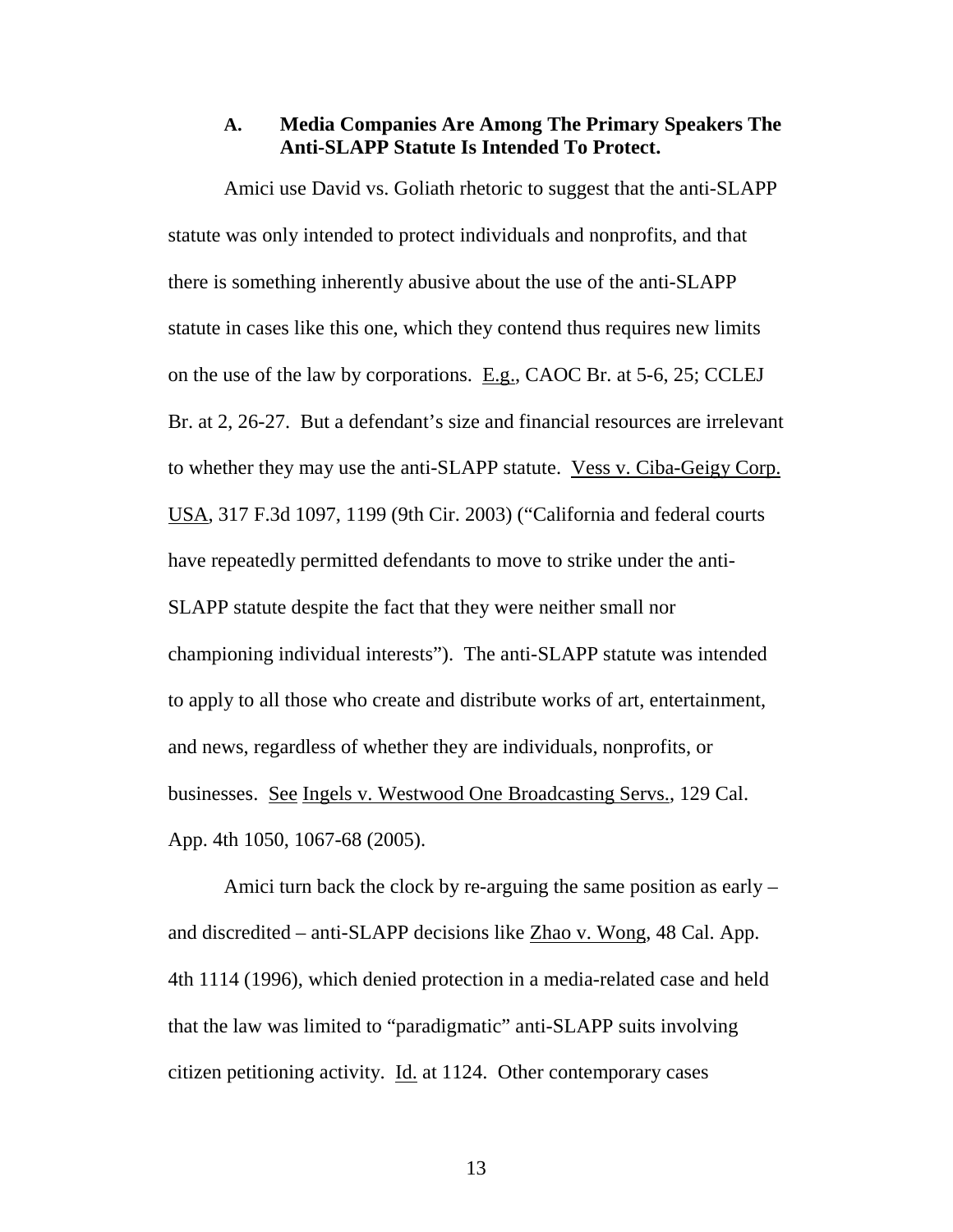disagreed, explaining that "news reporting activity is free speech," and the SLAPP statute can apply to media defendants. Braun v. Chronicle Publ'g disagreed, explaining that "news reporting activity is free speech," and the<br>SLAPP statute can apply to media defendants. <u>Braun v. Chronicle Publ'g</u><br><u>Co.</u>, 52 Cal. App. 4th 1036, 1046 (1997). The Legislature settled the m in 1997 by amending the anti-SLAPP statute to embrace the **Braun** line of cases and their expansive view of the law's reach, adding the express cases and their expansive view of the law's reach, adding the express requirement that the statute "shall be construed broadly." C.C.P.  $§$  425.16(a).

This Court has explained that the purpose of the 1997 amendment was to overrule Zhao and other early cases — which Plaintiff's Amici nevertheless now echo — that "were mistaken in their narrow view of the relevant legislative intent." Briggs v. Eden Council for Hope & Opportunity, 19 Cal. 4th 1106, 1120 (1999). Six years later, the Legislature amended the anti-SLAPP statute again and this time left no doubt that the<br>law was available to media companies, including in cases based on law was available to media companies, including in cases based on advertising for expressive works. C.C.P. § 425.17(d)(2). This Court has explained that the purpose of the 1997 amendment<br>was to overrule  $Zhao$  and other early cases – which Plaintiff's Amici<br>nevertheless now echo – that "were mistaken in their narrow view of the<br>relevant legisl

Amici present out-of-context excerpts from the legislative history for Section 425.17 to rail generally against "corporate abuse," but in fact the 2003 Amendment shows that this is precisely the type of case that the Legislature meant to keep within the scope of Section 425.16. E.g., CCLEJ Br. 26-28; CAOC Br. 27. The Legislature fully considered the issue of corporations using the anti-SLAPP statute in commercial contexts, and responded with a carefully crafted revision that "exempts only a subset of advertising for expressive works. C.C.P. § 425.17(d)(2).<br>Amici present out-of-context excerpts from the legislative history for<br>Section 425.17 to rail generally against "corporate abuse," but in fact the<br>2003 Amendment sho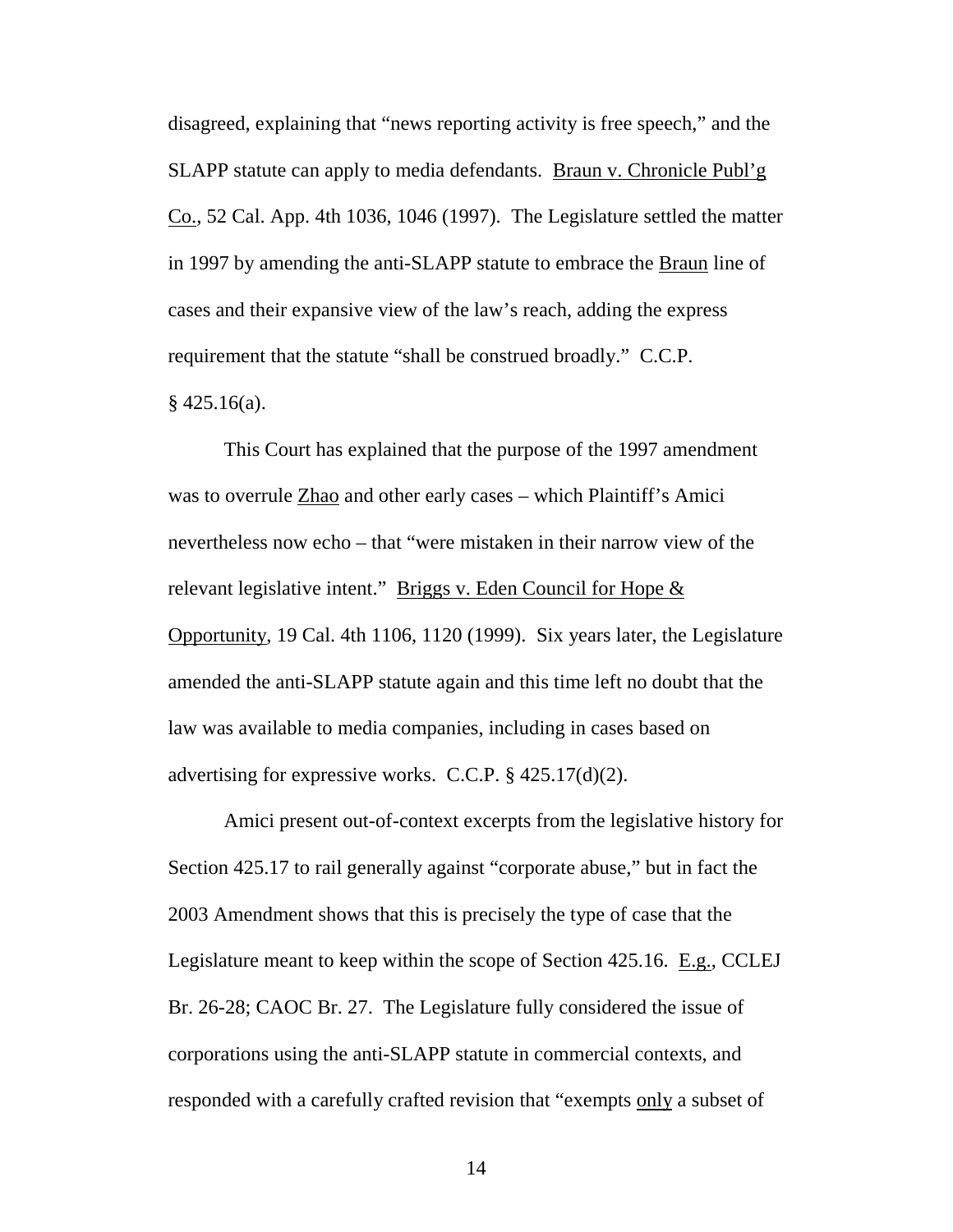commercial speech – specifically, comparative advertising." FilmOn.com<br>Inc. v. DoubleVerify Inc., 7 Cal. 5th 133, 147 (2019) (quotation omitted;<br>emphasis added).<br>The Legislature specifically preserved the availability of t Inc. v. DoubleVerify Inc., 7 Cal. 5th 133, 147 (2019) (quotation omitted; emphasis added).

The Legislature specifically preserved the availability of the anti-SLAPP statute for claims "based upon the creation, dissemination, SLAPP statute for claims "based upon the creation, dissemination, exhibition, advertisement, or other similar promotion of any dramatic, literary, musical, political, or artistic work...." C.C.P. § 425.17(d)(2) literary, musical, political, or artistic work…." C.C.P. § 425.17(d)(2) (emphasis added). "For claims arising from these activities, the current SLAPP motion would remain available to these defendants." Ingels, 129 (emphasis added). "For claims arising from these activities, the current<br>SLAPP motion would remain available to these defendants." Ingels, 129<br>Cal. App. 4th at 1067-68 (examining history of 2003 amendment and Section 425.17(d)(2)).

When corporations do in fact bring meritless anti-SLAPP motions, Section 425.17(d)(2)).<br>When corporations do in fact bring meritless anti-SLAPP motions,<br>courts have ample means to deal with them under existing law. <u>E.g.</u>, Park v. Board of Trustees, 2 Cal. 5th 1057, 1060 (2017) (anti-SLAPP motion v. Board of Trustees, 2 Cal. 5th 1057, 1060 (2017) (anti-SLAPP motion should be denied if claim does not actually arise from protected activity); should be denied if claim does not actually arise from protected activity); FilmOn.com, 7 Cal. 5th at 153 (same where company is sued over speech about private business issue that "never entered the public sphere"); Central Valley Hospitalists v. Dignity Health, 19 Cal. App. 5th 203, 222-23 (2018) (denying company's anti-SLAPP motion that failed to identify protected activity and discussing the availability of sanctions in similar cases). FilmOn.com, 7 Cal. 5th at 153 (same where company is sued over speech<br>about private business issue that "never entered the public sphere"); <u>Central</u><br>Valley Hospitalists v. Dignity Health, 19 Cal. App. 5th 203, 222-23 (201

But the Legislature had good reasons for not categorically limiting activity and discussing the availability of sanctions in similar cases).<br>But the Legislature had good reasons for not categorically limiting<br>the scope of Section 425.16 to exclude "corporate" defendants. Plaintiff's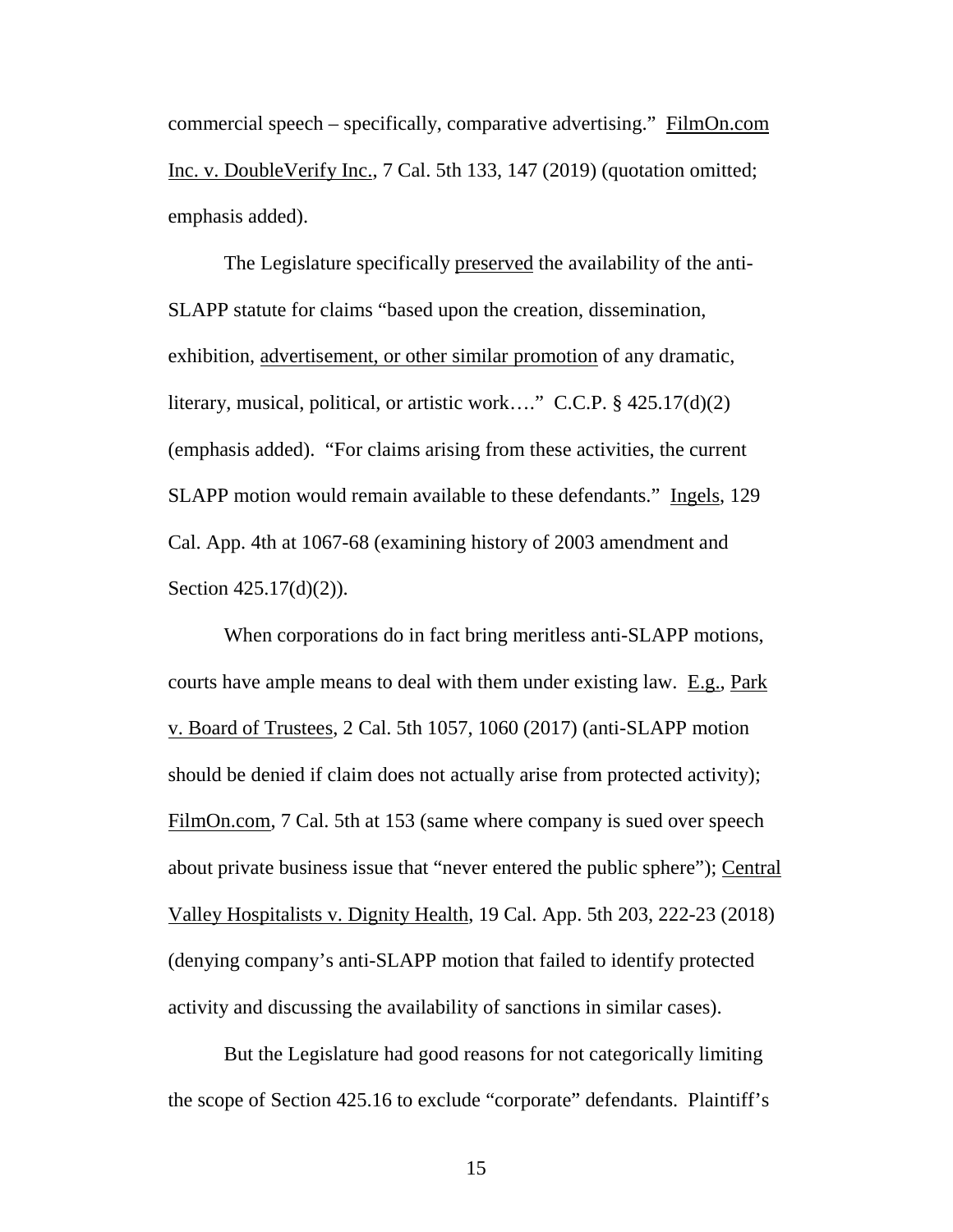Amici make much of the fact that Sony is a "well-funded international corporation" (e.g., CAOC Br. 5), but they argue for sweeping categorical restrictions that necessarily would also apply to independent record labels and individual artists, who also rely on the anti-SLAPP statute to deter and defend against meritless claims arising from how they inform the public defend against meritless claims arising from how they inform the public about the contents of their work through album covers and advertisements. about the contents of their work through album covers and advertisements. Amici make much of the fact that Sony is a "well-funded international<br>corporation" (e.g., CAOC Br. 5), but they argue for sweeping categorical<br>restrictions that necessarily would also apply to independent record labels<br>and

On the news side, independent journalists and nonprofit newsrooms On the news side, independent journalists and nonprofit newsrooms would be just as vulnerable to threats and claims arising from magazine covers or social media posts promoting certain articles. And of course even many larger media companies now have fewer resources to defend against legal actions given the financial realities of the rapidly-changing media landscape. The "David v. Goliath" framing fails to take these realities into account, nor does it accurately portray cases like this one, where there is scant indication of actual or plausible consumer harm, and the plaintiffs' scant indication of actual or plausible consumer harm, and the plaintiffs' class action bar is a powerful entity in its own right. Plaintiffs and their Amici have not identified any problem with the scope of the anti-SLAPP statute that warrants narrowing the law. would be just as vulnerable to threats and claims arising from magazine covers or social media posts promoting certain articles. And of course even many larger media companies now have fewer resources to defend against legal actions given the financial realities of the rapidly-changing media<br>landscape. The "David v. Goliath" framing fails to take these realities into<br>account, nor does it accurately portray cases like this one, where ther class action bar is a powerful entity in its own right. Plaintiffs and their Amici have not identified any problem with the scope of the anti-SLAPP statute that warrants narrowing the law.

#### B. Alleged Falsity Is Not Relevant At The Prong One Stage. **B. Alleged Falsity Is Not Relevant At The Prong One Stage.**

Another key misconception in the Briefs submitted by Plaintiff's Another key misconception in the Briefs submitted by Plaintiff's<br>Amici is the notion that the anti-SLAPP statute cannot or should not apply because the speech at issue is alleged to be false, and thus not because the speech at issue is alleged to be false, and thus not constitutionally-protected. E.g., CCLEJ Br. at 6 (Constitution does not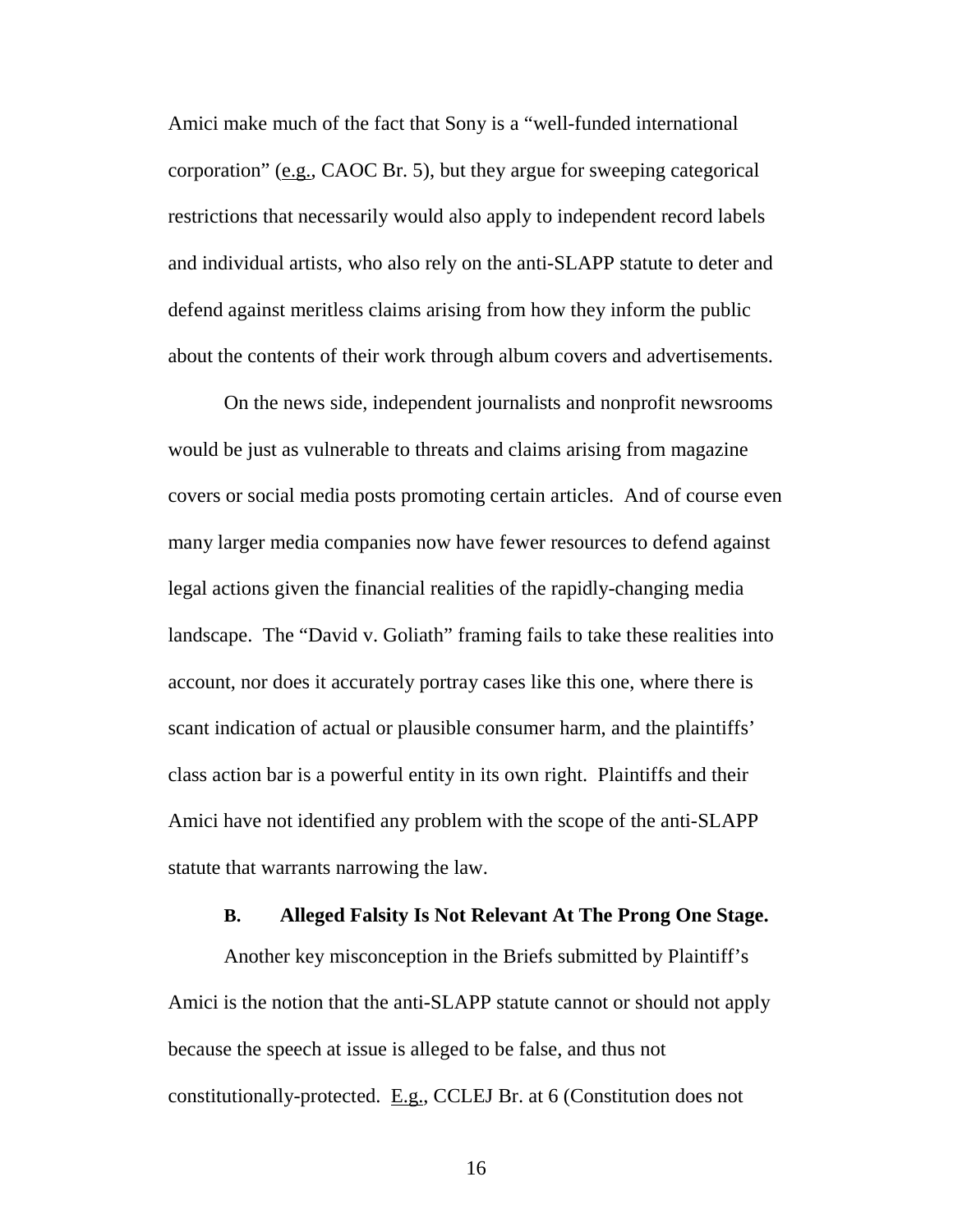protect "false or actually misleading commercial speech. The anti-SLAPP<br>statute therefore has no bearing here...") (citation omitted); <u>id.</u> at 24<br>("[s]ince Sony has no constitutional right to engage in deceptive<br>advertisi statute therefore has no bearing here...") (citation omitted); id. at 24 ("[s]ince Sony has no constitutional right to engage in deceptive advertising, Sony's misleading commercial statements to promote Michael are not `protected speech' for purposes of the anti-SLAPP statute"); CAOC are not 'protected speech' for purposes of the anti-SLAPP statute"); CAOC Br. at 18 (arguing that "defendants fail the first prong of the **FilmOn** test" because Defendants admitted for purposes of the anti-SLAPP Motion that the songs were not sung by Jackson).

Courts repeatedly have rejected this same notion that speech cannot constitute "protected conduct" under prong one if it is alleged to be false. This "conflates the threshold question of whether [the plaintiff's] claims are based on protected activity and the question whether [the plaintiff] has established a probability of prevailing on the merits." Collier v. Harris, 240 Cal. App. 4th 41, 53 (2015). Any "'claimed illegitimacy of the defendant's acts is an issue which the plaintiff must raise and support in the context of acts is an issue which the plaintiff must raise and support in the context of the discharge of the plaintiff's [secondary] burden to provide a prima facie showing of the merits of the plaintiff's case."" Id. (quoting Navellier v. Sletten, 29 Cal. 4th 82, 94 (2002) (alteration in original)). See also DuPont Merck v. Superior Court, 78 Cal. App. 4th 562, 567 (2000) (plaintiff's because Defendants admitted for purposes of the anti-SLAPP Motion that<br>the songs were not sung by Jackson).<br>Courts repeatedly have rejected this same notion that speech cannot<br>constitute "protected conduct" under prong one the discharge of the plaintiff's [secondary] burden to provide a prima facie<br>showing of the merits of the plaintiff's case.'" <u>Id.</u> (quoting <u>Navellier v.</u><br>Sletten, 29 Cal. 4th 82, 94 (2002) (alteration in original)). <u>See</u>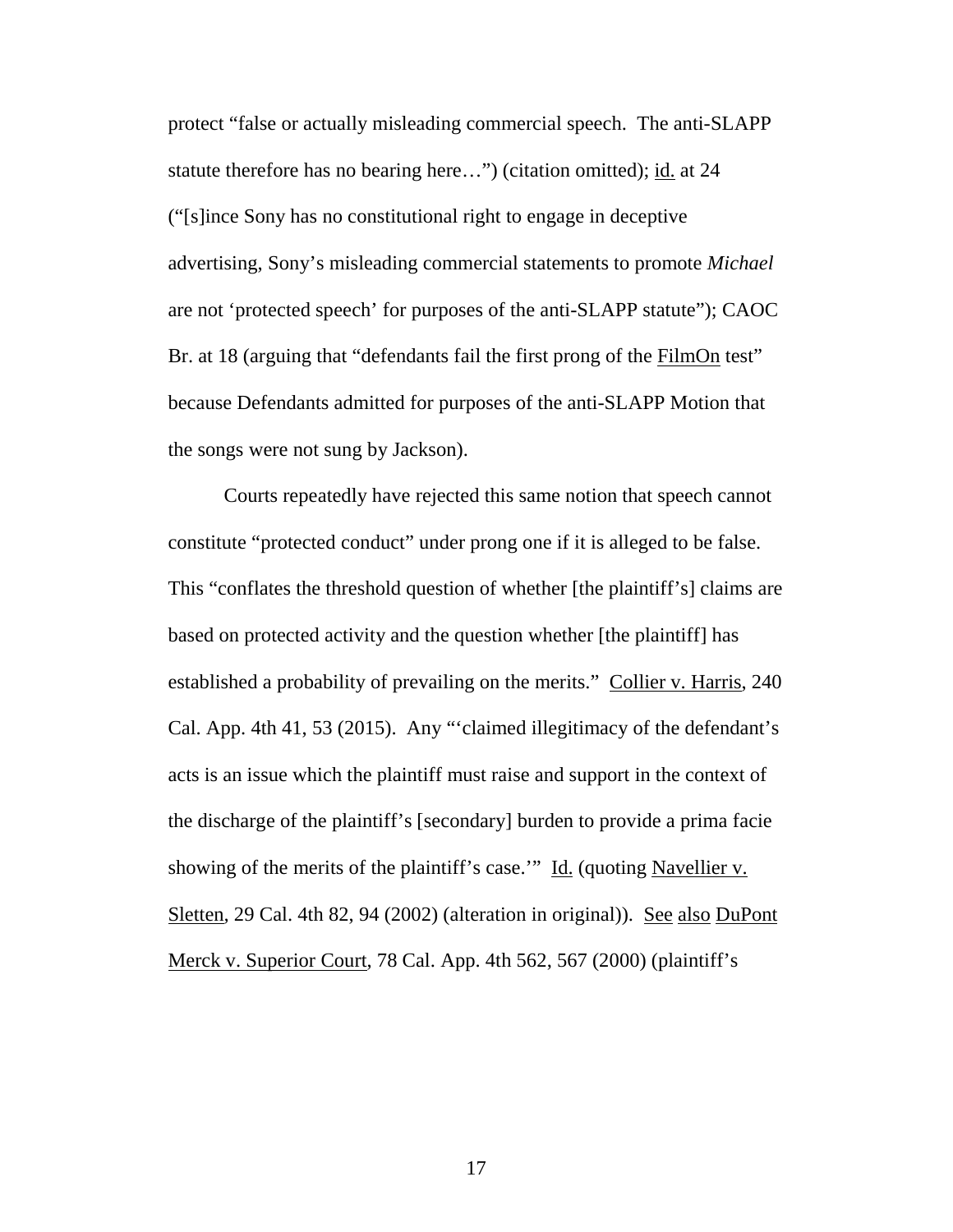claim that Section 425.16 does not apply to "false, deceptive, and claim that Section 425.16 does not apply to "false, deceptive, and misleading statements" put the "cart before the horse").<sup>2</sup>

Moreover, this Court has explained that the "Legislature did not Moreover, this Court has explained that the "Legislature did not<br>limit the scope of the anti-SLAPP statute to activity protected by the constitutional rights of speech and petition," but also included "'any act ... in furtherance of' those rights." Vasquez, 1 Cal. 5th at 421 (quoting C.C.P. § 425.16(b)(1)). "The Legislature's directive that the anti-SLAPP statute is § 425.16(b)(1)). "The Legislature's directive that the anti-SLAPP statute is to be 'construed broadly' so as to 'encourage continued participation in<br>matters of public significance' supports the view that statutory protection of matters of public significance' supports the view that statutory protection of acts `in furtherance' of the constitutional rights incorporated by section 425.16 may extend beyond the contours of the constitutional rights themselves." Id. Consequently, "[t]o meet its threshold burden, a acts 'in furtherance' of the constitutional rights incorporated by section<br>425.16 may extend beyond the contours of the constitutional rights<br>themselves." <u>Id.</u> Consequently, "[t]o meet its threshold burden, a<br>defendant <u>n</u>

<sup>&</sup>lt;sup>2</sup> Conduct "that would otherwise come within the scope of the anti-SLAPP statute does not lose its coverage ... simply because it is alleged to have been unlawful or unethical." Kashian v. Harriman, 98 Cal. App. 4th 892, 910-11 (2002) (original emphasis). "If that were the test, the statute ... would be meaningless." <u>Id. See also Fox Searchlight Pictures, Inc. v.</u> Paladino, 89 Cal. App. 4th  $2\overline{94}$ ,  $3\overline{05}$   $\overline{(2001)}$  (rejecting the plaintiff's argument that lawsuit did not fall within the anti-SLAPP statute because defendant had no First Amendment right to engage in the allegedly unlawful conduct at issue; the argument "confuses the threshold question of whether the SLAPP statute applies with the question whether [plaintiff] has established a probability of success on the merits"); Huntingdon Life Sciences v. Stop Huntingdon Animal Cruelty, 129 Cal. App. 4th 1228, 1245-46 (2005) (same); Doe v. Gangland Productions, Inc., 730 F.3d 946, 954 (9th Cir. 2013) ("[t]o determine whether a defendant has met its initial burden [under the anti-SLAPP statute], a court does not evaluate whether defendant's conduct was lawful or unlawful. Instead, 'any "claimed illegitimacy of the defendant's acts is an issue which the plaintiff must raise and support"' in the second step of the analysis when the plaintiff bears the burden to show a probability of prevailing"). SLAPP statute does not lose its coverage ... simply because it is <u>alleged</u> to have been unlawful or unethical." <u>Kashian v. Harriman</u>, 98 Cal. App. 4th 892, 910-11 (2002) (original emphasis). "If that were the test, the s Paladino, 89 Cal. App. 4th  $294$ ,  $305$  (2001) (rejecting the plaintiff's argument that lawsuit did not fall within the anti-SLAPP statute because defendant had no First Amendment right to engage in the allegedly unlawful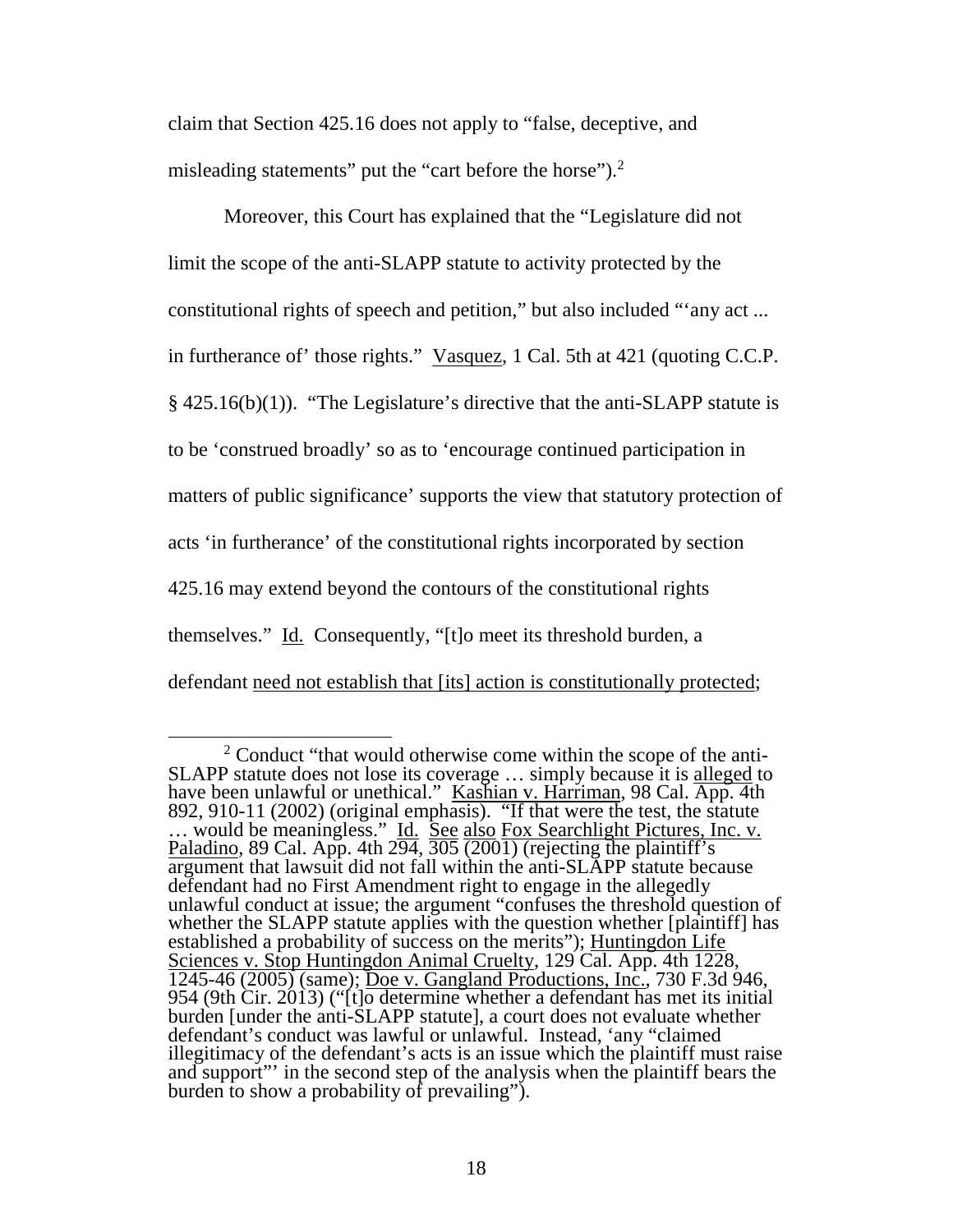rather, [it] must make a prima facie showing that plaintiff's claim arises from an act taken to further defendant's rights of petition or free speech in connection with a public issue." Price v. Operating Engineers Local Union No. 3, 195 Cal. App. 4th 962, 970 (2011) (emphasis added). rather, [it] must make a prima facie showing that plaintiff's claim arises<br>from an act taken to further defendant's rights of petition or free speech in<br>connection with a public issue." Price v. Operating Engineers Local U

For similar reasons, it is simply irrelevant that Defendants do not For similar reasons, it is simply irrelevant that Defendants do not challenge Plaintiff's claim of falsity for purposes of their anti-SLAPP challenge Plaintiff's claim of falsity for purposes of their anti-SLAPP motion. Amici make far too much of this point, suggesting that it should be motion. Amici make far too much of this point, suggesting that it should be determinative under prong one. E.g., CCLEJ Br. at 7, 23; CAOC Br. at 18. But in Barry v. State Bar, 2 Cal. 5th 318 (2017), this Court explained that "failure of proof, or lack of substantive merit more generally, is not the only ground for striking a cause of action." Id. at 324. "Thus, while a ruling on an anti-SLAPP motion may involve a determination of the merits of the plaintiff's claim, it may in other cases involve a determination that of the plaintiff's claim, it may in other cases involve a determination that<br>the plaintiff's claim fails for another, nonmerits-based reason, such as lack of subject matter jurisdiction."  $\underline{Id.}^3$ determinative under prong one. E.g., CCLEJ Br. at 7, 23; CAOC Br. at 18.<br>But in <u>Barry v. State Bar</u>, 2 Cal. 5th 318 (2017), this Court explained that<br>"failure of proof, or lack of substantive merit more generally, is not

Consequently, it is not necessary for the defendant to raise any Consequently, it is not necessary for the defendant to raise any "substantive" merits defense at all, let alone one based on lack of falsity. "substantive" merits defense at all, let alone one based on lack of falsity.

<sup>3</sup> As this Court further explained, this "conclusion accords with the 3 As this Court further explained, this "conclusion accords with the basic purpose underlying the anti-SLAPP statute: namely, to shield basic purpose underlying the anti-SLAPP statute: namely, to shield defendants from the undue burden of defending against claims filed not for the purpose of securing judicial redress, but to intimidate or harass on the basis of the defendant's constitutionally protected activity. A claim may fall into this category if it lacks substantive merit, but it may also fall into this category if it is filed in a tribunal that lacks the power to hear it." Id. defendants from the undue burden of defending against claims filed not for<br>the purpose of securing judicial redress, but to intimidate or harass on the<br>basis of the defendant's constitutionally protected activity. A claim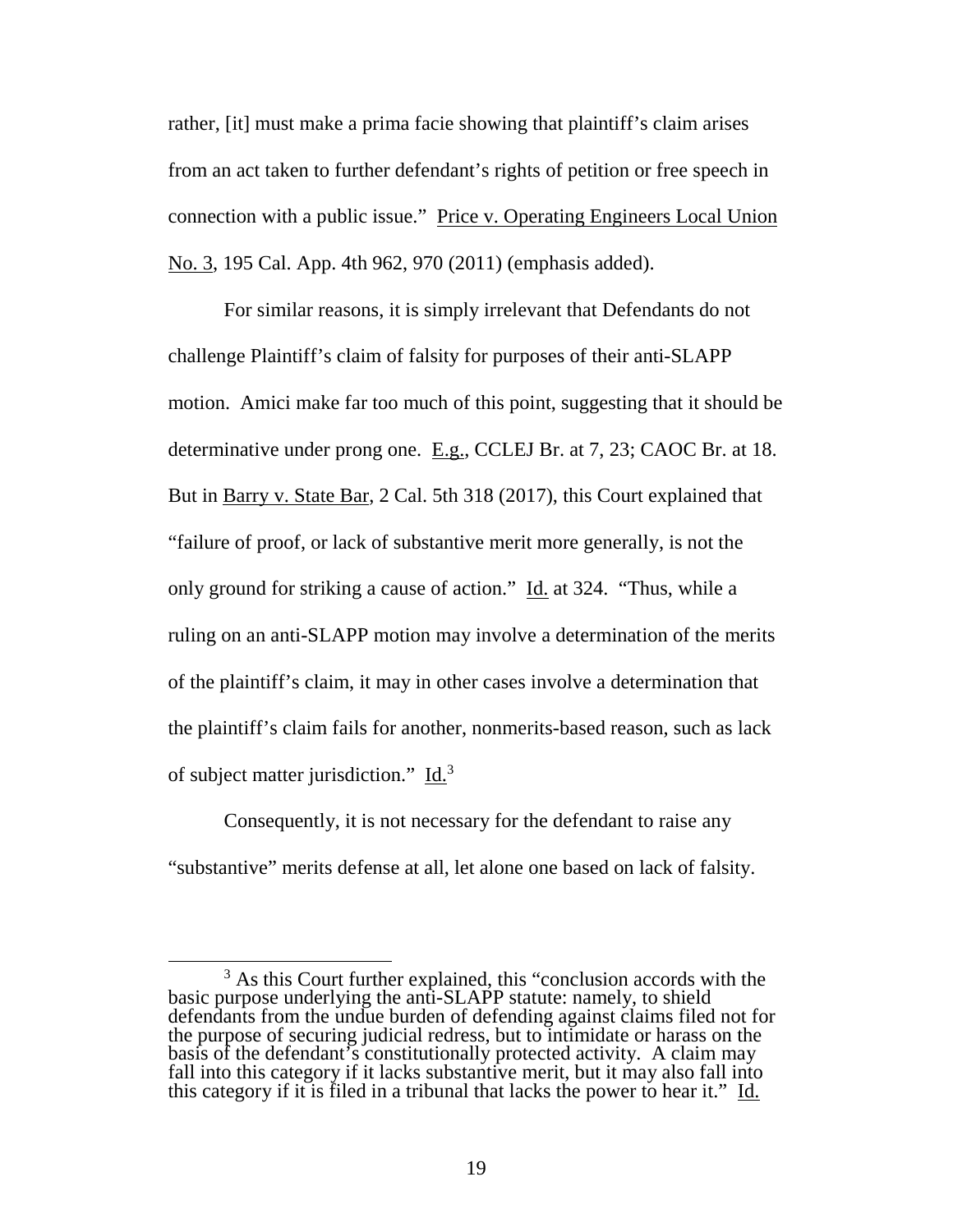Id. And with content-based claims, there are many different dispositive defenses that do not hinge on whether the speech is true or false. E.g., John Doe 2 v. Superior Court, 1 Cal. App. 5th 1300, 1320-21 (2016) (anti-SLAPP motion can be resolved on grounds that speech at issue is opinion, SLAPP motion can be resolved on grounds that speech at issue is opinion, or not reasonably susceptible to the alleged defamatory meaning, without or not reasonably susceptible to the alleged defamatory meaning, without resolving the truth of the statements); Paterno v. Superior Court, 163 Cal. App. 4th 1342, 1351 (2008) (same where defendant argued claim failed as a App. 4th 1342, 1351 (2008) (same where defendant argued claim failed as a legal matter because statements were privileged). Indeed, this is the very legal matter because statements were privileged). Indeed, this is the very nature of the absolute privilege afforded to some speech, which nonetheless nature of the absolute privilege afforded to some speech, which nonetheless remains well within the protection of the anti-SLAPP statute. E.g., remains well within the protection of the anti-SLAPP statute. E.g.,<br>Argentieri v. Zuckerberg, 8 Cal. App. 5th 768, 791 (2017) (granting anti-SLAPP motion based on fair report privilege, Civil Code § 47(d)). Id. And with content-based claims, there are many different dispositive defenses that do not hinge on whether the speech is true or false. <u>E.g., John Doe 2 v. Superior Court</u>, 1 Cal. App. 5th 1300, 1320-21 (2016) (anti-

For this reason, anti-SLAPP defendants routinely, and properly, SLAPP motion based on fair report privilege, Civil Code § 47(d)).<br>For this reason, anti-SLAPP defendants routinely, and properly,<br>forgo challenging a plaintiff's claim that the speech at issue is false for the limited purpose of the special motion to strike, and instead focus on other limited purpose of the special motion to strike, and instead focus on other dispositive legal defenses. E.g., Balzaga v. Fox News Network, LLC, 173<br>Cal. App. 4th 1325, 1334 (2009) (defendant agreed to waive truth defense<br>"for purposes of the anti-SLAPP motion," which could be decided on other Cal. App. 4th 1325, 1334 (2009) (defendant agreed to waive truth defense "for purposes of the anti-SLAPP motion," which could be decided on other grounds). Courts have made clear that such limited-purpose concessions do<br>not prevent granting the motion on an independent basis. <u>Id.</u> at 1342<br>(finding that plaintiffs' attempted reliance on the defendant's waiver of the not prevent granting the motion on an independent basis. Id. at 1342 (finding that plaintiffs' attempted reliance on the defendant's waiver of the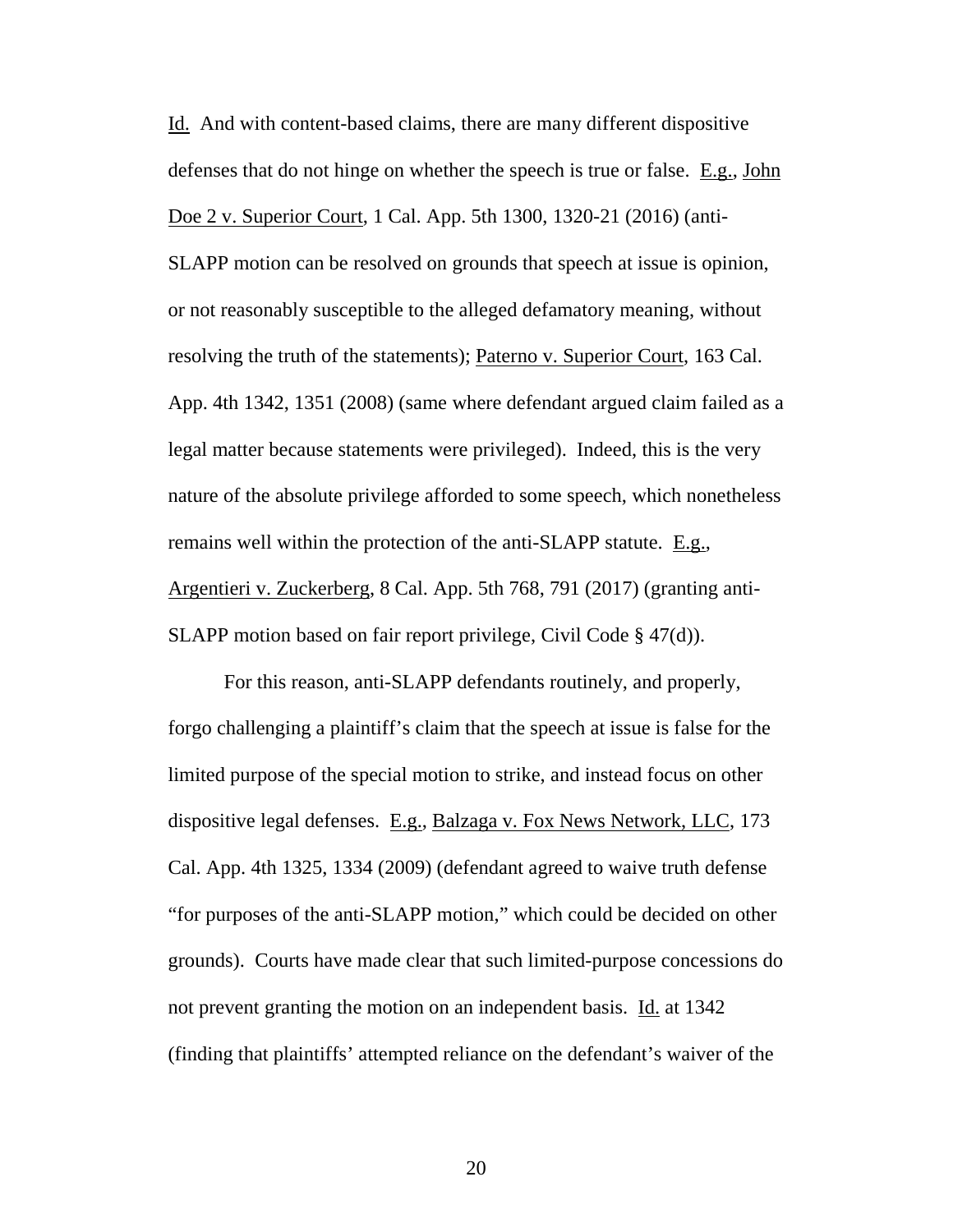truth defense was "without merit" and striking claims for lack of a reasonably susceptible defamatory meaning, regardless of alleged falsity). truth defense was "without merit" and striking claims for lack of a<br>reasonably susceptible defamatory meaning, regardless of alleged falsity).<br>That is precisely what the Court of Appeal did here by granting the<br>anti-SLAPP

That is precisely what the Court of Appeal did here by granting the anti-SLAPP motion based on a purely legal defense that applies regardless of alleged falsity, namely that the speech was non-commercial and thus of alleged falsity, namely that the speech was non-commercial and thus outside the scope of the relevant statutes as a matter of law. See Serova v. Sony Music Entertainment, 44 Cal. App. 5th 103, 124, 132 (2020). Defendants' limited stipulation regarding falsity is no grounds for reversal, Sony Music Entertainment, 44 Cal. App. 5th 103, 124, 132 (2020). Defendants' limited stipulation regarding falsity is no grounds for reversal, let alone imposing new restrictions on Section 425.16.

let alone imposing new restrictions on Section 425.16.

#### C. The Anti-SLAPP Statute Applies To Consumer Protection **C. The Anti-SLAPP Statute Applies To Consumer Protection**  Claims. **Claims.**

Plaintiffs' Amici similarly call for limiting anti-SLAPP motions Plaintiffs' Amici similarly call for limiting anti-SLAPP motions directed against "consumer protection claims." CCLEJ Br. at 2. Id. at 23 ("anti-SLAPP motions should play little if any role in actions brought under directed against "consumer protection claims." CCLEJ Br. at 2. Id. at 23<br>("anti-SLAPP motions should play little if any role in actions brought under<br>California's deceptive advertising laws"). But as this Court has made cl absent express statutory exemptions, "[n]othing in the statute itself absent express statutory exemptions, "[n]othing in the statute itself categorically excludes any particular type of action from its operation, and no court has the power to rewrite the statute so as to make it conform to a presumed intention which is not expressed." Navellier v. Sletten, 29 Cal. 4th 82, 92 (2002) (quotation omitted). As shown by the amendments discussed above, the Legislature has revisited the anti-SLAPP statute categorically excludes any particular type of action from its operation, and<br>no court has the power to rewrite the statute so as to make it conform to a<br>presumed intention which is not expressed." <u>Navellier v. Sletten</u>, 2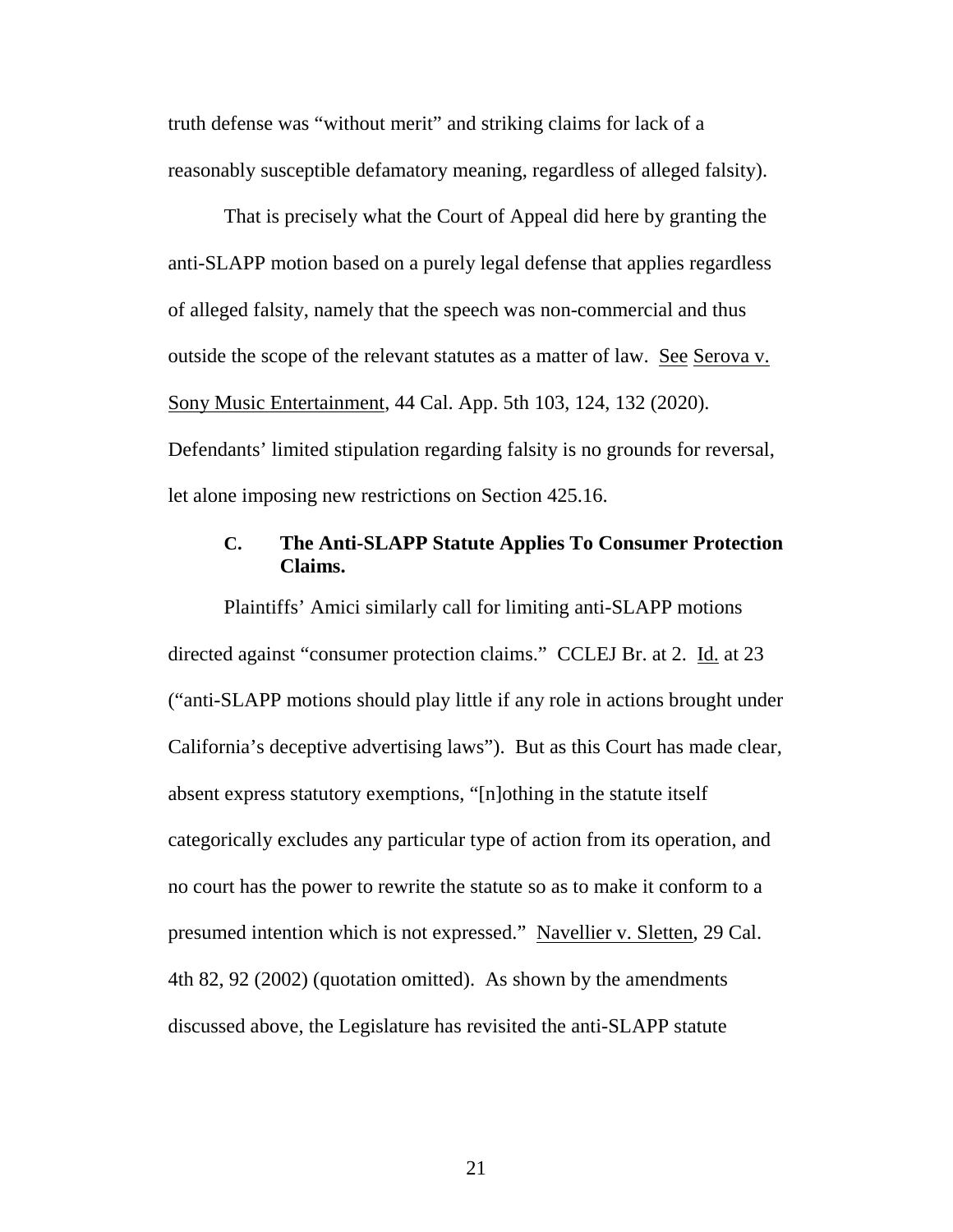multiple times, including to address abuse of the law by some businesses, multiple times, including to address abuse of the law by some businesses,

and it chose not to categorically exclude consumer protection claims.<br>This Court recently elaborated on this principle, and explained that<br>application of the anti-SLAPP statute does not hinge on how a plaintiff This Court recently elaborated on this principle, and explained that application of the anti-SLAPP statute does not hinge on how a plaintiff labels a cause of action because any type of claim can implicate the purpose labels a cause of action because any type of claim can implicate the purpose of Section 425.16. See Baral v. Schnitt, 1 Cal. 5th 376, 384 (2016) (courts cannot allow "artful pleading to evade the reach of the anti-SLAPP cannot allow "artful pleading to evade the reach of the anti-SLAPP<br>statute"). In <u>Wilson v. CNN,</u> 7 Cal. 5th 871 (2019), this Court rejected an analogous request to "effectively immunize claims of discrimination or retaliation from anti-SLAPP scrutiny." Id. at 889. The Court reasoned that such a limit would be inconsistent with the text of the law and legislative intent, adding, "[n]or can we infer that failure to include such an exception was a legislative oversight." Id. at 889. "After all, a meritless discrimination claim, like other meritless claims, is capable of chilling the valid exercise of the constitutional rights of freedom of speech and petition valid exercise of the constitutional rights of freedom of speech and petition for the redress of grievances." <u>Id.</u> (quotation and alterations omitted).<br>The Court found concerns about abuse of the law to be "overstated," analogous request to "effectively immunize claims of discrimination or<br>retaliation from anti-SLAPP scrutiny." <u>Id.</u> at 889. The Court reasoned that<br>such a limit would be inconsistent with the text of the law and legislativ

The Court found concerns about abuse of the law to be "overstated," noting that discrimination claims still need to meet the rigorous "arising from" requirement from **Park** in order to qualify for anti-SLAPP protection, and that claims still survive under prong two if the plaintiff shows a noting that discrimination claims still need to meet the rigorous "arising<br>from" requirement from <u>Park</u> in order to qualify for anti-SLAPP protection,<br>and that claims still survive under prong two if the plaintiff shows a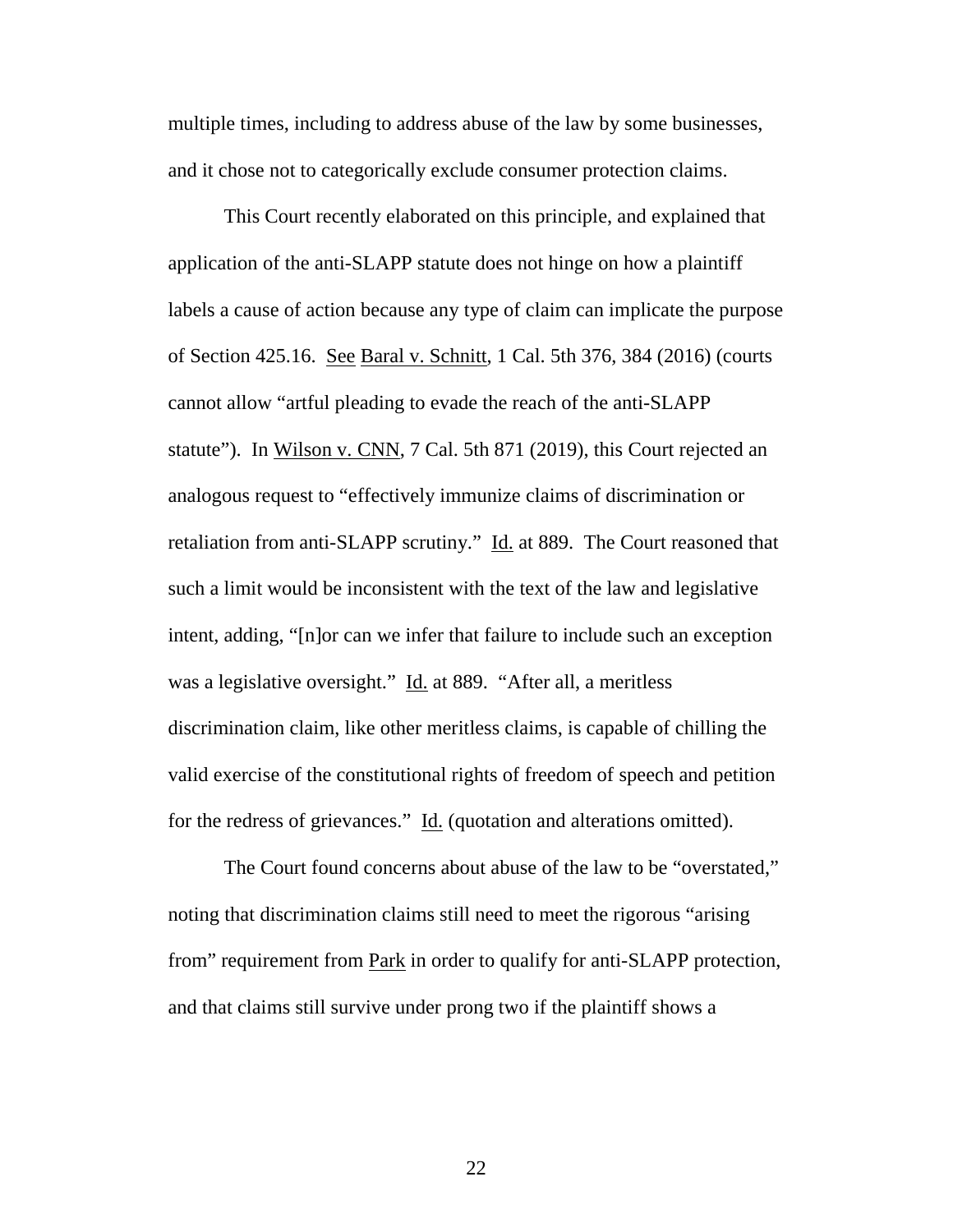probability of success. Id.<sup>4</sup> "We see no realistic possibility that anti-

SLAPP motions will become a routine feature of the litigation of SLAPP motions will become a routine feature of the litigation of

discrimination or retaliation claims." <u>Id.</u> at 890. The same is true here with respect to consumer protection claims. The vast majority of UCL and

respect to consumer protection claims. The vast majority of UCL and

CLRA claims involve ordinary consumer products and business services, CLRA claims involve ordinary consumer products and business services,

not constitutionally-protected expressive works. In the relatively few cases not constitutionally-protected expressive works. In the relatively few cases

where defendants do bring anti-SLAPP motions, courts are perfectly able to where defendants do bring anti-SLAPP motions, courts are perfectly able to

weed out garden-variety UCL and CLRA claims that do not arise from<br>public interest speech by applying the standards from <u>Park</u> and FilmOn. public interest speech by applying the standards from Park and FilmOn.

But just as some discrimination claims are "capable of chilling the valid exercise of the constitutional right[] of freedom of speech," the same is true of some consumer protection claims. Wilson, 7 Cal. 5th at 889.<sup>5</sup> But just as some discrimination claims are "capable of chilling the valid exercise of the constitutional right[] of freedom of speech," the same is true of some consumer protection claims. Wilson, 7 Cal. 5th at 889.<sup>5</sup>

<sup>4</sup> Amici reveal their fundamental misunderstanding of the anti-4 Amici reveal their fundamental misunderstanding of the anti-SLAPP statute in calling it a "get-out-of-jail-free card" (CCLEJ Br. at 7) SLAPP statute in calling it a "get-out-of-jail-free card" (CCLEJ Br. at 7) that renders defendants "immune from suit" (CAOC Br. 15). The "anti-SLAPP statute does not insulate defendants from any liability for claims arising from the protected rights of petition or speech. It only provides a procedure for weeding out, at an early stage, meritless claims arising from protected activity."  $\overline{\text{Baral}}$ , 1 Cal. 5th at 384 (original emphasis). And as the Amici Briefs from the Attorney General and Los Angeles City Attorney point out, the anti-SLAPP statute does not apply to public enforcement actions, which is the primary means of addressing the most serious consumer protection issues. C.C.P. § 425.16(d). arising from the protected rights of petition or speech. It only provides a<br>procedure for weeding out, at an early stage, <u>meritless</u> claims arising from<br>protected activity." <u>Baral</u>, 1 Cal. 5th at 384 (original emphasis). point out, the anti-SLAPP statute does not apply to public enforcement actions, which is the primary means of addressing the most serious consumer protection issues. C.C.P. § 425.16(d).

<sup>&</sup>lt;sup>5</sup> Amici argue that the statute "has no bearing here because Plaintiff's lawsuit was not "brought in order to chill Sony's constitutional rights." CCLEJ Br. at 2. But this Court has made clear the law has no such "intent-to-chill limitation." Equilon Enterprises v. Consumer Cause, Inc., 29 Cal. 4th 53, 66 (2002). "Obviously, not only when a plaintiff intends to chill speech may the filing of a lawsuit have that result." Id. at  $60$  (original emphasis). Intended or not, the possible chilling effects of this case are apparent from Plaintiff's Opening Brief, which suggests that lawyers and judges should be writing the text of album covers, complete with proposed language. E.g., OB 53. Cf. Brodeur v. Atlas Entertainment, Inc., 248 Cal. <sup>5</sup> Amici argue that the statute "has no bearing here because<br>Plaintiff's lawsuit was not "brought in order to chill Sony's constitutional<br>rights." CCLEJ Br. at 2. But this Court has made clear the law has no such<br>"intent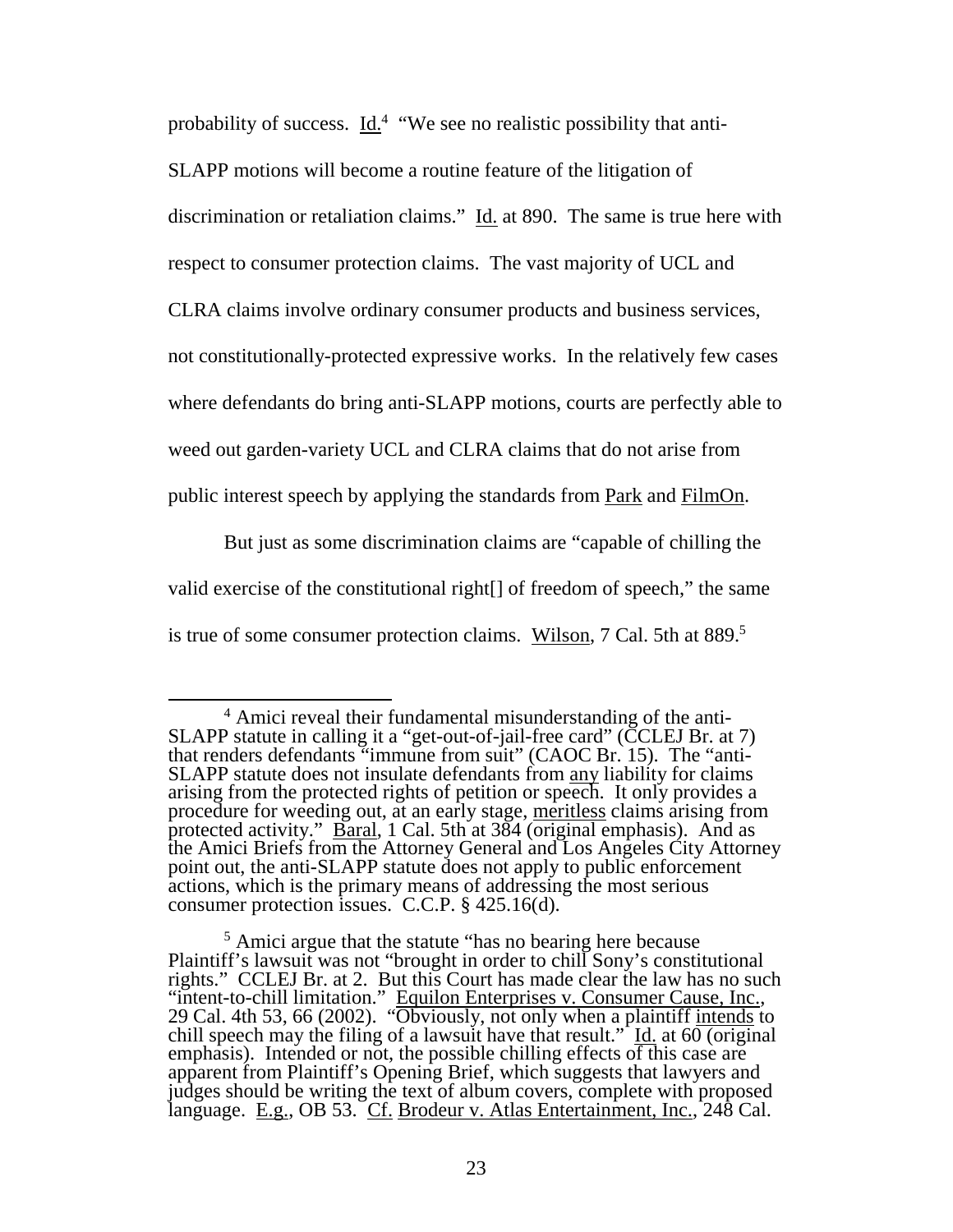Indeed, this Court has recognized that the broad nature of the state's consumer protection laws might invite some plaintiffs to try to "plead around absolute barriers to relief by relabeling the nature of the action as one brought under the unfair competition statute." Cel-Tech Comms. v. Los Angeles Cellular Telephone Co., 20 Cal. 4th 163, 182 (1999). Los Angeles Cellular Telephone Co., 20 Cal. 4th 163, 182 (1999). Indeed, this Court has recognized that the broad nature of the state's<br>consumer protection laws might invite some plaintiffs to try to "plead<br>around absolute barriers to relief by relabeling the nature of the action as<br>one

There are stark examples of this in the anti-SLAPP context. In Bernardo v. Planned Parenthood Federation of America, 115 Cal. App. 4th 322 (2004), the plaintiffs sued Planned Parenthood, claiming that statements on its website about the safety of abortion violated California's unfair competition law and false advertising laws. Id. at 327-28. The plaintiffs argued that the statements constituted "advertising within the meaning of the UCL and FAL" given Planned Parenthood's role as a provider of abortion services, not just an advocacy organization. Id. at 337. The trial court granted Planned Parenthood's anti-SLAPP motion and the appellate court affirmed, explaining that the plaintiffs had used the appellate court affirmed, explaining that the plaintiffs had used the consumer protection laws to target speech "on issues of public concern that the First Amendment was designed to promote and protect." Id. at 360. There are stark examples of this in the anti-SLAPP context. In<br>Bernardo v. Planned Parenthood Federation of America, 115 Cal. App. 4th<br>322 (2004), the plaintiffs sued Planned Parenthood, claiming that<br>statements on its web unfair competition law and false advertising laws. <u>Id.</u> at 327-28. The<br>plaintiffs argued that the statements constituted "advertising within the<br>meaning of the UCL and FAL" given Planned Parenthood's role as a<br>provider of

Other examples abound of cases in which the anti-SLAPP statute was properly invoked to strike unfair competition or false advertising

App. 4th 665, 677 (2016) ("we decline to dissect the creative process"); Lyle v. Warner Bros. Tele. Prods., 38 Cal. 4th 264, 295-96 (2006) ("The First Amendment protects creativity." (citing Winter v. DC Comics, 30 Cal. 4th 881, 888, 891 (2003))) (Chin, J., concurring). consumer protection laws to target speech "on issues of public concern that<br>the First Amendment was designed to promote and protect." <u>Id.</u> at 360.<br>Other examples abound of cases in which the anti-SLAPP statute<br>was properl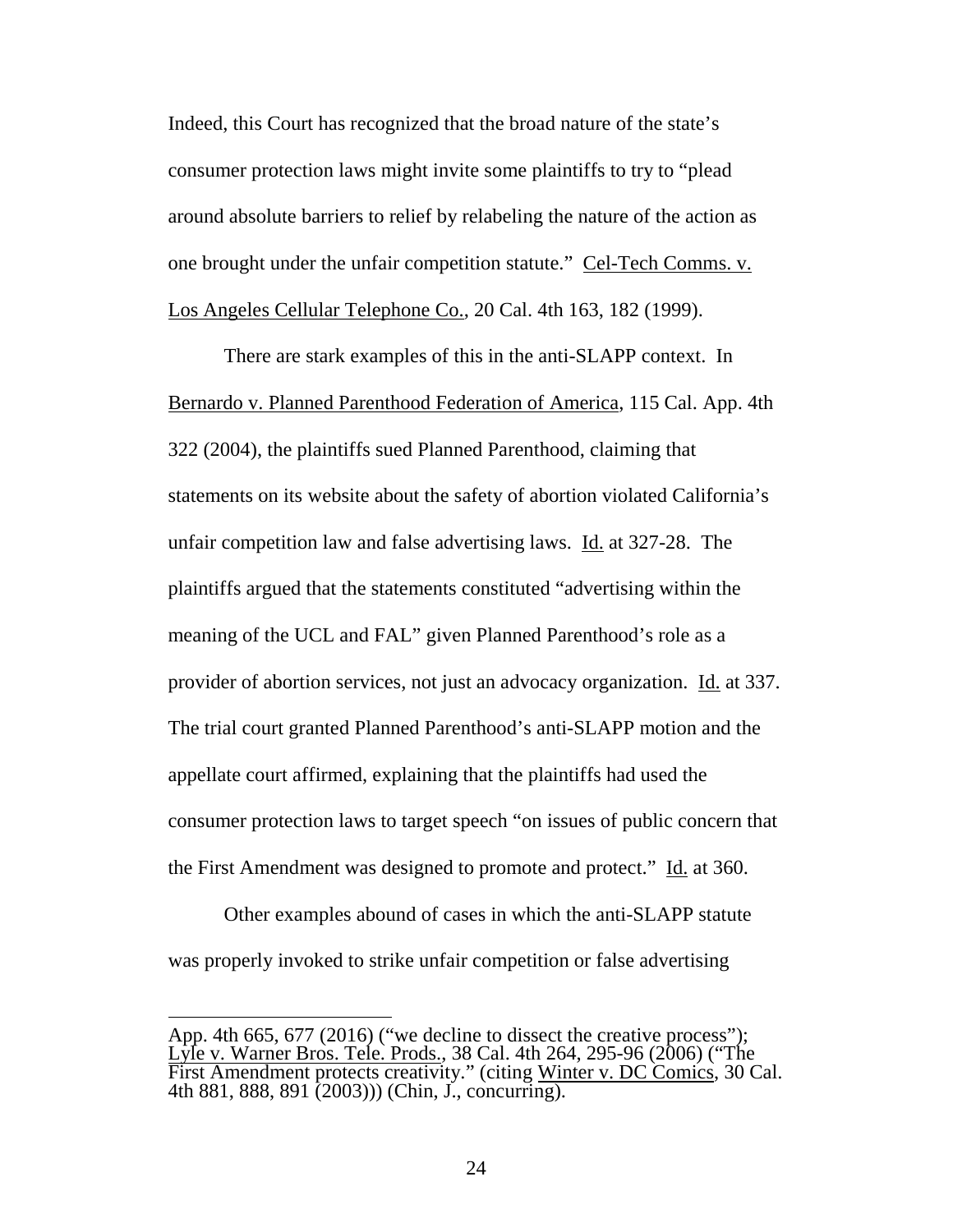claims targeting expressive speech.  $E.g., Ingels, 129 Cal. App. 4th at 1055$ (Section 17200 claim based on choice of participants in radio program); Stewart v. Rolling Stone LLC, 181 Cal. App. 4th 664, 674 (2010) (unfair business practices claims based on inclusion of musicians in magazine feature piece); New.Net, Inc. v. Lavasoft, 356 F. Supp. 2d 1090, 1105 (C.D. Cal. 2004) (Section 17200 and false advertising claims arising from Cal. 2004) (Section 17200 and false advertising claims arising from "disputed content of [a] software [program that] addresses a subject of "disputed content of [a] software [program that] addresses a subject of public importance and debate"); Maloney v. T3Media, Inc., 853 F.3d 1004, 1009 (9th Cir. 2017) (unfair competition law claim based on "the publication and distribution of expressive photographs over the Internet"); Mireskandari v. Associated Newspaper Ltd et al., 2014 WL 12561581, at \*1-3, 7 (C.D. Cal. Aug. 4, 2014) (Section 17200 claim based on newspaper's reporting and publications about plaintiff); see generally Thomas R. Burke, Anti-SLAPP Litigation, §§ 4:52, 5:87 (The Rutter Group 2020) (listing unfair business practice claims as addressed in the first and 2020) (listing unfair business practice claims as addressed in the first and second prongs of the SLAPP analysis). claims targeting expressive speech. E.g., Ingels, 129 Cal. App. 4th at 1055<br>(Section 17200 claim based on choice of participants in radio program);<br>Stewart v. Rolling Stone LLC, 181 Cal. App. 4th 664, 674 (2010) (unfair<br>bu public importance and debate"); <u>Maloney v. T3Media, Inc.</u>, 853 F.3d 1004,<br>1009 (9th Cir. 2017) (unfair competition law claim based on "the<br>publication and distribution of expressive photographs over the Internet");<br>Miresk

Similarly, courts regularly apply the anti-SLAPP statute and core First Amendment principles to strike right of publicity and related claims second prongs of the SLAPP analysis).<br>Similarly, courts regularly apply the anti-SLAPP statute and core<br>First Amendment principles to strike right of publicity and related claims<br>arising from the alleged use of a plaintiff expressive work. <u>E.g., De Havilland v. FX Networks, LLC</u>, 21 Cal. App.<br>5th 845, 861-62 (2018) (claims directed at "social media promotion" for<br>television docudrama); <u>Hoang v. Tran</u>, 60 Cal. App. 5th 513, 538-39 (2021) 5th 845, 861-62 (2018) (claims directed at "social media promotion" for television docudrama); Hoang v. Tran, 60 Cal. App. 5th 513, 538-39 (2021)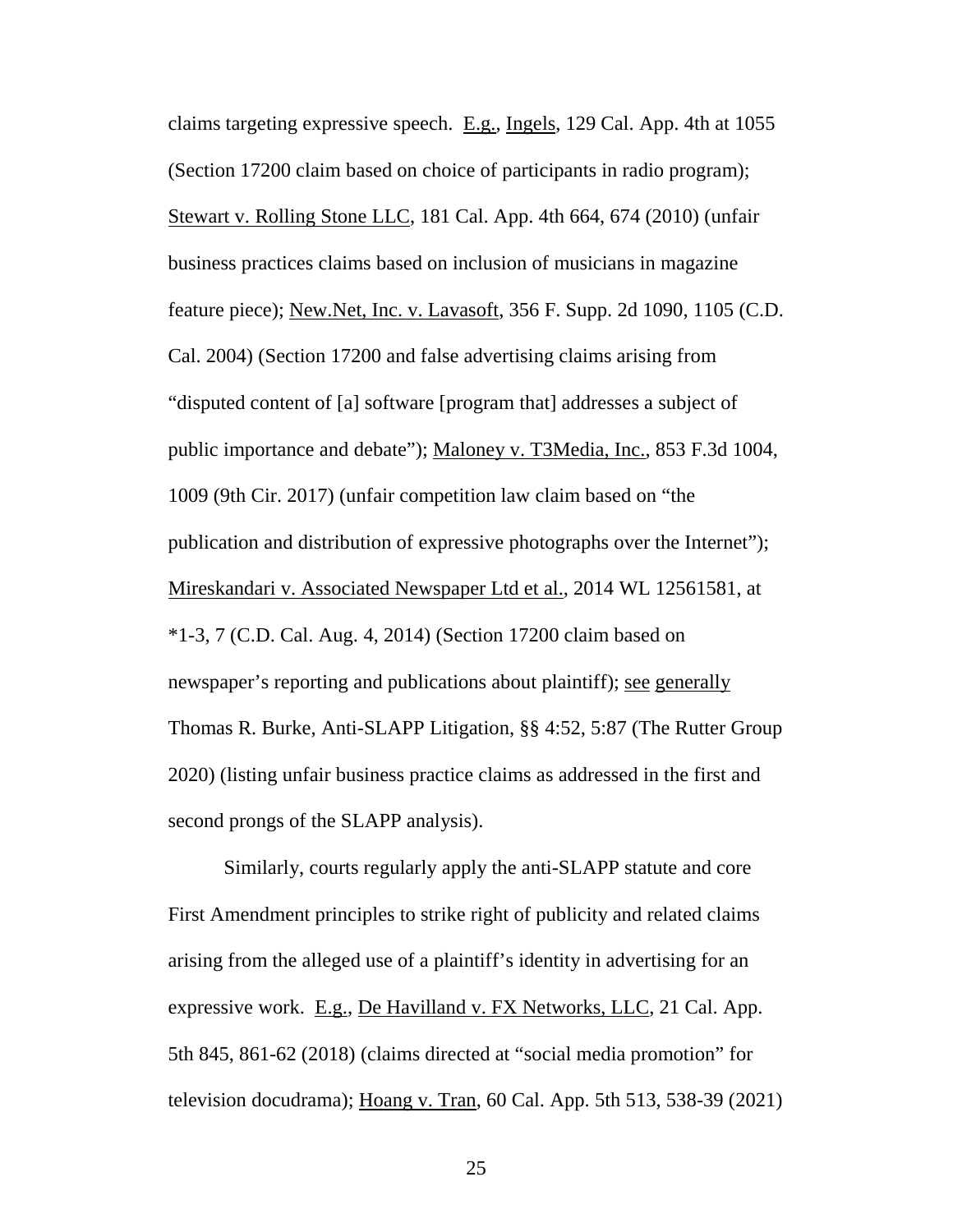(claims directed at alleged promotions for online publication about plaintiff that "concerned a matter of public interest"); Arenas v. Shed Media U.S. Inc., 881 F. Supp. 2d 1181, 1192 (C.D. Cal. 2011) (claims based on promotions for television docuseries). (claims directed at alleged promotions for online publication about plaintiff<br>that "concerned a matter of public interest"); <u>Arenas v. Shed Media U.S.</u><br>Inc., 881 F. Supp. 2d 1181, 1192 (C.D. Cal. 2011) (claims based on<br>pr

In all of these cases, plaintiffs have attempted to evade the anti-In all of these cases, plaintiffs have attempted to evade the anti-SLAPP statute by characterizing their claims as ones that arise from SLAPP statute by characterizing their claims as ones that arise from advertising or commercial speech. But as this Court has made clear, advertising or commercial speech. But as this Court has made clear, "[s]ome commercially oriented speech will, in fact, merit anti-SLAPP protection." FilmOn.com Inc. v. DoubleVerify Inc., 7 Cal. 5th 133, 153 (2019). While the commercial nature of the speech merits some consideration it is not decisive, and the court still must do the necessary content-based and contextual analysis on a case-by-case basis. Id. "[s]ome commercially oriented speech will, in fact, merit anti-SLAPP<br>protection." FilmOn.com Inc. v. DoubleVerify Inc., 7 Cal. 5th 133, 153<br>(2019). While the commercial nature of the speech merits some<br>consideration it is

The Court of Appeal properly held that the claims in this case fit within the broad scope of Section 425.16. While the panel focused largely on the dispute over whether Jackson sang three of the songs on the album, the claims meet the public interest standard apart from this particular the claims meet the public interest standard apart from this particular<br>controversy. <u>Serova</u>, 44 Cal. App. 5th at 119-124. The anti-SLAPP statute's public interest requirement is not evaluated based on the specific statute's public interest requirement is not evaluated based on the specific<br>statements at issue, but on the "'broad topic' of defendants' publications." Gangland Productions, 730 F.3d at 956 (quoting <u>M.G. v. Time Warner</u>, 89<br>Cal. App. 4th 623, 956 (2001)). <u>Accord Taus v. Loftus</u>, 40 Cal. 4th 683,<br>712 (2007) (anti-SLAPP statute applied to litigation arising from Cal. App. 4th 623, 956 (2001)). Accord Taus v. Loftus, 40 Cal. 4th 683, 712 (2007) (anti-SLAPP statute applied to litigation arising from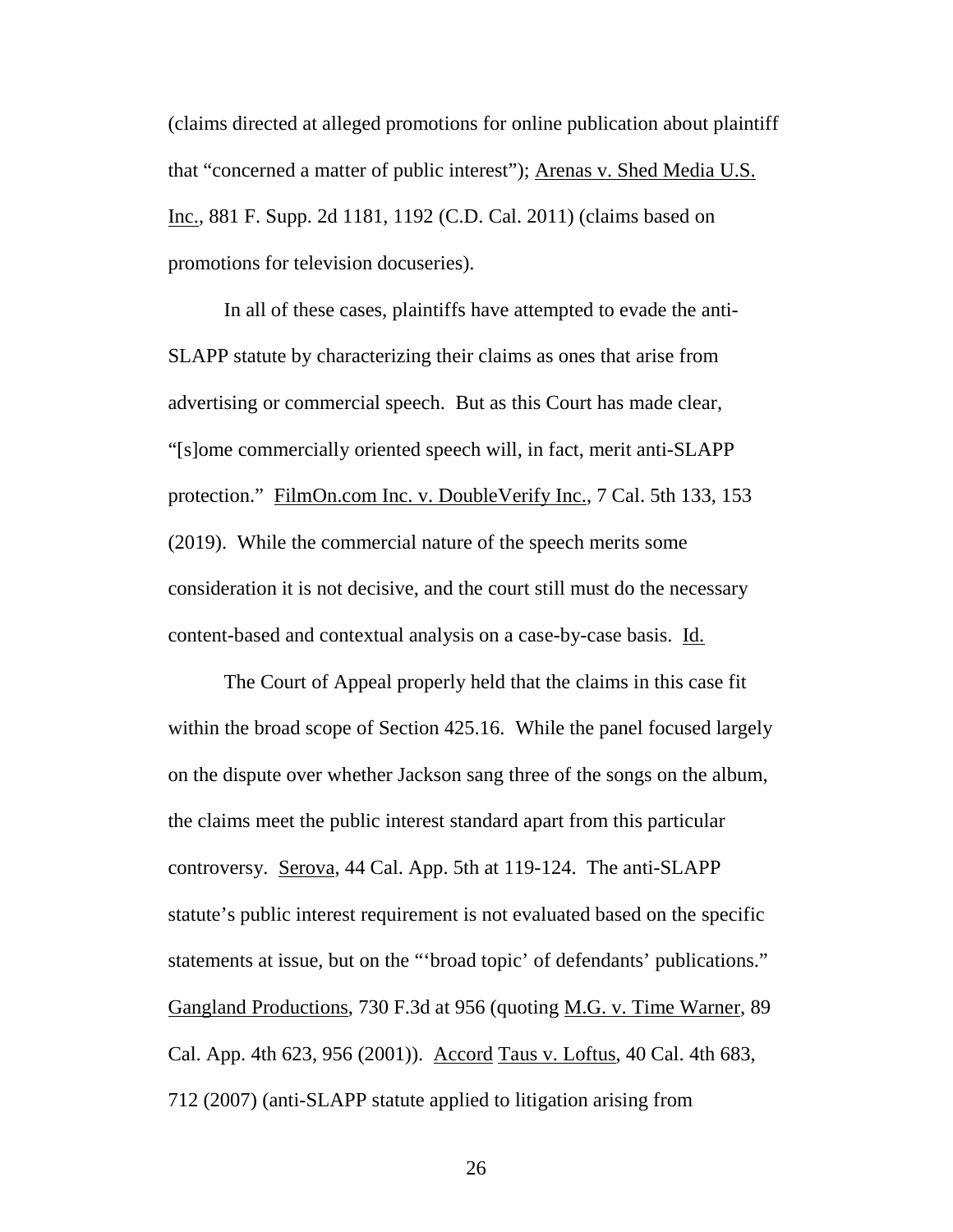defendants' publications and newsgathering activities because there was "no question ... that defendants' general course of conduct from which plaintiff's cause of action arose was clearly activity `in furtherance of [defendants'] exercise of ... free speech ... in connection with a public [defendants'] exercise of … free speech … in connection with a public issue'") (emphasis added; citations omitted); Terry v. Davis Cmty. Church, issue'") (emphasis added; citations omitted); <u>Terry v. Davis Cmty. Church</u>,<br>131 Cal. App. 4th 1534, 1547-48 (2007) (statute applied to statements about plaintiffs' relationship with minor because "the broad topic ... was about plaintiffs' relationship with minor because "the broad topic … was the protection of children in church youth programs"). the protection of children in church youth programs"). defendants' publications and newsgathering activities because there was "no question ... that defendants' general course of conduct from which plaintiff's cause of action arose was clearly activity 'in furtherance of

Applying these principles within the framework recently enunciated Applying these principles within the framework recently enunciated in <u>FilmOn</u>, the first step is clear-cut, as the relevant issue of public interest<br>is simply Michael Jackson's unquestionably very popular music. <u>See</u><br>Symmonds v. Mahoney, 31 Cal. App. 5th 1096, 1109 (2019) ("Mahoney's is simply Michael Jackson's unquestionably very popular music. See Symmonds v. Mahoney, 31 Cal. App. 5th 1096, 1109 (2019) ("Mahoney's music and concerts were of interest to the public," noting that "he had sold music and concerts were of interest to the public," noting that "he had sold<br>millions of records and had hundreds of thousands of people following him on social media" and his "music and performances were of interest to the public"; therefore "Mahoney's selection of a drummer was conduct `in connection with ... an issue of public interest'" under anti-SLAPP statute).

Applying the second, contextual FilmOn step, the statements at issue were made to the general public, including on the album itself, and directly reflected the artistic content of the work by identifying the artist and describing the songs. Serova, 44 Cal. App. 5th at 112. Not only does this have the requisite "connection" with the underlying artistic work, but courts public"; therefore "Mahoney's selection of a drummer was conduct 'in<br>connection with ... an issue of public interest'" under anti-SLAPP statute).<br>Applying the second, contextual <u>FilmOn</u> step, the statements at issue<br>were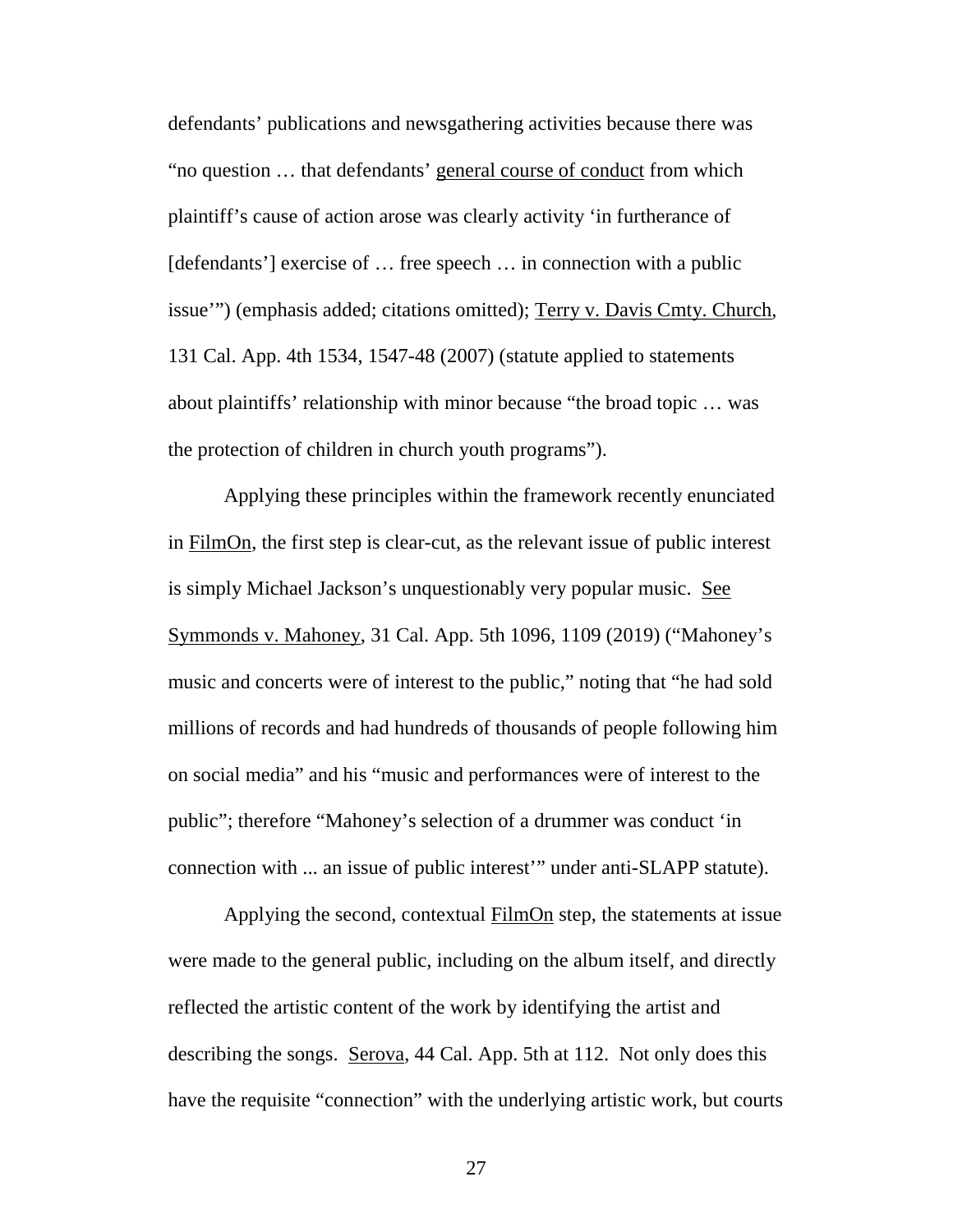have recognized that there is an independent public interest in the have recognized that there is an independent public interest in the identification of artists and other creators of works of popular identification of artists and other creators of works of popular entertainment. E.g., Kronemyer v. IMDB, 150 Cal. App. 4th 941, 949<br>(2007) (statute applied to claim about website's listing of credits for the (2007) (statute applied to claim about website's listing of credits for the film "My Big Fat Greek Wedding"); Tamkin v. CBS, 193 Cal. App. 4th 133, 144 (2011) (recognizing the distinct "public interest in the writing, 133, 144 (2011) (recognizing the distinct "public interest in the writing, casting and broadcasting of" an episode of a popular television show). casting and broadcasting of" an episode of a popular television show).

The public interest requirement is met here based on these well-The public interest requirement is met here based on these wellestablished principles, without needing any additional consideration of the particular alleged dispute over the three songs. And despite the dire warnings about the decision's impact from Plaintiff's Amici, the Court of Appeal made clear that nothing about this case would bring a "mundane commercial misrepresentation" regarding an expressive work within the scope of the anti-SLAPP statute. Serova, 44 Cal. App. 5th at 116. established principles, without needing any additional consideration of the<br>particular alleged dispute over the three songs. And despite the dire<br>warnings about the decision's impact from Plaintiff's Amici, the Court of<br>Ap

A newspaper ad that falsely promises 7-day-a-week home delivery, A newspaper ad that falsely promises 7-day-a-week home delivery, or a DVD label that erroneously claims that the disc works with all players or a DVD label that erroneously claims that the disc works with all players<br>or offers the highest-possible picture quality, likely would fail the threshold anti-SLAPP test even though the "product" is expressive. But where claims<br>target promotional statements about the constitutionally-protected <u>content</u><br>of the work – a backdoor attack on the content itself – well-establishe target promotional statements about the constitutionally-protected content of the work — a backdoor attack on the content itself — well-established anti-SLAPP and First Amendment principles require a different outcome, as the SLAPP and First Amendment principles require a different outcome, as the Court of Appeal properly held. Court of Appeal properly held.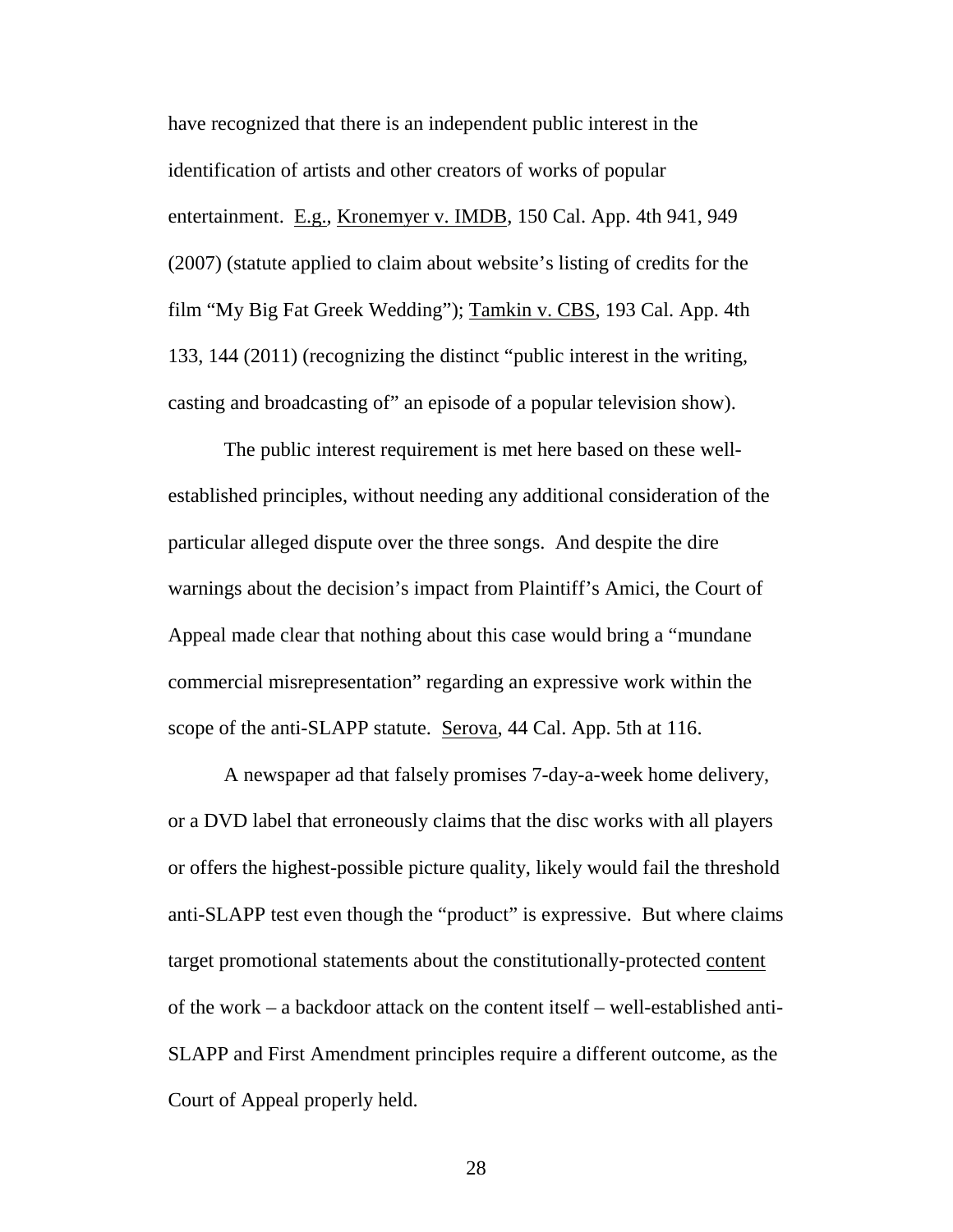#### III. PROMOTIONAL STATEMENTS THAT DIRECTLY **III. PROMOTIONAL STATEMENTS THAT DIRECTLY<br>REFLECT THE CONTENT OF A CONSTITUTIONALLY-**PROTECTED EXPRESSIVE WORK ARE NON-COMMERCIAL **PROTECTED EXPRESSIVE WORK ARE NON-COMMERCIAL SPEECH SPEECH**

#### A. A Long Line Of Cases Has Applied The First Amendment To The Kind Of "Commercial" Content Challenged Here. **A. A Long Line Of Cases Has Applied The First Amendment To The Kind Of "Commercial" Content Challenged Here.**

More than four decades ago, this Court's then-Chief Justice More than four decades ago, this Court's then-Chief Justice recognized that the First Amendment barred a plaintiff from bringing a recognized that the First Amendment barred a plaintiff from bringing a<br>right of publicity claim based on the use of his likeness in advertising for a movie about his life, explaining that "[i]t would be illogical to allow movie about his life, explaining that "[i]t would be illogical to allow respondents to exhibit the film but effectively preclude any advance respondents to exhibit the film but effectively preclude any advance<br>discussion or promotion of their lawful enterprise." Guglielmi v. Spelling-Goldberg Prods., 25 Cal. 3d 860, 873 (1979) (Bird, C.J., concurring). "Since the use of [plaintiff's] name and likeness in the film was not an actionable infringement of [his] right of publicity, the use of his identity in advertisements for the film is similarly not actionable." Id. Goldberg Prods., 25 Cal. 3d 860, 873 (1979) (Bird, C.J., concurring).<br>
"Since the use of [plaintiff's] name and likeness in the film was not an<br>
actionable infringement of [his] right of publicity, the use of his identity

Chief Justice Bird's concurrence has been an especially influential and oft-cited decision.<sup>6</sup> It has contributed to a well-developed and consistent body of misappropriation case law throughout the country consistent body of misappropriation case law throughout the country<br>holding that "[a]dvertising for constitutionally protected expressive media

<sup>&</sup>lt;sup>6</sup> The Chief Justice's opinion "commanded the support of the majority of the court," because it was joined or endorsed by three other Justices. Comedy III Prods., Inc. v. Gary Saderup, Inc., 25 Cal. 4th 387, 396 n.7 (2001); accord Winter v. DC Comics, 30 Cal. 4th 881, 887-88 (2003) (treating opinion as controlling). <sup>6</sup> The Chief Justice's opinion "commanded the support of the majority of the court," because it was joined or endorsed by three other Justices. Comedy III Prods., Inc. v. Gary Saderup, Inc., 25 Cal. 4th 387, 396 n.7 (200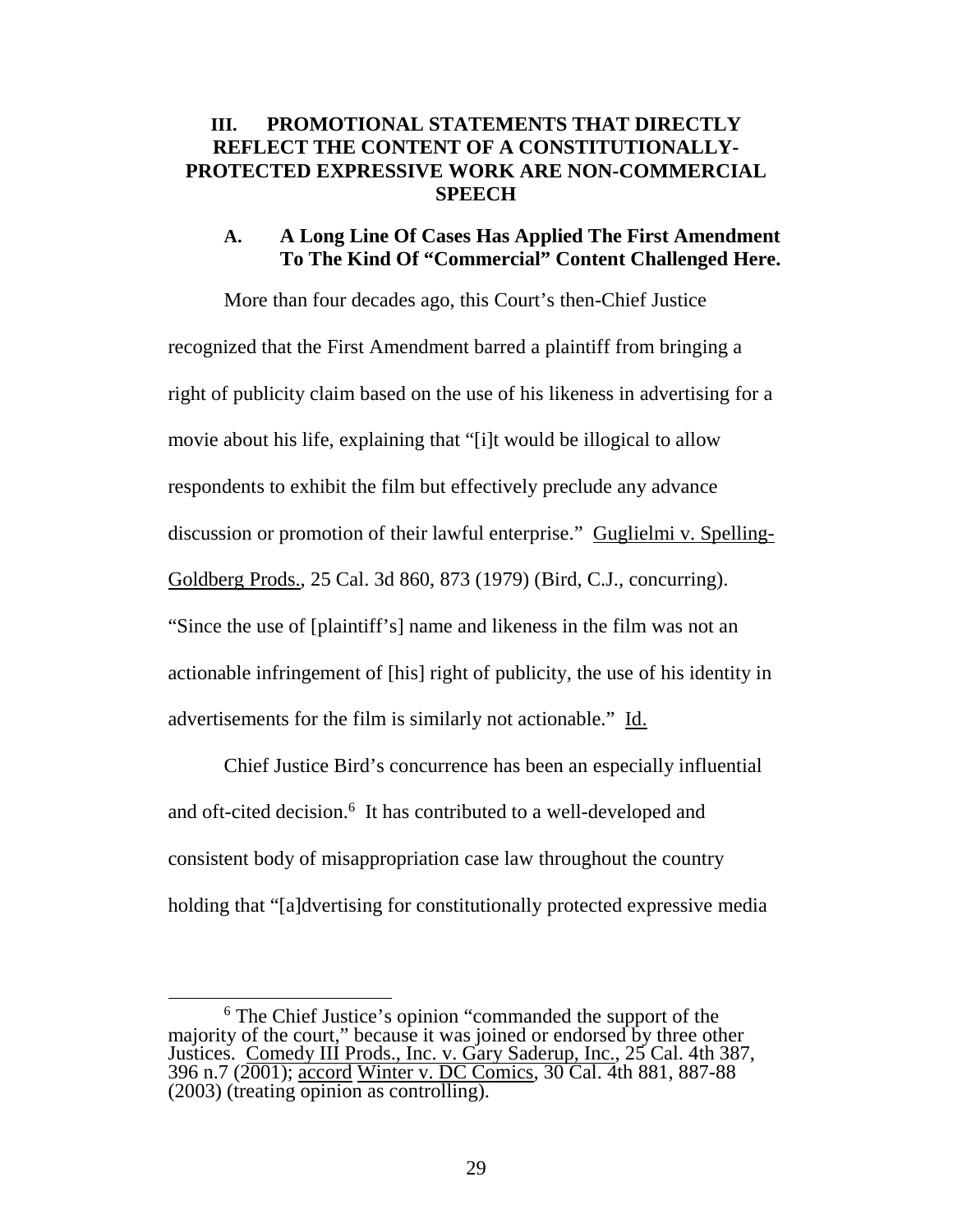shares the constitutional immunity of the media use itself." 2 McCarthy, shares the constitutional immunity of the media use itself." 2 McCarthy,<br>The Rights of Publicity and Privacy (2019 ed.) § 8:69, p. 223 (McCarthy).

Plaintiff acknowledges this line of authority but insists that this case is different because it involves consumer protection claims alleging false Plaintiff acknowledges this line of authority but insists that this case<br>is different because it involves consumer protection claims alleging false<br>advertising. See Plaintiff's Reply Brief ("RB") at 37-39. But Plaintiff an her Amici call for a much broader expansion of the definition of her Amici call for a much broader expansion of the definition of commercial speech, that necessarily would sweep beyond the consumer commercial speech, that necessarily would sweep beyond the consumer protection context and create conflicts with this line of "adjunct" or "incidental use" law, while threatening to chill other vital protected speech.

Plaintiff argues that the description on an album cover of the constitutionally-protected music contained therein "in substance do[es] not differ from a false description of ingredients on the bottle of a dietary supplement." RB 28-29. And Plaintiffs' Amici go even farther in advocating an especially rigid approach that would give virtually no consideration to the relationship between the advertising statement at issue consideration to the relationship between the advertising statement at issue and an underlying expressive work. E.g., Attorney General Amicus Brief<br>
("A.G. Br.") at 16-17, 29-32; CCLEJ Br. at 15-19; CAOC Br. at 4, 9.<br>
The Attorney General argues that the key distinction is that claims ("A.G. Br.") at 16-17, 29-32; CCLEJ Br. at 15-19; CAOC Br. at 4, 9. protection context and create conflicts with this line of "adjunct" or<br>
"incidental use" law, while threatening to chill other vital protected speech.<br>
Plaintiff argues that the description on an album cover of the<br>
consti

The Attorney General argues that the key distinction is that claims based on alleged "false or misleading" commercial speech have no constitutional implications. A.G. Br. 29. He acknowledges, as he must, the line of First Amendment cases applying constitutional limits to defamation claims, because some erroneous statements are inevitable in robust public based on alleged "false or misleading" commercial speech have no<br>constitutional implications. A.G. Br. 29. He acknowledges, as he must, the<br>line of First Amendment cases applying constitutional limits to defamation<br>claims,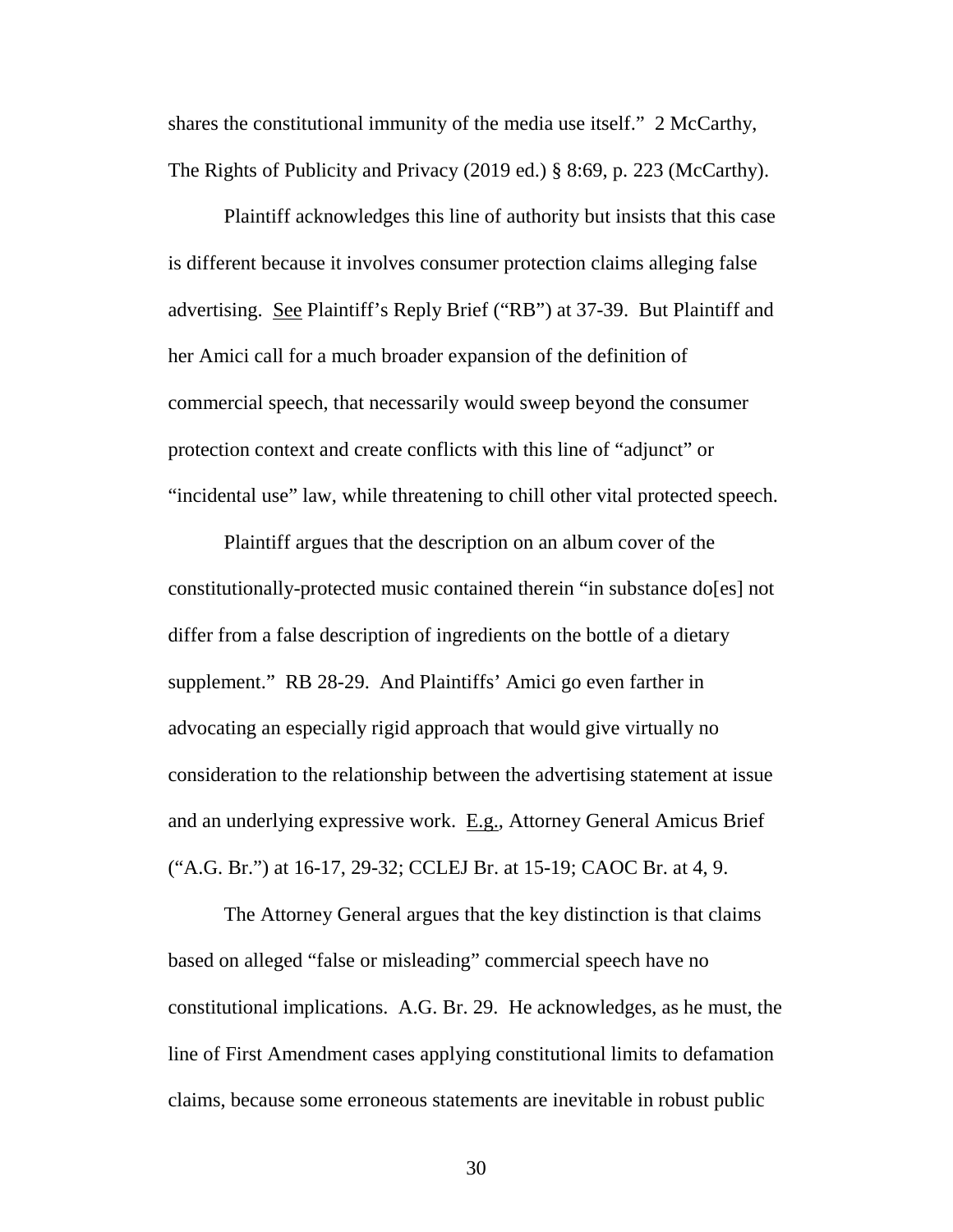debate and it would impermissibly chill important speech if a falsehood itself was sufficient for liability. Id. See also Blatty v. New York Times debate and it would impermissibly chill important speech if a falsehood<br>itself was sufficient for liability. <u>Id. See also Blatty v. New York Times</u><br><u>Co.</u>, 42 Cal. 3d 1033, 1045 (1986) (holding that these same constitution protections apply not just to defamation actions but to any cause of action "whenever the gravamen of the claim is injurious falsehood").<sup>7</sup> But he states flatly that "those limitations do not apply 'in the commercial arena."" A.G. Br. 30 (quoting *Bates v. State Bar*, 433 U.S. 350, 383 (1977)).

In Bates, the U.S. Supreme Court made clear that the "constitutional issue in this case is only whether the State may prevent the publication in a newspaper of appellants' truthful advertisement concerning the availability and terms of routine legal services."  $433$  U.S. at 384 (emphasis added). In<br>the sentence that the Attorney General quotes, the Court explained that in<br>that specific context – <u>i.e.</u>, legal advertising – the cases giving the sentence that the Attorney General quotes, the Court explained that in that specific context  $-$  i.e., legal advertising  $-$  the cases giving breathing room for some falsehoods have "little force in the commercial arena." Id. at 383. In the very next line, the Court observed that "because the public at 383. In the very next line, the Court observed that "because the public lacks sophistication concerning legal services, misstatements that might be lacks sophistication concerning legal services, misstatements that might be In <u>Bates</u>, the U.S. Supreme Court made clear that the "constitutional issue in this case is <u>only</u> whether the State may prevent the publication in a newspaper of appellants' truthful advertisement <u>concerning the availab</u>

<sup>&</sup>lt;sup>7</sup> Just like this case, **Blatty** involved unfair competition and false <sup>7</sup> Just like this case, **Blatty** involved unfair competition and false advertising claims under Business and Professions Code  $\S$  17200 and 17500.  $42 \text{ Cal}$ . 3d at 1038. And the claims in that case also involved the purported misidentification of an artistic work. Specifically, the plaintiff, author William Peter Blatty, sued the New York Times for not including one of his books in its "best sellers" list. Id. at 1036. This Court rejected 17500.  $42$  Cal. 3d at 1038. And the claims in that case also involved the purported misidentification of an artistic work. Specifically, the plaintiff, author William Peter Blatty, sued the New York Times for not includi alleged to have marketed the list for its newspaper profit does not affect the result: commercial motivation does not transform noncommercial speech into commercial speech." Id. at 1048 n.3. result: commercial motivation does not transform noncommercial speech into commercial speech." Id. at 1048 n.3.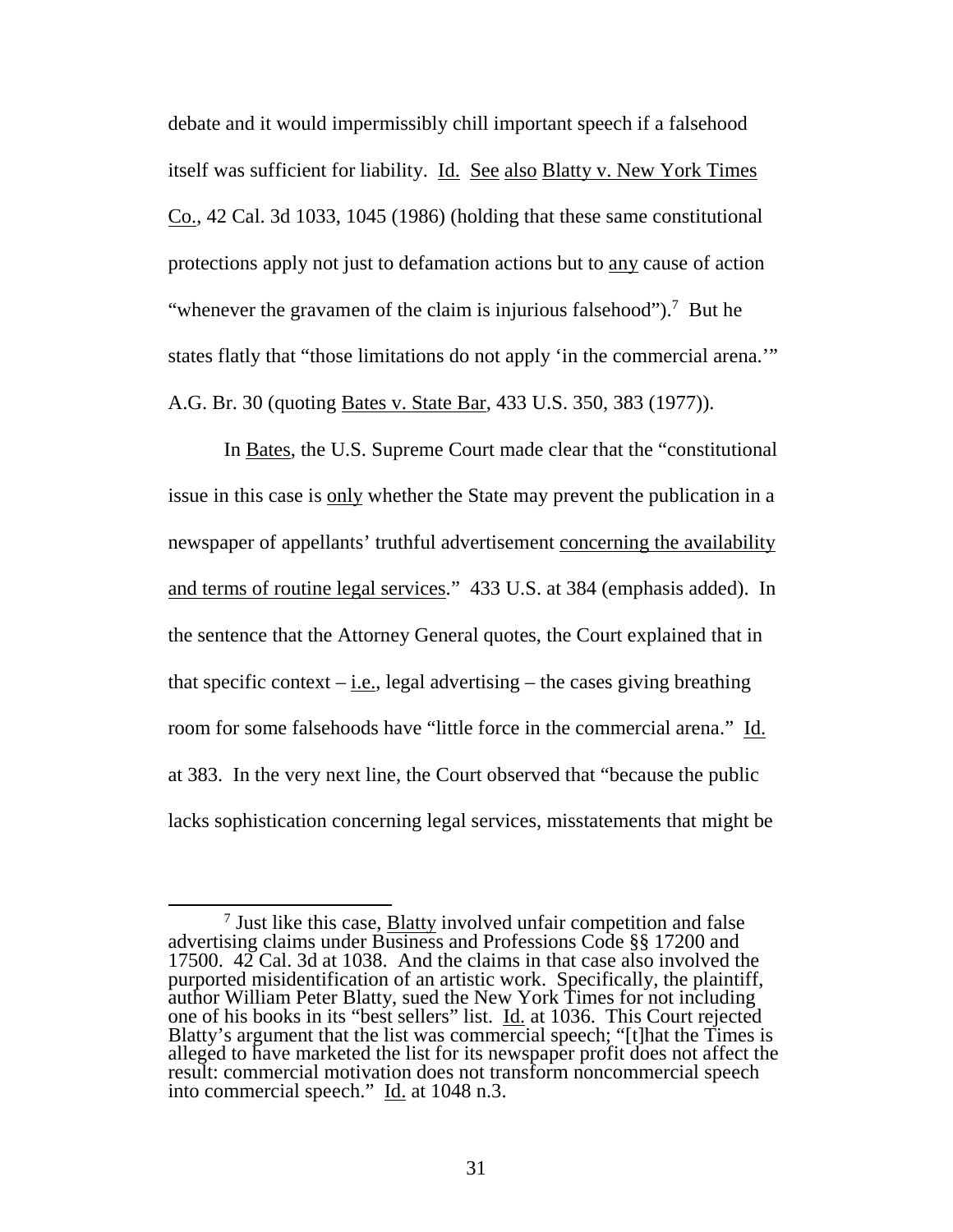overlooked or deemed unimportant in other advertising may be found quite overlooked or deemed unimportant in other advertising may be found quite inappropriate in legal advertising." Id. Therefore, the "determination whether an advertisement is misleading requires consideration of the legal inappropriate in legal advertising." Id. Therefore, the "determination<br>whether an advertisement is misleading requires consideration of the legal<br>sophistication of its audience," and "[t]hus different degrees of regulation may be appropriate in different areas." Id. at 383 n.37 (emphasis added).

Therefore if **Bates** stands for any proposition, it is that different types of advertising warrant different levels of constitutional scrutiny, and types of advertising warrant different levels of constitutional scrutiny, and "[i]f commercial speech is to be distinguished, it must be distinguished by its content." Id. at 363 (quotation omitted). Statements in advertising for a book, movie, record, or newspaper that describe the expressive content of the work raise different constitutional concerns and different consumer protection rationales than allegedly false claims in advertising for legal services or dietary supplements. "[i]f commercial speech is to be distinguished, it must be distinguished by<br>its content."  $\underline{Id}$  at 363 (quotation omitted). Statements in advertising for a<br>book, movie, record, or newspaper that describe the expressive the work raise different constitutional concerns and different consumer<br>protection rationales than allegedly false claims in advertising for legal<br>services or dietary supplements.<br>One of the key distinctions is the level o

One of the key distinctions is the level of fault. As Plaintiff and her Amici emphasize, the UCL is a strict liability statute, and a defendant can Amici emphasize, the UCL is a strict liability statute, and a defendant can be held liable based solely on a finding of falsity or likely deception. E.g., be held liable based solely on a finding of falsity or likely deception. E.g., OB at 41-43; CCLEJ at 11; CAOC at 5. But for non-commercial speech, OB at 41-43; CCLEJ at 11; CAOC at 5. But for non-commercial speech, plaintiffs alleging injurious falsehood (no matter how the claim is labeled) plaintiffs alleging injurious falsehood (no matter how the claim is labeled) must demonstrate some level of fault. See Blatty, 42 Cal. 3d at 1042. If the plaintiff is a public figure, that means meeting the stringent constitutional actual malice standard, i.e., "he must demonstrate with clear and must demonstrate some level of fault. See Blatty, 42 Cal. 3d at 1042. If the plaintiff is a public figure, that means meeting the stringent constitutional actual malice standard, <u>i.e.</u>, "he must demonstrate with clear and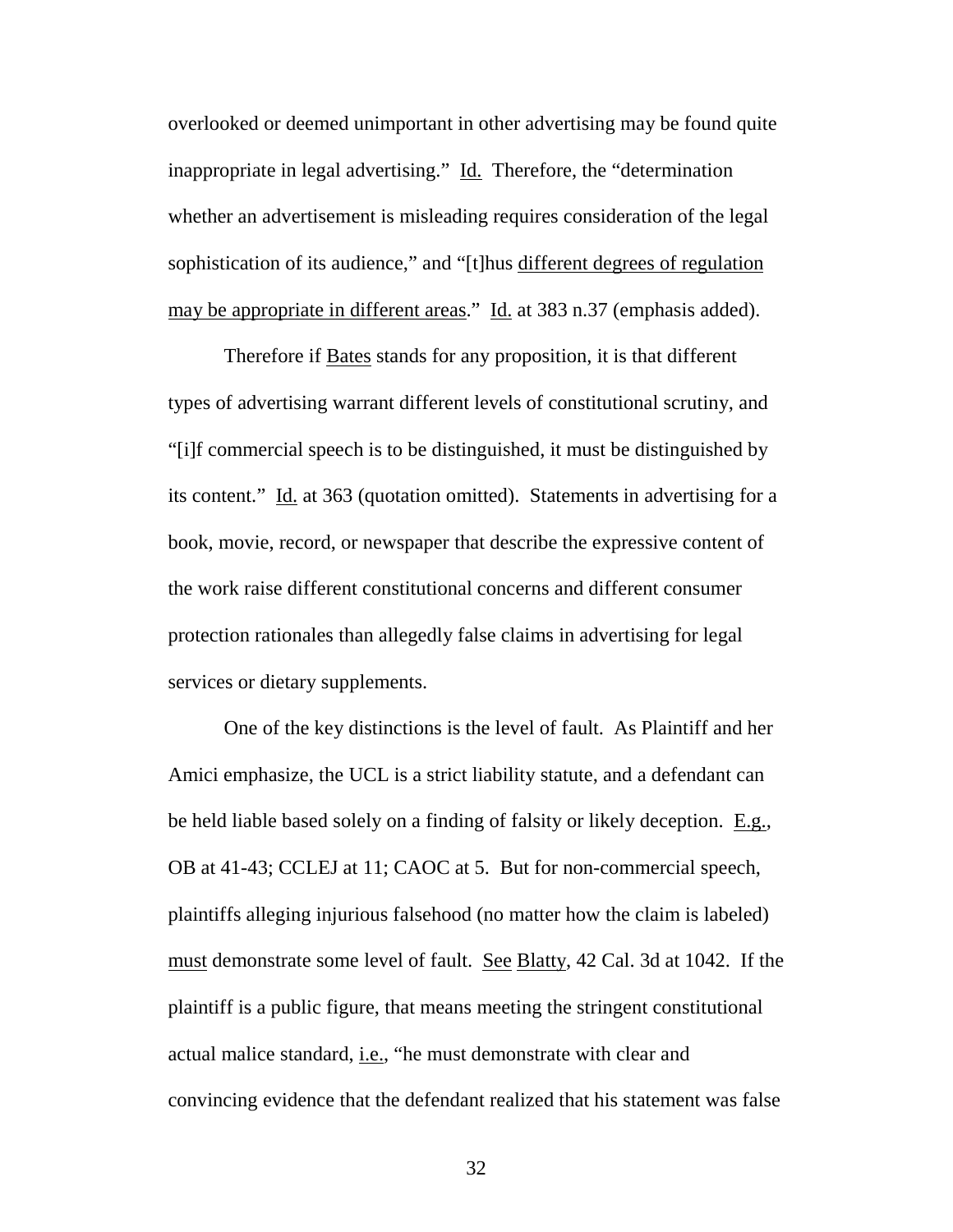or that he subjectively entertained serious doubt as to the truth of his statement." Id. (quotation omitted). When the plaintiff is a private figure but the publication relates to a matter of public concern, the plaintiff must demonstrate at a minimum that the defendant acted negligently. Id. And when speech deals with a matter of public concern, no plaintiff can recover presumed or punitive damages without demonstrating that the defendant presumed or punitive damages without demonstrating that the defendant acted with constitutional actual malice. See Carney v. Santa Cruz Women Against Rape, 221 Cal. App. 3d 1009, 1019-21 (1990). statement." Id. (quotation omitted). When the plaintiff is a private figure<br>but the publication relates to a matter of public concern, the plaintiff must<br>demonstrate at a minimum that the defendant acted negligently. Id. A

This leads to an obvious potential double-standard, which could be Against Rape, 221 Cal. App. 3d 1009, 1019-21 (1990).<br>This leads to an obvious potential double-standard, which could be<br>easily exploited to evade constitutional protections. A "newspaper has a constitutional right to promote itself by reproducing its originally protected<br>articles or photographs." <u>Montana v. San Jose Mercury News</u>, 34 Cal.<br>App. 4th 790, 797 (1995). But if any and all allegedly false or misleadin articles or photographs." Montana v. San Jose Mercury News, 34 Cal. App. 4th 790, 797 (1995). But if any and all allegedly false or misleading advertising statements are deemed commercial, then essentially the same statement would be subject to different levels of fault depending on whether it appears in the "originally protected article[] or photograph[]" or in a promotional format. A plaintiff might have to prove actual malice to win a claim based on a statement in a magazine article, but could potentially bring a strict liability UCL claim based on the same statement on the issue's cover. statement would be subject to different levels of fault depending on<br>whether it appears in the "originally protected article[] or photograph[]" or<br>in a promotional format. A plaintiff might have to prove actual malice to<br>w

The social media age provides new avenues for disgruntled subjects of critical news coverage or artistic portrayals to exploit this loophole and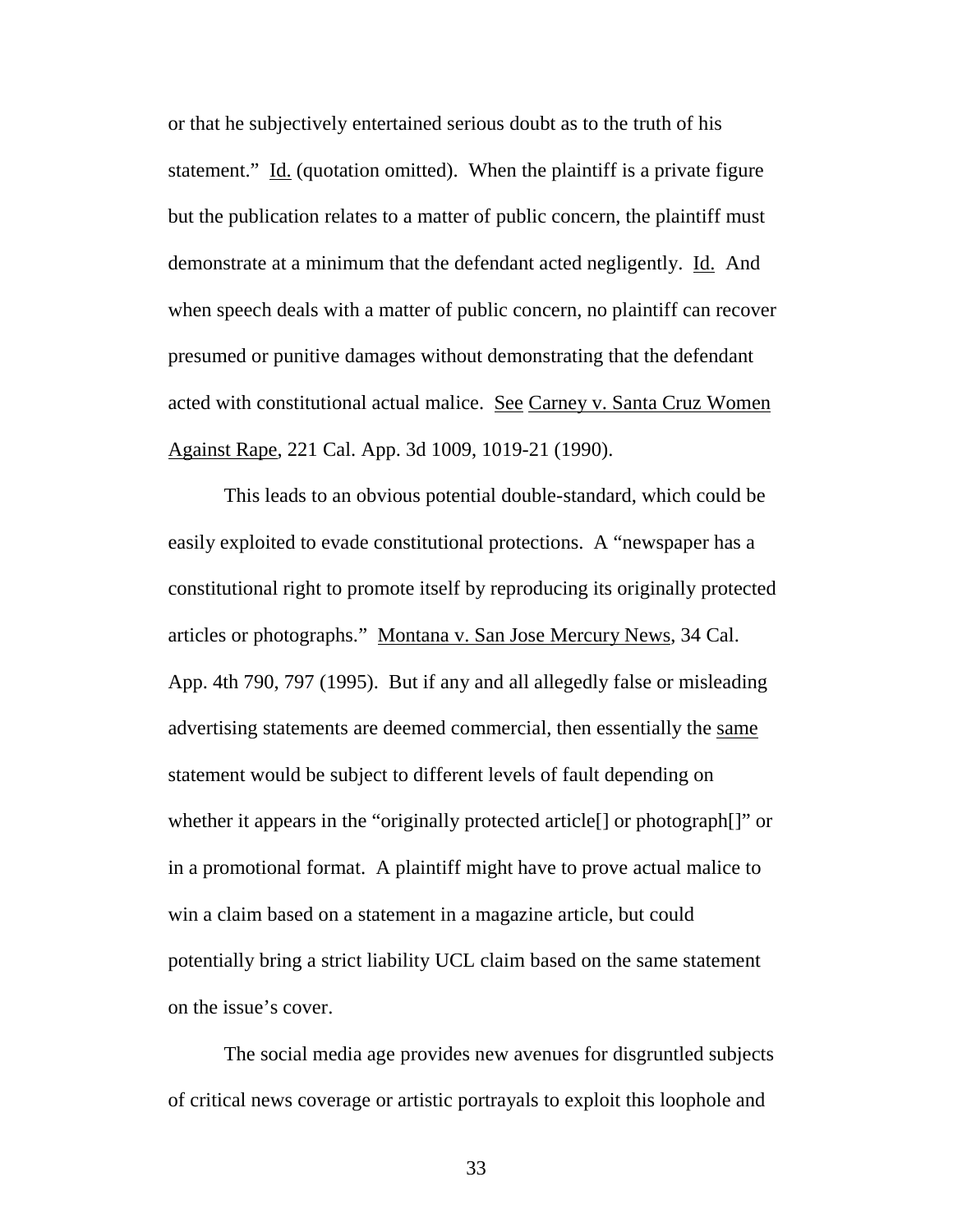plead around constitutional limitations. Journalists, publishers, and the creators and distributors of artistic works now routinely promote their articles, songs, shows, films, books, and podcasts on Twitter, Facebook, Instagram, and other social media sites, as well as their own websites, in multi-faceted and ever-changing ways. multi-faceted and ever-changing ways. plead around constitutional limitations. Journalists, publishers, and the<br>creators and distributors of artistic works now routinely promote their<br>articles, songs, shows, films, books, and podcasts on Twitter, Facebook,<br>Ins

Plaintiffs routinely include statements and depictions from such Plaintiffs routinely include statements and depictions from such promotions in their content-based claims, where they are analyzed under promotions in their content-based claims, where they are analyzed under the same constitutional principles applicable to the body of the work.  $E.g.,$ Croce v. New York Times Co., 345 F. Supp. 3d 961, 970 (S.D. Ohio 2018) (cancer researcher sued the New York Times over statements questioning "the veracity of [his] research and ... the financial motives of Ohio State in overlooking concerns about his work" that were published both in a newspaper article and in "posts by the Times on Twitter and Facebook promoting the Article"); De Havilland, 21 Cal. App. 5th at 862, 864 n.11 (actress brought right of publicity and false light claims based on her depiction in television docudrama and "social media promotion for the miniseries"). Under the theory advanced here by Plaintiff and her Amici, these plaintiffs would be able to avoid constitutional scrutiny entirely simply by limiting their claims to the related promotional content. the same constitutional principles applicable to the body of the work. E.g.,<br>Croce v. New York Times Co., 345 F. Supp. 3d 961, 970 (S.D. Ohio 2018)<br>(cancer researcher sued the New York Times over statements questioning<br>"t (actress brought right of publicity and false light claims based on her<br>depiction in television docudrama and "social media promotion for the<br>miniseries"). Under the theory advanced here by Plaintiff and her Amici,<br>these p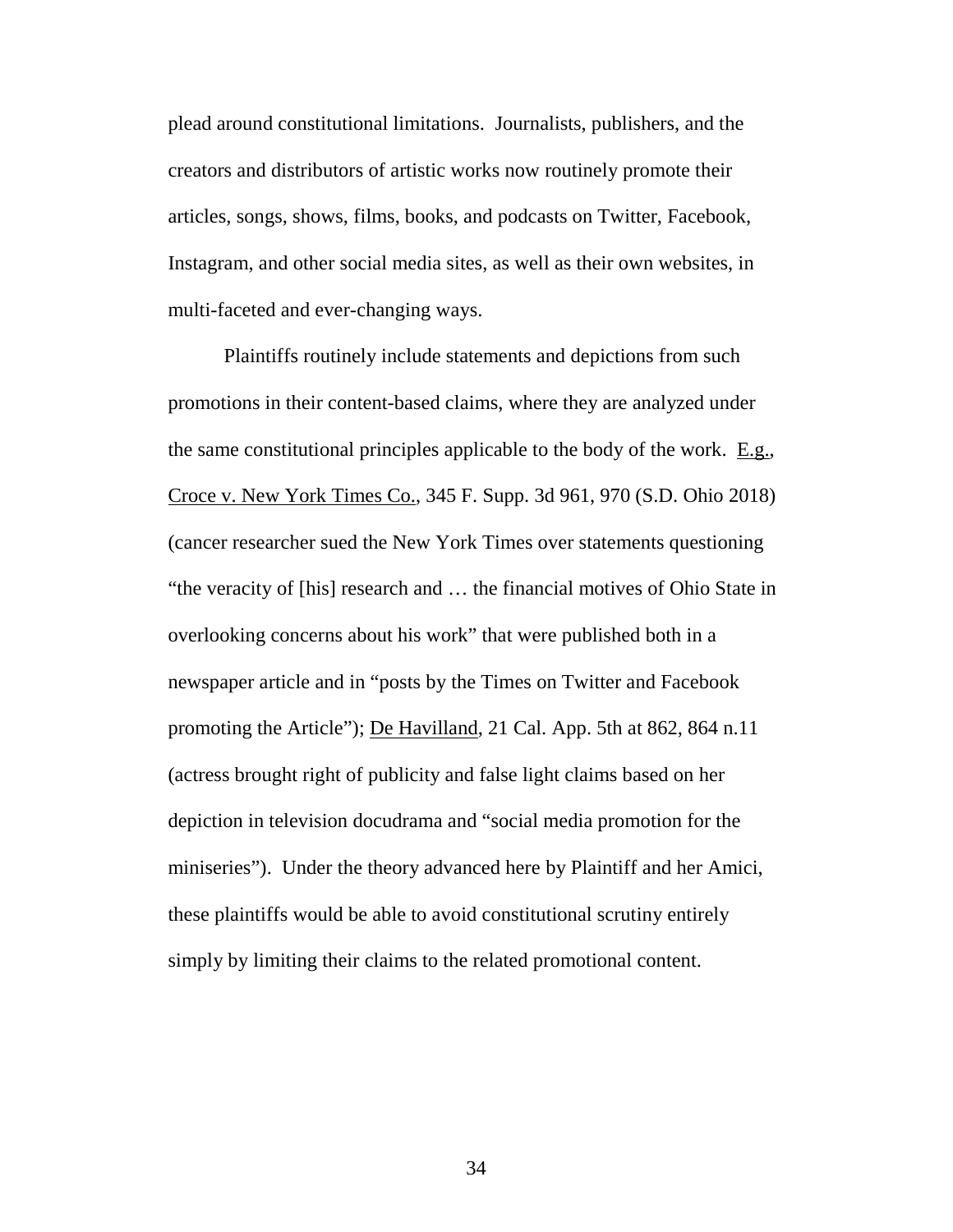#### B. Amici's Attempt To Carve Out First Amendment **B. Amici's Attempt To Carve Out First Amendment**  Protection For The Source Of A Work Would Deny<br>Constitutional Protection To A Wide Variety Of Constitutional Protection To A Wide Variety Of Expressive Speech. **Expressive Speech.**

To the extent that Plaintiff and her Amici suggest that the specific To the extent that Plaintiff and her Amici suggest that the specific<br>statements at issue are distinguishable because they merely convey the "source of the work," that also fails to take into account the relevant artistic "source of the work," that also fails to take into account the relevant artistic interests. OB at 9. Their bright-line rule would reach far beyond the interests. OB at 9. Their bright-line rule would reach far beyond the speech here, and seemingly deny constitutional protection to any statements speech here, and seemingly deny constitutional protection to any statements on an album cover or in an advertisement that identify the artist, deeming that to be a mere representation of product origin. E.g., id. at 54.

But as the facts of this case demonstrate, authorship, attribution, and the identification of artistic works can be complex and nuanced, and often incompatible with the rigid, strict liability standards of the UCL and CLRA. Plaintiff and her Amici suggest this is a case about "forgery" (e.g., OB at 39, CAOC Br. at 7), but even in the explicit art forgery context it is widely recognized that there are "challenges in making steadfast determinations recognized that there are "challenges in making steadfast determinations about artwork" and "it is sometimes difficult to conclusively authenticate works." Leila A. Amineddoleh, "Are You Faux Real? An Examination of Art Forgery and the Legal Tools Protecting Art Collectors," 34 Cardozo Arts & Ent. L.J. 59, 79-80 (2016) (discussing cases and concluding that "Sometimes There is No Definitive Answer Regarding Authorship"). "Sometimes There is No Definitive Answer Regarding Authorship"). on an album cover or in an advertisement that identify the artist, deeming<br>that to be a mere representation of product origin. <u>E.g.</u>, <u>id.</u> at 54.<br>But as the facts of this case demonstrate, authorship, attribution, and<br>t about artwork" and "it is sometimes difficult to conclusively authenticate<br>works." Leila A. Amineddoleh, "Are You Faux Real? An Examination of<br>Art Forgery and the Legal Tools Protecting Art Collectors," 34 Cardozo<br>Arts & E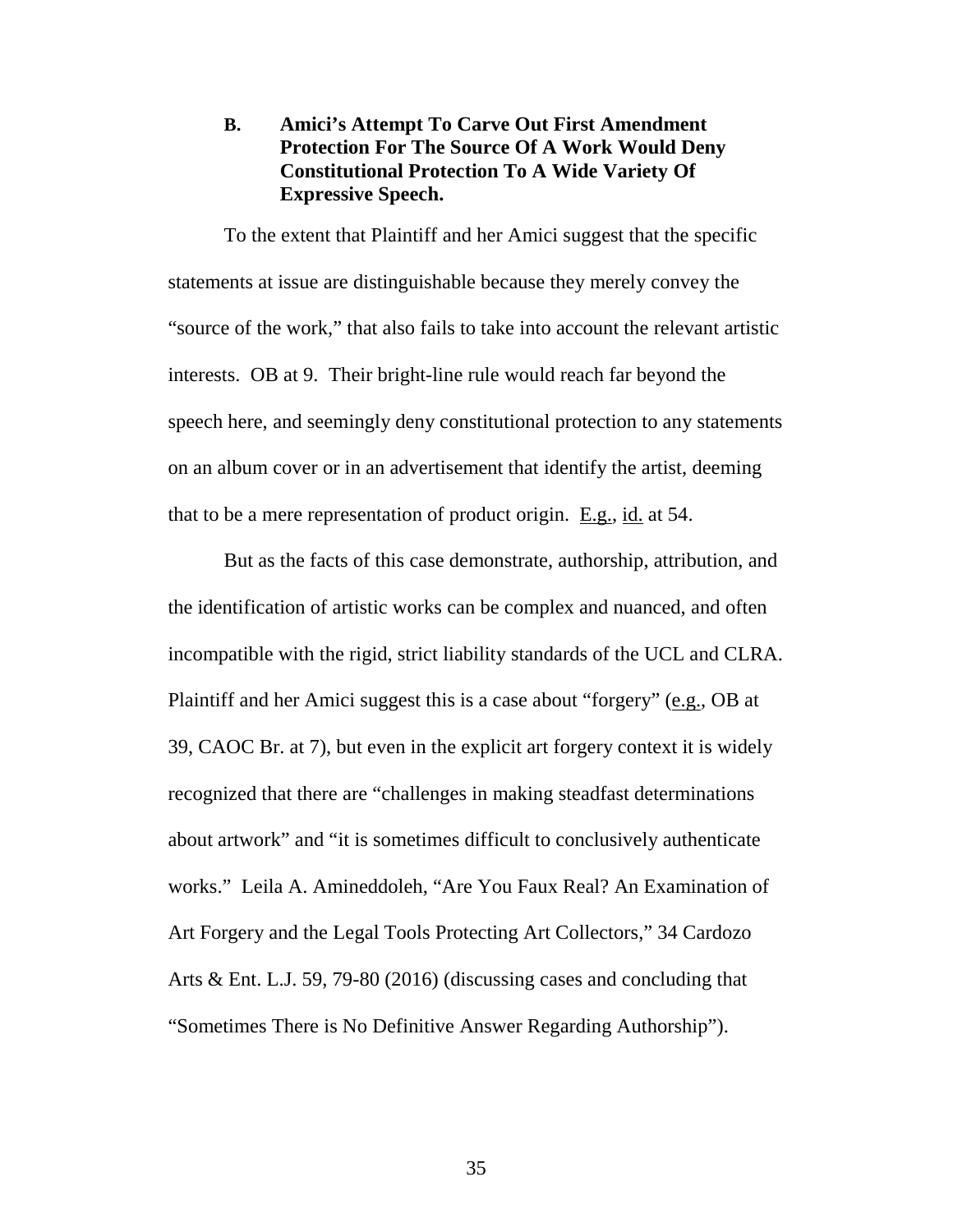Amici acknowledge as much, recognizing that "Sony's statements could be construed as partially true because some of the songs on the album were sung by Michael Jackson," but they nonetheless assert the advertising Amici acknowledge as much, recognizing that "Sony's statements<br>could be construed as partially true because *some* of the songs on the album<br>were sung by Michael Jackson," but they nonetheless assert the advertising<br>could so low, and allowing publishers and distributors to be held strictly liable for so low, and allowing publishers and distributors to be held strictly liable for "partially true" statements describing artistic works because some could "partially true" statements describing artistic works because some could find it misleading, creates a clear conflict with the constitutional standards find it misleading, creates a clear conflict with the constitutional standards applicable to claims arising from statements in the body of an expressive work. E.g., Campanelli v. Regents, 44 Cal. App. 4th 572, 582 (1996) (no liability may be imposed for alleged injurious falsehoods that are "substantially true so as to justify the `gist or sting' of the remark"). applicable to claims arising from statements in the body of an expressive<br>work. E.g., Campanelli v. Regents, 44 Cal. App. 4th 572, 582 (1996) (no<br>liability may be imposed for alleged injurious falsehoods that are<br>"substant

Moreover, sometimes a "false" or "misleading" attribution of authorship serves a legitimate creative purpose. In the landmark U.S. Supreme Court case Hustler Magazine, Inc. v. Falwell, 485 U.S. 46 (1988), Hustler Magazine published a parody advertisement titled "Jerry Falwell Hustler Magazine published a parody advertisement titled "Jerry Falwell talks about his first time," in which the famed televangelist and conservative activist purported to give an interview describing lurid sexual acts. Id. at 48. The Supreme Court held the parody ad was constitutionally protected speech on matters of public concern, barring Falwell's emotional distress claim. Id. at 57. Accord San Francisco Bay Guardian, Inc. v. Superior Court, 17 Cal. App. 4th 655, 657, 662 (1993) (First Amendment protected newsweekly's publication of parody letter-to-the-editor talks about his first time," in which the famed televangelist and<br>conservative activist purported to give an interview describing lurid sexual<br>acts. <u>Id.</u> at 48. The Supreme Court held the parody ad was constitutionally<br>pr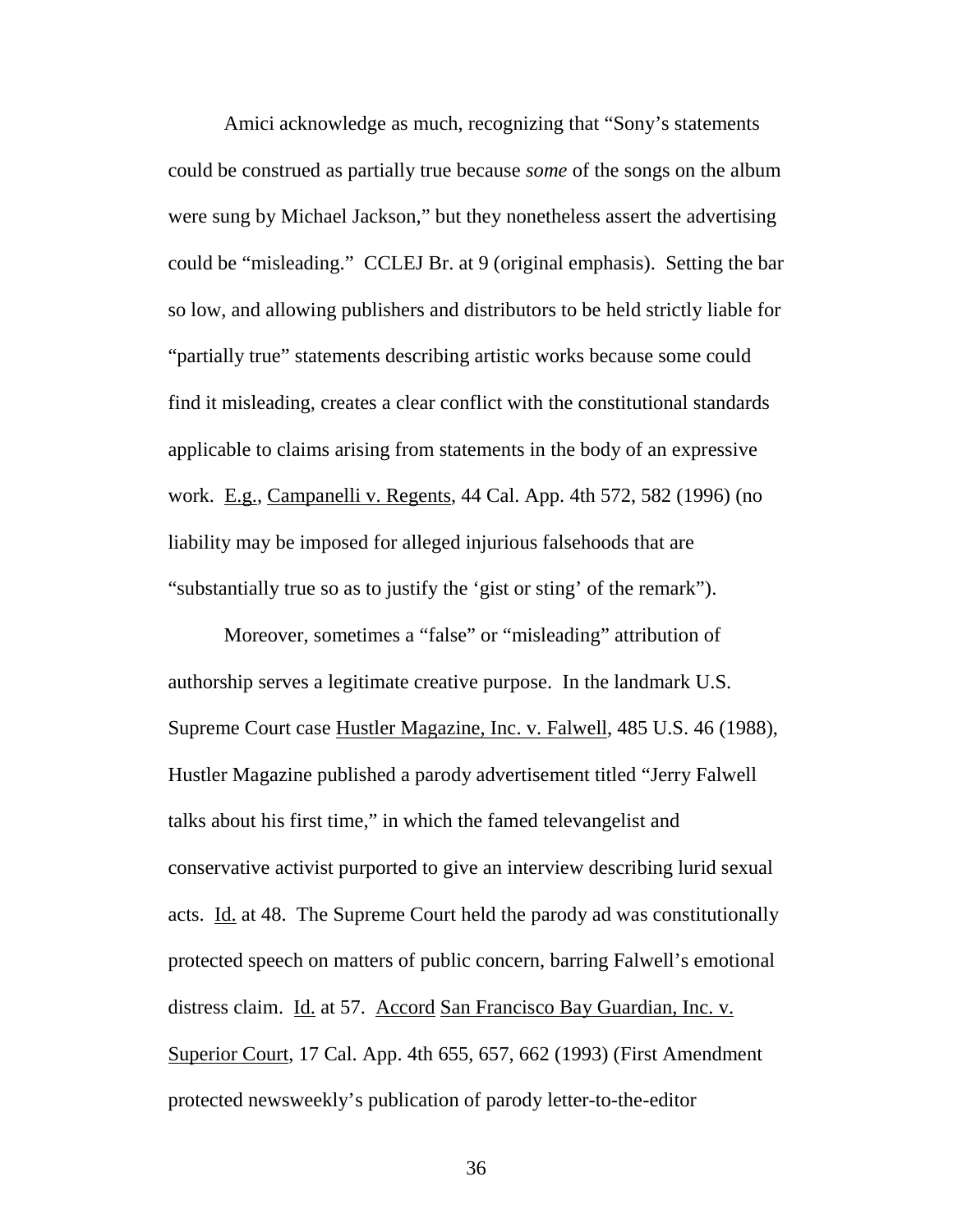purporting to be written by plaintiff); <u>Pring v. Penthouse Intern., Ltd.</u>, 695<br>F.2d 438, 439 (10th Cir. 1982) (same; article purported to be written by F.2d 438, 439 (10th Cir. 1982) (same; article purported to be written by Miss Wyoming); <u>Mink v. Knox</u>, 613 F.3d 995, 998 (10th Cir. 2020) (same;<br>case arose from parodic "editorial column" in an "internet-based journal" case arose from parodic "editorial column" in an "internet-based journal" purporting to be written by a university professor). purporting to be written by a university professor).

There also is a proud tradition of performers who use pseudonymous There also is a proud tradition of performers who use pseudonymous personas to make social, political, or artistic statements. In the 1970s, personas to make social, political, or artistic statements. In the 1970s, comedian Andy Kaufman and his associates performed under the identity of Tony Clifton. More recently, Sacha Baron Cohen has risen to fame conducting interviews and engaging in political and social satire using different identities like Borat, Bruno, and Ali G. The suggestion in this case that consumers were actually defrauded into buying a Michael Jackson album because part of a sentence, in miniscule type, buried at the bottom of the back of the album cover, failed to convey alleged uncertainty over who sang on three out of nine songs  $(e.g., OB$  at 13), is no more plausible than a lawsuit claiming consumers were defrauded into buying a Borat DVD lawsuit claiming consumers were defrauded into buying a Borat DVD because it was unclear from the cover that Borat is not a real journalist. comedian Andy Kaufman and his associates performed under the identity<br>of Tony Clifton. More recently, Sacha Baron Cohen has risen to fame<br>conducting interviews and engaging in political and social satire using<br>different id

Blurring the lines of artistic identification is not limited to comedy or parodic contexts. Many famous and influential authors have used pen because it was unclear from the cover that Borat is not a real journalist.<br>Blurring the lines of artistic identification is not limited to comedy or<br>parodic contexts. Many famous and influential authors have used pen<br>names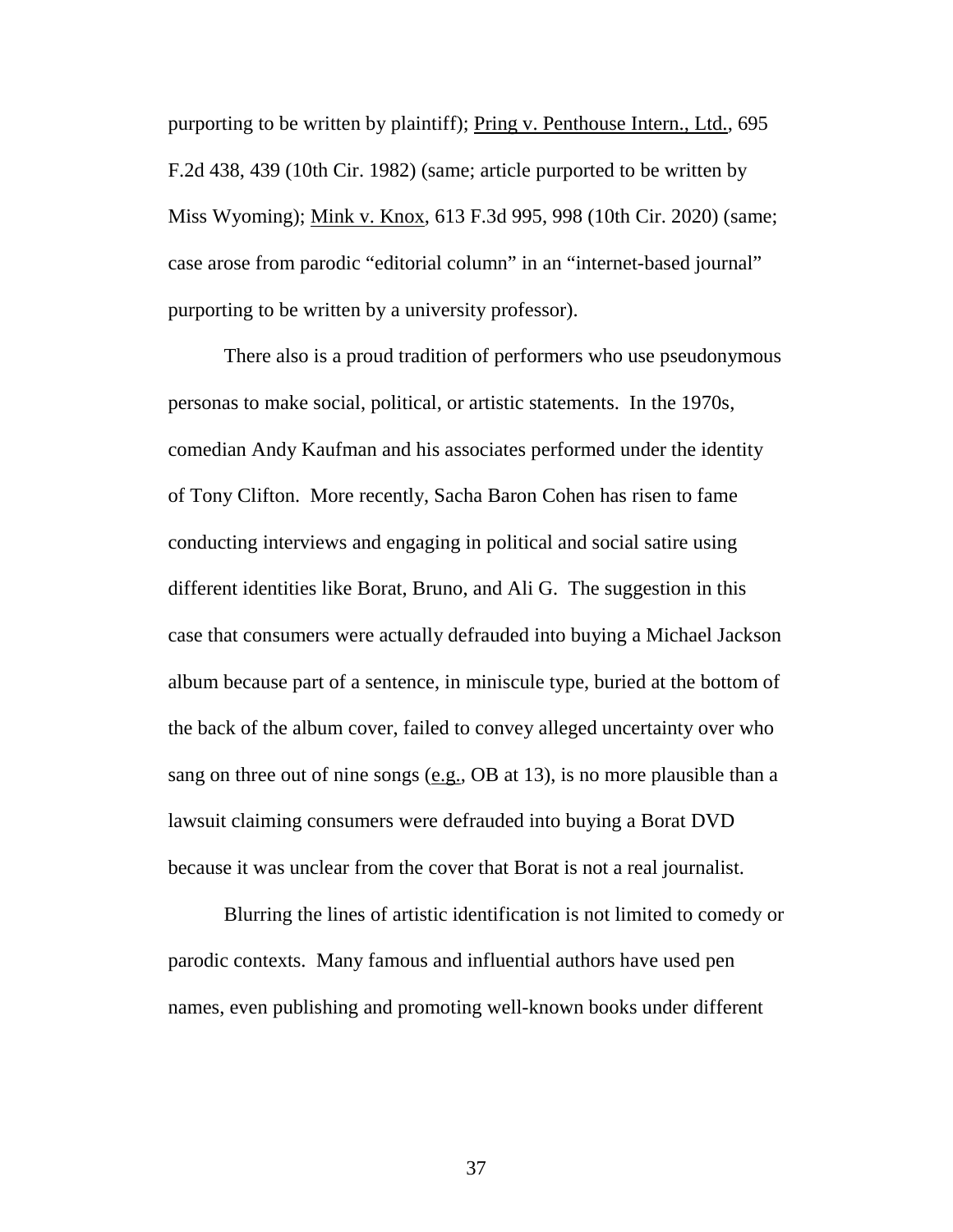identities.<sup>8</sup> Agatha Christie published novels under the name "Mary Westmacott," Isaac Asimov as "Paul French," and Stephen King as<br>"Richard Bachman," among many other examples.<sup>9</sup> Alter egos also "Richard Bachman," among many other examples.<sup>9</sup> Alter egos also are "Richard Bachman," among many other examples.<sup>9</sup> Alter egos also are<br>common in the music world. Tupac Shakur released an album under the pseudonym Makaveli, and John Lennon was credited on some albums that pseudonym Makaveli, and John Lennon was credited on some albums that he produced as Dr. Winston O'Boogie.<sup>10</sup> The broad theory of strict liability for false or misleading statements of authorship advanced by Plaintiff and for false or misleading statements of authorship advanced by Plaintiff and her Amici would encompass promotions for all of these works.

As with the application of the anti-SLAPP statute discussed above, existing precedent already provides ample means for accommodating consumer protection and free speech interests, and this Court need not craft novel rules to decide this appeal. As set forth in detail in Defendants' briefing, the particular content at issue here — the description of music on an album cover and promotional material for that expressive work  $-\text{ is}$ properly treated as noncommercial speech because it does more than properly treated as noncommercial speech because it does more than propose a commercial transaction, it did not amount to objective propose a commercial transaction, it did not amount to objective her Amici would encompass promotions for all of these works.<br>As with the application of the anti-SLAPP statute discussed above,<br>existing precedent already provides ample means for accommodating<br>consumer protection and free novel rules to decide this appeal. As set forth in detail in Defendants' briefing, the particular content at issue here – the description of music on an album cover and promotional material for that expressive work – is

<sup>&</sup>lt;sup>8</sup> See https://en.wikipedia.org/wiki/List of pen names; Audible, "Guide to Pseudonyms & Pen Names" ("For centuries, writers have been using alternate names, also known as pen names, noms de plume, or pseudonyms"), <u>available</u> at https://www.audible.com/blog/playlisted/article-what-is-a-pseudonym-https://www.audible.com/blog/playlisted/article-what-is-a-pseudonym-<sup>8</sup> See https://en.wikipedia.org/wiki/List\_of\_pen\_names; Audible, "Guide to Pseudonyms & Pen Names" ("For centuries, writers have been using alternate names, also known as pen names, noms de plume, or pseudonyms"), <u>avail</u>

guide. guide.

<sup>&</sup>lt;sup>9</sup> See https://www.treehugger.com/famous-authors-who-used-secretpseudonyms-4864216. pseudonyms-4864216.

<sup>&</sup>lt;sup>10</sup> See https://www.nme.com/photos/25-musical-alter-egos-1436508.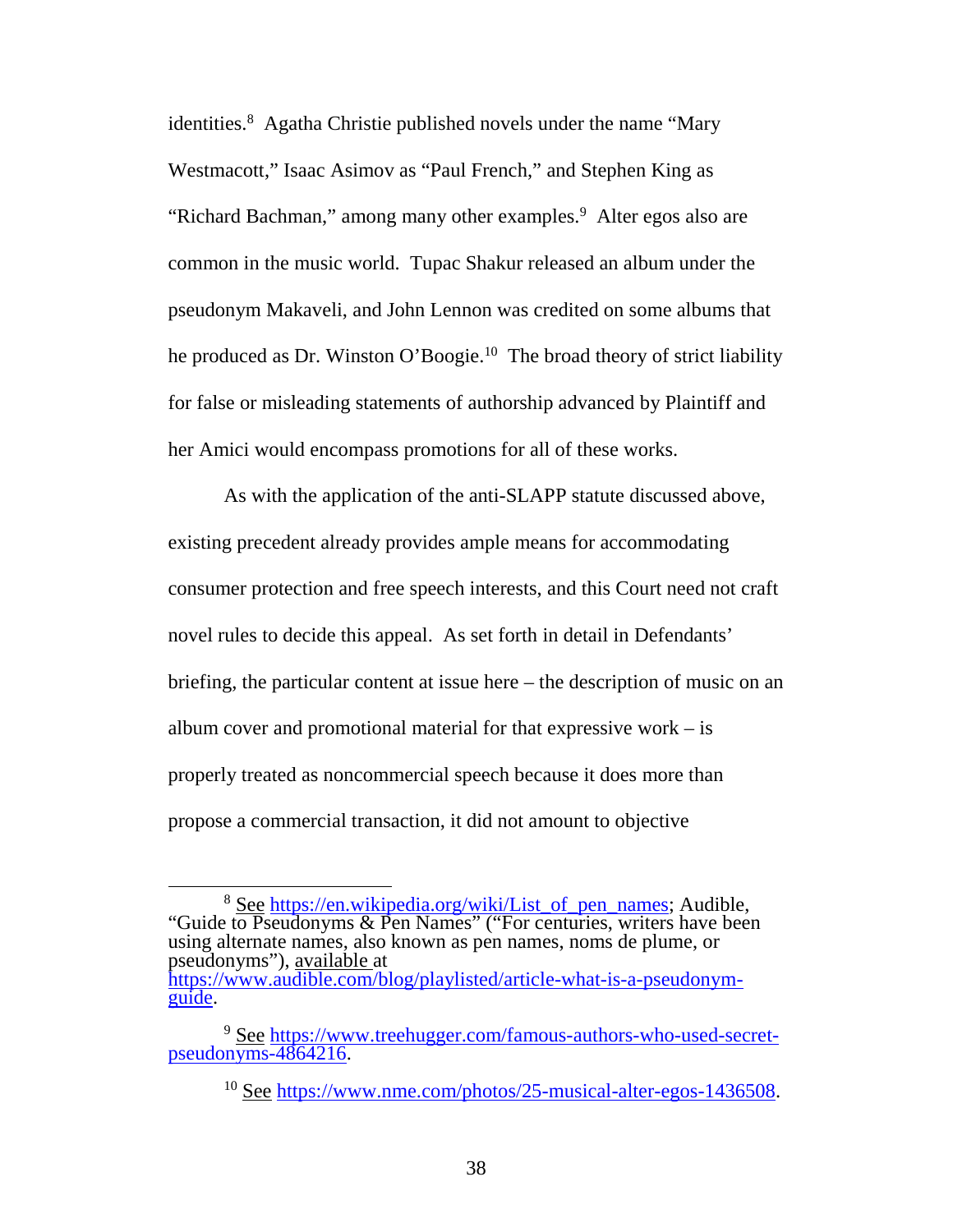information that Defendants could readily verify, and regulation via the UCL and CLRA of these statements is not consistent with traditional government authority to regulate commercial transactions. See Defendants' Answering Brief ("AB") at 35-56. information that Defendants could readily verify, and regulation via the<br>UCL and CLRA of these statements is not consistent with traditional<br>government authority to regulate commercial transactions. <u>See</u> Defendants'<br>Answe

#### C. The Interpretation Defendants Advocate Fits Comfortably Within Existing Commercial Speech Jurisprudence. **C. The Interpretation Defendants Advocate Fits Comfortably Within Existing Commercial Speech Jurisprudence.**

The advertising statements at issue also could be viewed as being "inextricably intertwined" with the content of the non-commercial work being promoted. AB at 56-60; Dex Media West, Inc. v. City of Seattle, 696 F.3d 952, 958 (9th Cir. 2012) ("even if the publication meets this threshold commercial speech classification, courts must determine whether the speech still receives full First Amendment protection, because the commercial aspects of the speech are `inextricably intertwined' with otherwise fully protected speech, such that the publication sheds its commercial character and becomes fully protected speech") (citing Riley v. Nat'l Fed. of the Blind of North Carolina, Inc., 487 U.S. 781, 796 (1988)). The advertising statements at issue also could be viewed as being<br>
"inextricably intertwined" with the content of the non-commercial work<br>
being promoted. AB at 56-60; <u>Dex Media West, Inc. v. City of Seattle</u>, 696<br>
F.3d 9

In White v. City of Sparks, 500 F.3d 953 (9th Cir. 2007), the Ninth In White v. City of Sparks, 500 F.3d 953 (9th Cir. 2007), the Ninth<br>Circuit considered "the question of what protection the First Amendment extends to the sale by an artist of his paintings," and answered by holding "that an artist's sale of his original artwork constitutes speech protected under the First Amendment." Id. at 954. The court considered the "inextricably intertwined" line of authority, but noted that it mainly had extends to the sale by an artist of his paintings," and answered by holding<br>"that an artist's sale of his original artwork constitutes speech protected<br>under the First Amendment." <u>Id.</u> at 954. The court considered the<br>"in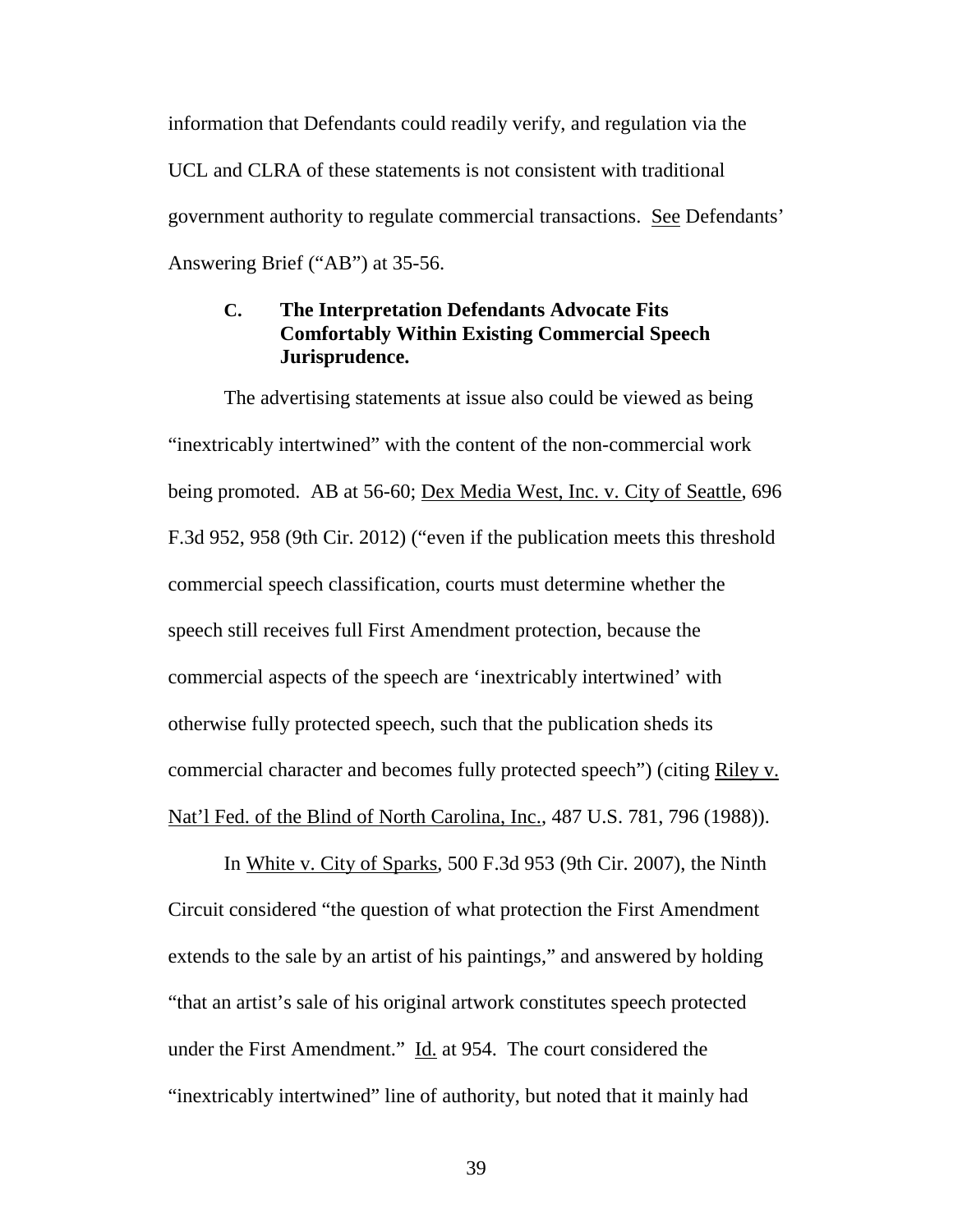been applied in cases involving merchandise that "lacked inherent expressive value and gained expressive value only from its sale being 'inextricably intertwined' with pure speech." Id. at 955. By contrast, it explained that "visual art is inherently expressive." Id. been applied in cases involving merchandise that "lacked inherent<br>expressive value and gained expressive value only from its sale being<br>'inextricably intertwined' with pure speech." <u>Id.</u> at 955. By contrast, it<br>explained

Consistent with all of these authorities, this Court can clarify that Consistent with all of these authorities, this Court can clarify that advertising statements that directly reflect the content of the inherently-advertising statements that directly reflect the content of the inherentlyexpressive work being promoted are non-commercial speech for purposes expressive work being promoted are non-commercial speech for purposes of content-based legal claims. This would avoid expanding the commercial speech doctrine in a manner that limits vital protections for the underlying artistic and journalistic works, while also accommodating the countervailing interests. of content-based legal claims. This would avoid expanding the commercial<br>speech doctrine in a manner that limits vital protections for the underlying<br>artistic and journalistic works, while also accommodating the<br>countervai

This standard only would apply to claims that arise from the content of speech, and thus would not affect any content-neutral regulations. E.g., Charles v. City of Los Angeles, 697 F.3d 1146, 1153 (9th Cir. 2012) (upholding law regulating billboards, including ones that advertise (upholding law regulating billboards, including ones that advertise television shows, and distinguishing content-based claims by explaining that, "[flaced with the need to ensure that First Amendment-protected expression is not unduly chilled by the threat of tort actions that would otherwise prevent the truthful promotion of protected expressive works, television shows, and distinguishing content-based claims by explaining<br>that, "[f]aced with the need to ensure that First Amendment-protected<br>expression is not unduly chilled by the threat of tort actions that would<br>otherw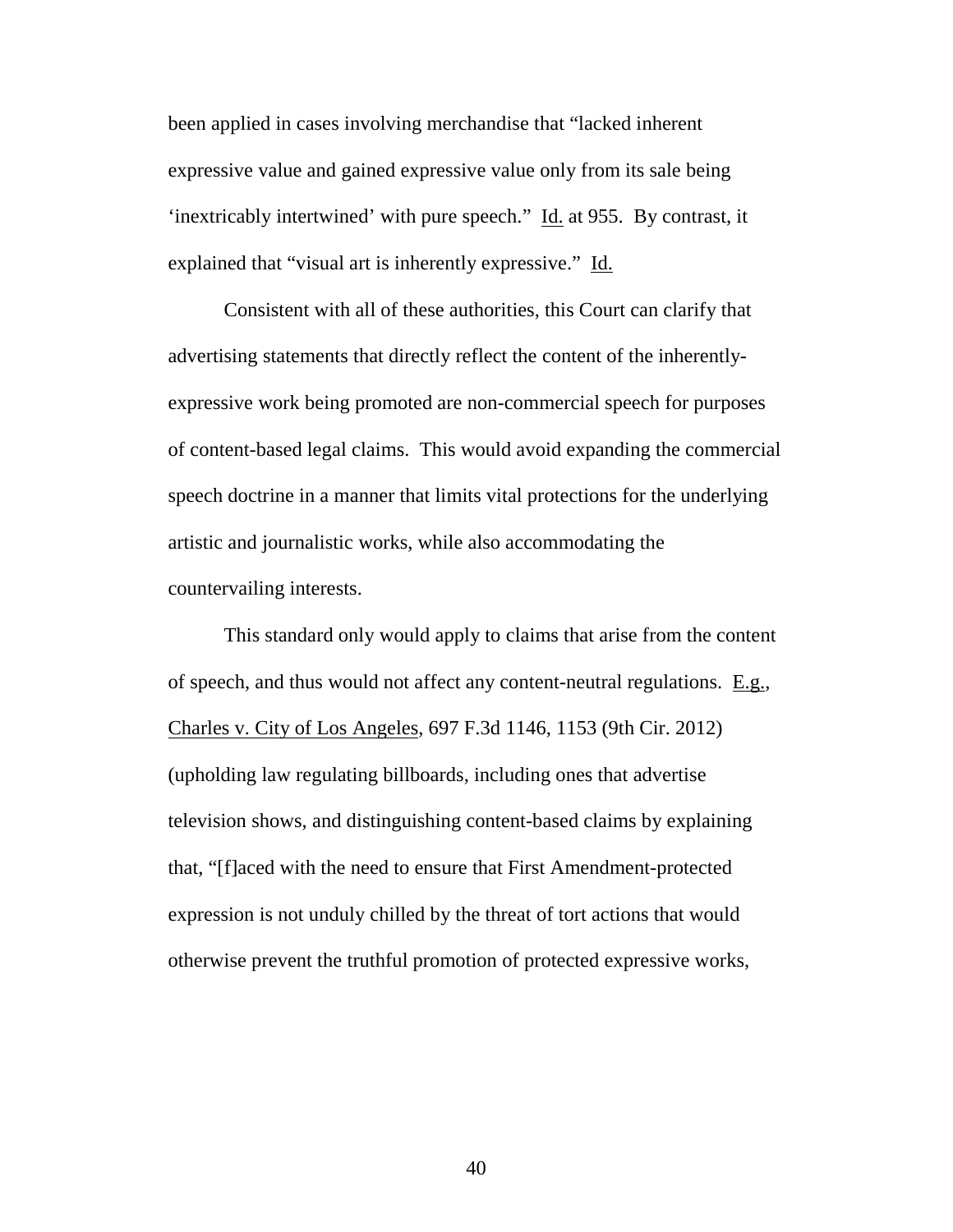under certain circumstances we extend an advertised work's First<br>Amendment protection to advertisements for the work").<sup>11</sup>

Amendment protection to advertisements for the work").<sup>11</sup>

Nor would this standard limit any consumer protection claims based Nor would this standard limit any consumer protection claims based<br>on the promotion or advertising of any product or service that is not <u>itself</u> "inherently expressive" under the First Amendment. White, 500 F.3d at 954. Cf. Los Angeles City Attorney Amicus Brief at 15 (expressing 954. Cf. Los Angeles City Attorney Amicus Brief at 15 (expressing<br>concerns about regulation of "unauthorized or fake at-home COVID-19 test kits, fake COVID-19 disinfectants, miracle COVID-19 cures and kits, fake COVID-19 disinfectants, miracle COVID-19 cures and prosecuting numerous pandemic price-gouging cases regarding personal prosecuting numerous pandemic price-gouging cases regarding personal protective equipment, such as surgical masks and hand sanitizers"). protective equipment, such as surgical masks and hand sanitizers").

 $<sup>11</sup>$  Plaintiff and her Amici rely on <u>Keimer v. Buena Vista Books</u>, 75</sup> Cal. App. 4th 1220 (1999), which allowed a UCL claim to proceed based on statements on the covers of investment advice books and videos touting allegedly false rates of return. Id. at 1223-24. The case is distinguishable <sup>11</sup> Plaintiff and her Amici rely on <u>Keimer v. Buena Vista Books</u>, 75<br>Cal. App. 4th 1220 (1999), which allowed a UCL claim to proceed based<br>on statements on the covers of investment advice books and videos touting<br>allege highly-regulated field in which advertising poses a unique danger of highly-regulated field in which advertising poses a unique danger of misleading vulnerable members of the public. See Bates, 433 U.S. at 383misleading vulnerable members of the public. <u>See Bates</u>, 433 U.S. at 383-<br>84; Section III.A, <u>supra</u>. But <u>Keimer</u> also has drawn extensive criticism for failing to apply sufficient First Amendment scrutiny to the statements at issue given their connection to the content of the underlying books and videos. E.g., Charles, 697 F.3d at 1154-55 (noting cases that have parted failing to apply sufficient First Amendment scrutiny to the statements at issue given their connection to the content of the underlying books and videos. E.g., Charles, 697 F.3d at 1154-55 (noting cases that have parted wa promote their work, the `incidental use' exception to general commercial speech principles has also been extended to actions for false advertising"); Lacoff v. Buena Vista Publ'g, Inc., 705 N.Y.S.2d 183, 191 (N.Y. Sup. Ct. 2000) ("[t]his court differs with the <u>Keimer</u> court's approach in that I recognize as paramount that the speech is not referring to a product such as condoms, as in Bolger, the case heavily relied upon in Keimer, but rather it refers to a book, the contents of which are themselves protected by the First Amendment"); William O'Neil & Co. Inc. v. Validea.com Inc., 202 F. Supp. 2d 1113, 1121-22 (C.D. Cal. 2002) (recognizing that Keimer created a problematic double-standard between the scienter requirement for claims based on the same statements on the cover and the inside of a book). promote their work, the 'incidental use' exception to general commercial<br>speech principles has also been extended to actions for false advertising");<br>Lacoff v. Buena Vista Publ'g, Inc., 705 N.Y.S.2d 183, 191 (N.Y. Sup. Ct.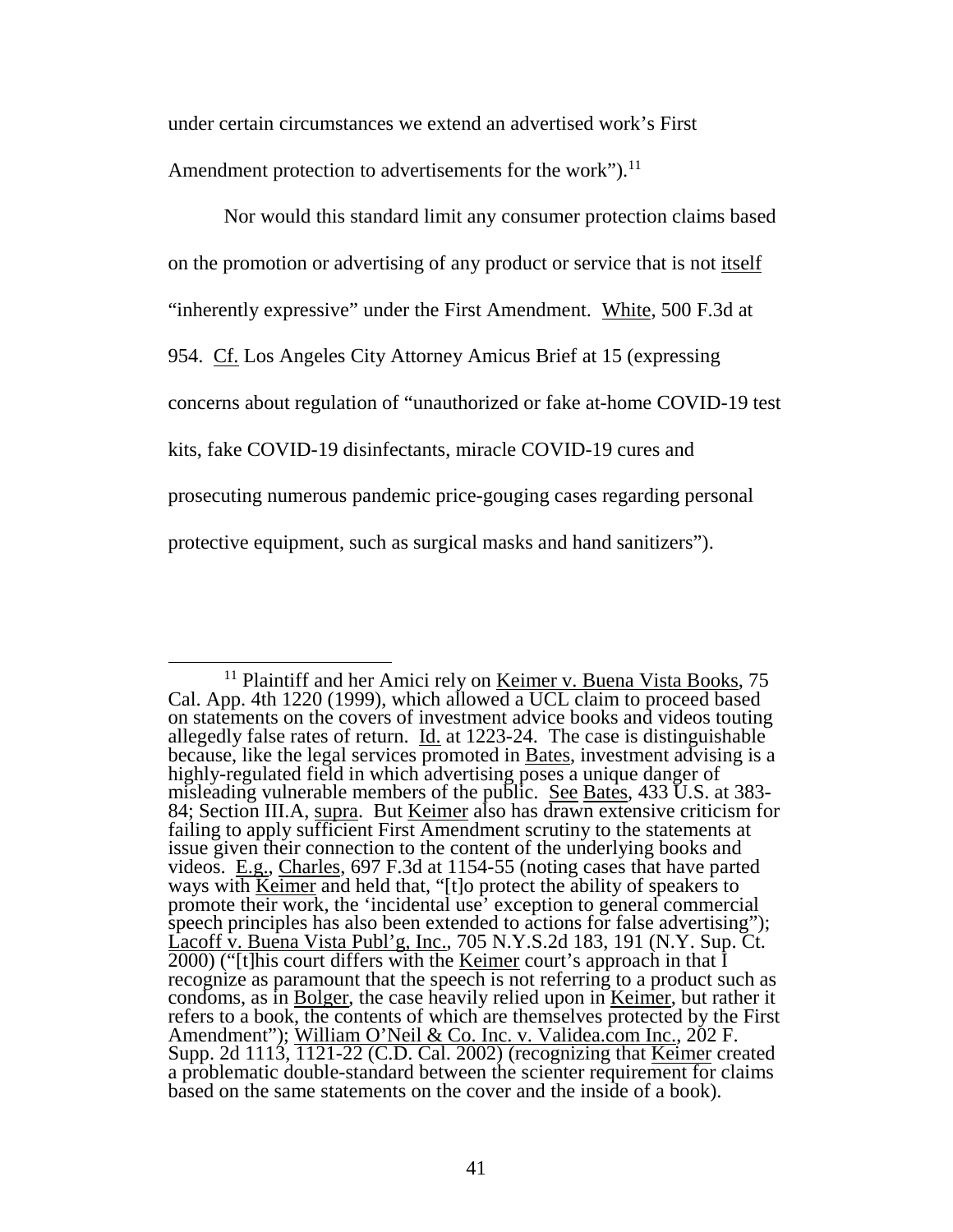This carefully-calibrated standard would not insulate all advertising This carefully-calibrated standard would not insulate all advertising<br>for entertainment products from consumer protection claims. It only would include statements directly reflecting underlying expressive content, and<br>therefore would not preclude claims based on other statements about the therefore would not preclude claims based on other statements about the product itself. Unlike statements that identify artists and describe their product itself. Unlike statements that identify artists and describe their work, representations about the physical product do not raise the same work, representations about the physical product do not raise the same constitutional implications. A false representation that an album is of a constitutional implications. A false representation that an album is of a certain length or sound quality, or that a magazine or podcast subscription<br>will be delivered in a certain manner, may well be deemed commercial in<br>nature. See also Section II, supra. will be delivered in a certain manner, may well be deemed commercial in nature. See also Section II, supra.

Nor would this standard provide a "get-out-of-jail-free card to forgers." CAOC Br. at 7; AB at 39. There are many different legal tools available to hold fraudsters accountable for selling forged art besides strict liability content claims based on advertising for expressive speech. E.g., Amineddoleh, 34 Cardozo Arts & Ent. L.J. at 100-110 (discussing various Amineddoleh, 34 Cardozo Arts & Ent. L.J. at 100-110 (discussing various legal remedies for art forgery, including fraud and contract claims, statutes regulating art dealers, criminal penalties, and FTC actions). Nor would this standard provide a "get-out-of-jail-free card to<br>forgers." CAOC Br. at 7; AB at 39. There are many different legal tools<br>available to hold fraudsters accountable for selling forged art besides strict<br>liabili

And where advertising conveys the false endorsement of an expressive work, the fact that the statement is deemed non-commercial does not preclude liability. Rather, a plaintiff can still hold the advertiser liable by making the necessary showing of fault. E.g., Cher v. Forum Int'l, 692 F.2d 634, 639-40 (9th Cir. 1982) (holding magazine publisher liable for legal remedies for art forgery, including fraud and contract claims, statutes<br>regulating art dealers, criminal penalties, and FTC actions).<br>And where advertising conveys the false <u>endorsement</u> of an<br>expressive work, the f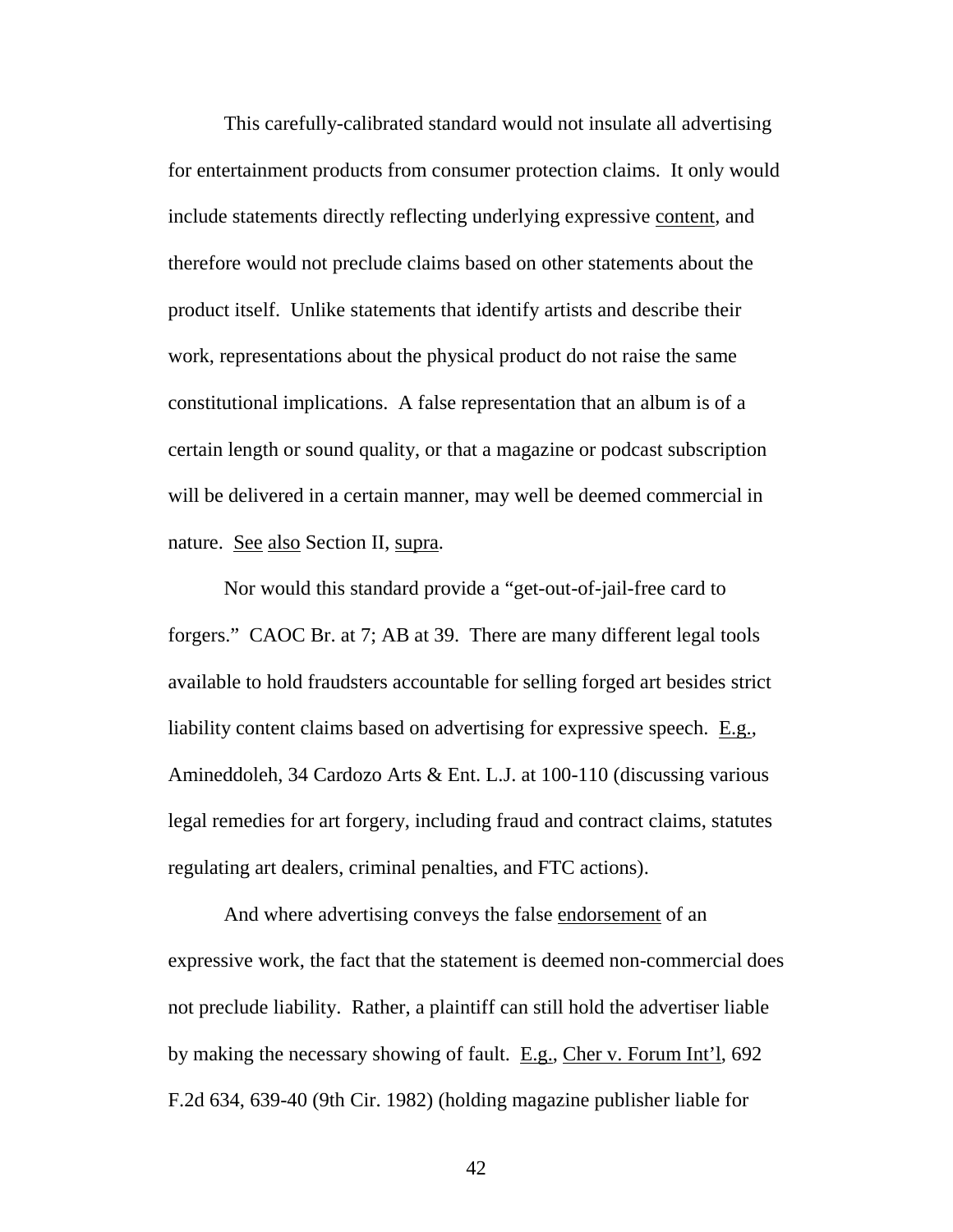advertisements that "falsely stated that Cher had actually endorsed that magazine" where the evidence established that "the advertising staff engaged in the kind of knowing falsity that strips away the protection of the First Amendment"); Solano v. Playgirl, Inc., 292 F.3d 1078, 1080, 1085, 1089 (9th Cir. 2002) (plaintiff who met actual malice standard could hold 1089 (9th Cir. 2002) (plaintiff who met actual malice standard could hold magazine liable for defamation and right of publicity violation for falsely magazine liable for defamation and right of publicity violation for falsely suggesting on its cover that he posed nude for the magazine). suggesting on its cover that he posed nude for the magazine). advertisements that "falsely stated that Cher had actually endorsed that<br>magazine" where the evidence established that "the advertising staff<br>engaged in the kind of knowing falsity that strips away the protection of the<br>Fi

By clarifying the application of the commercial speech doctrine to advertising for expressive works in this careful manner, this Court can resolve the current appeal and provide clear guidance to other courts and litigants in a way that protects both consumers and free speech. litigants in a way that protects both consumers and free speech. By clarifying the application of the commercial speech doctrine to advertising for expressive works in this careful manner, this Court can resolve the current appeal and provide clear guidance to other courts and

#### IV. CONCLUSION **IV. CONCLUSION**

For all of these reasons, FAC respectfully encourages this Court to affirm the holding of the Court of Appeal. affirm the holding of the Court of Appeal.

Dated: March 10, 2021 DAVIS WRIGHT TREMAINE LLP Thomas R. Burke Thomas R. Burke Rochelle L. Wilcox Dan Laidman Rochelle L. Wilcox<br>Dan Laidman<br>By: <u>/s/ Thomas R. Burke</u>

Thomas R. Burke

Attorneys for Amicus Curiae Attorneys for Amicus Curiae First Amendment Coalition First Amendment Coalition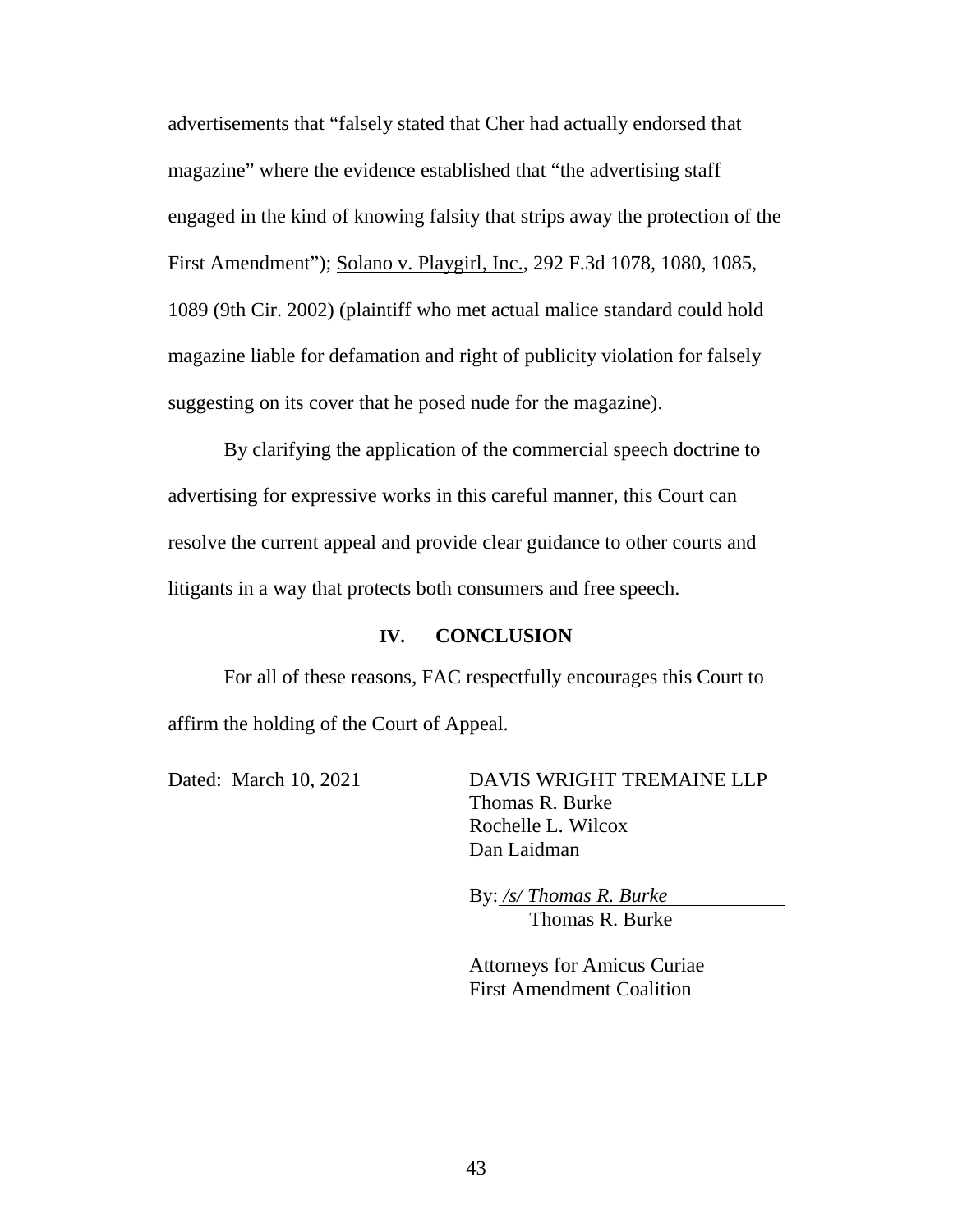#### CERTIFICATE OF WORD COUNT **CERTIFICATE OF WORD COUNT**

Pursuant to California Rule of Court 8.520, the undersigned certifies Pursuant to California Rule of Court 8.520, the undersigned certifies<br>that the text of this Application to Submit Amicus Curiae Brief and<br>Proposed Amicus Curiae Brief, including footnotes, consists of 8,666

that the text of this Application to Submit Amicus Curiae Brief and

words in 13-point Times New Roman type as counted by the Microsoft words in 13-point Times New Roman type as counted by the Microsoft

Word 2010 word-processing program used to generate the text. Word 2010 word-processing program used to generate the text. Dated: March 10, 2021 DAVIS WRIGHT TREMAINE LLP

Dated: March 10, 2021 DAVIS WRIGHT TREMAINE LLP Thomas R. Burke Thomas R. Burke Rochelle L. Wilcox Dan Laidman Rochelle L. Wilcox<br>Dan Laidman<br>By: <u>/s/ Dan Laidman</u>

Dan Laidman

Attorneys for Amicus Curiae First Amendment Coalition Dan Laidman Attorneys for Amicus Curiae First Amendment Coalition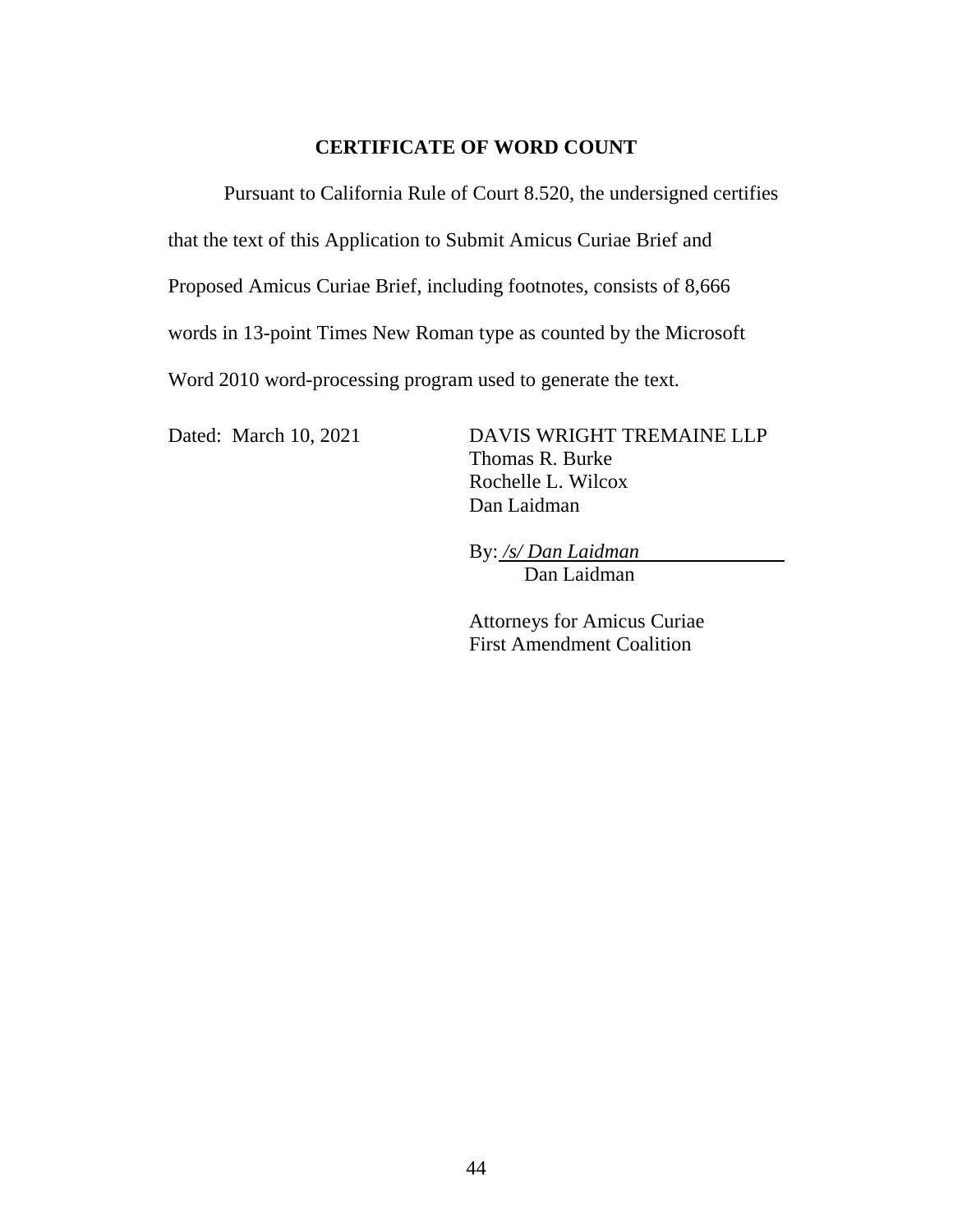#### PROOF OF SERVICE

I am employed in the City and County of Los Angeles, State of California. I am over the age of 18 and not a party to the within action. My business address is Davis Wright Tremaine LLP, 865 South Figueroa Street, Suite 2400, Los Angeles, CA 90017.

On March 10, 2021, I hereby certify that I electronically filed the foregoing APPLICATION TO FILE AMICUS CURIAE BRIEF AND AMICUS CURIAE BRIEF OF THE FIRST AMENDMENT COALITION IN SUPPORT OF DEFENDANTS-APPELLANTS the Court's electronic filing system, TrueFiling (Tf.3). I am employed in the City and County of Los Angeles, State of<br>California. I am over the age of 18 and not a party to the within action.<br>My business address is Davis Wright Tremaine LLP, 865 South Figueroa<br>Street, Suite 240

I certify that participants in the case who are registered TrueFiling users will be served via the electronic filing system pursuant to California Rules of Court, Rule 8.70. Rules of Court, Rule 8.70.

I further certify that case participants were served via United States I further certify that case participants were served via United States Postal Service. I directed office personnel to place such envelope(s) with postage thereon fully prepaid for deposit in the United States Mail in accordance with the office practice of Davis Wright Tremaine LLP, for collecting and processing correspondence for mailing with the United States Postal Service. **PROOF OF SERVICE**<br>
the City and County of Los Angeles, State of<br>
age of 18 and not a party to the within action.<br>
ayis Wright Tremaine LLP, 865 South Figueroa<br>
rayis Wright Tremaine LLP, 865 South Figueroa<br> **PROPER THE FI** Postal Service. I directed office personnel to place such envelope(s) with<br>postage thereon fully prepaid for deposit in the United States Mail in<br>accordance with the office practice of Davis Wright Tremaine LLP, for<br>collec

#### \*\*SEE ATTACHED SERVICE LIST\*\* **\*\*SEE ATTACHED SERVICE LIST\*\***

Executed on March 10, 2021 at Riverside, California.

I declare under penalty of perjury, under the laws of the State of Executed on March 10, 2021 at Riverside, California. I declare under penalty of perjury, under the laws of the State of California, that the foregoing is true and correct. California, that the foregoing is true and correct. Ellen Duncan

Print Name Signature

Ellen Duncan /s/ Ellen Duncan */s/ Ellen Duncan*  Signature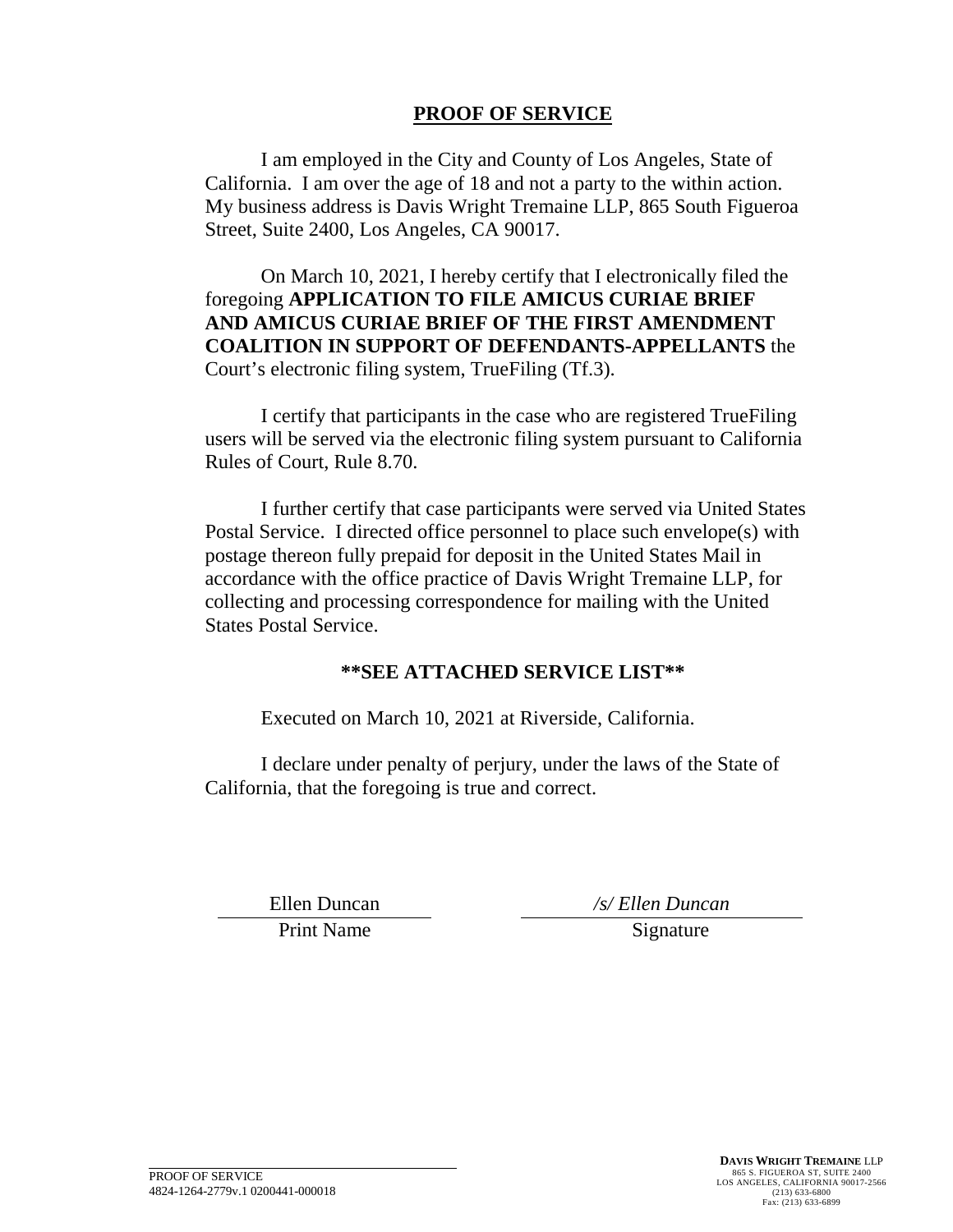#### SERVICE LIST

| <b>SERVICE LIST</b>                                                                                                                                                                                                                                                                                              |
|------------------------------------------------------------------------------------------------------------------------------------------------------------------------------------------------------------------------------------------------------------------------------------------------------------------|
| Ari E. Moss, Esq.w<br>Jeremy F. Bollinger, Esq.<br>Dennis F. Moss, Esq.<br><b>MOSS BOLLINGER, LLP</b><br>15300 Ventura Blvd., Suite 207<br>Sherman Oaks, CA 91403<br><b>Attorneys for Plaintiff/Respondent</b><br>Vera Serova                                                                                    |
| Howard L. Weitzman, Esq.<br>Suann C. MacIsaac, Esq.<br>KINSELLA WEITZMAN ISER<br>KUMP & ALDISERT LLP<br>808 Wilshire Blvd., 3 <sup>rd</sup> Floor<br>Santa Monica, CA 90401<br><b>Attorneys for</b><br><b>Defendants/Appellants</b><br>John Branca, Sony Music<br><b>Entertainment, MJJ</b><br>Productions, Inc. |
| Samuel Thomas Harbourt, Esq.<br>OFFICE OF THE ATTORNEY<br><b>GENERAL</b><br>455 Golden Gate Ave.<br><b>Suite 11000</b><br>San Francisco, CA 94102-1497<br><b>Attorneys for Amicus Curiae</b><br><b>Xavier Becerra</b>                                                                                            |
|                                                                                                                                                                                                                                                                                                                  |